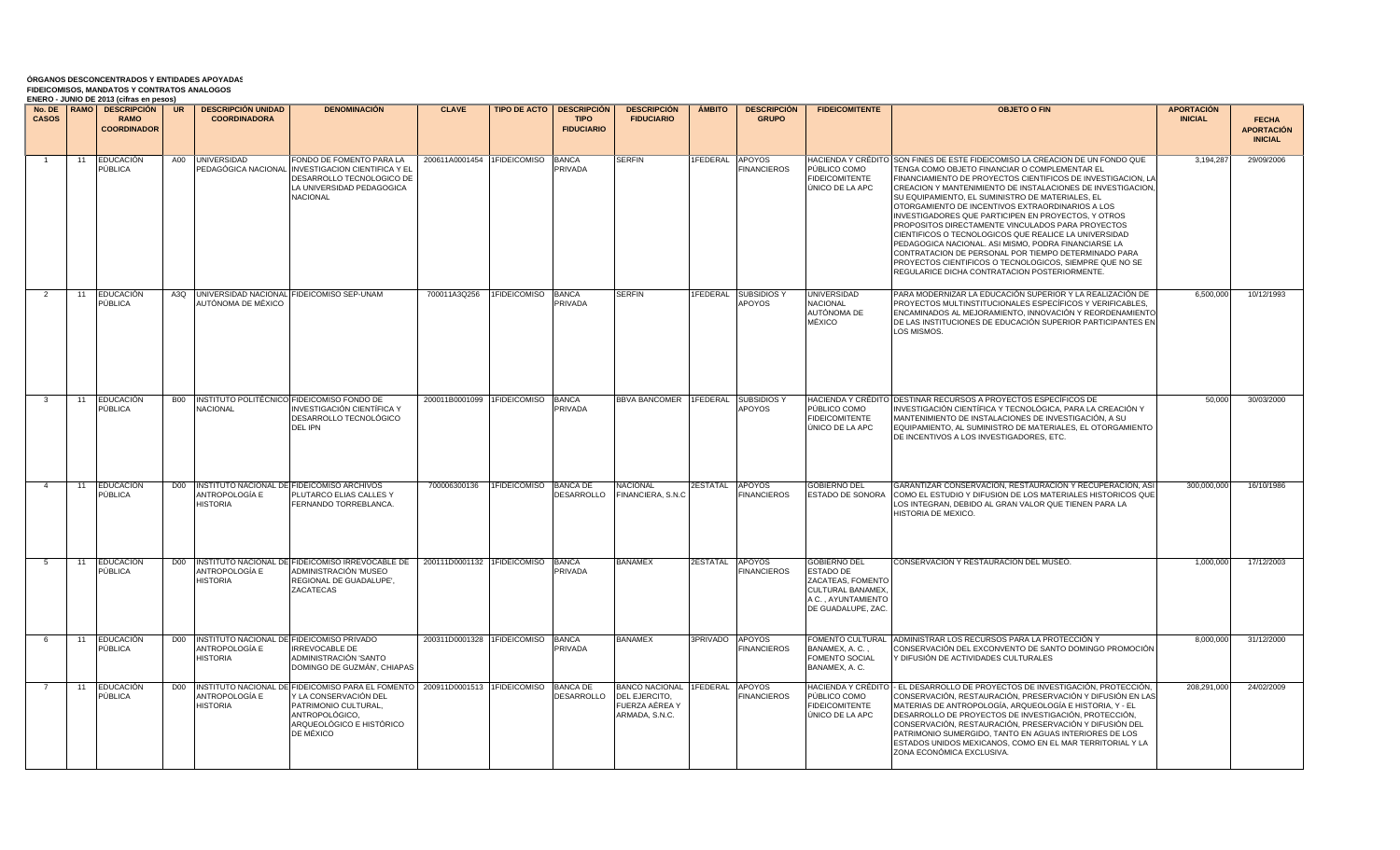| <b>CASOS</b>    |    | <b>ENERO - JUNIO DE 2013 (CIITAS EN DESOS)</b><br>No. DE RAMO DESCRIPCIÓN<br><b>RAMO</b><br><b>COORDINADOR</b> | UR              | <b>DESCRIPCIÓN UNIDAD</b><br><b>COORDINADORA</b>                                                                 | <b>DENOMINACIÓN</b>                                                            | <b>CLAVE</b>                         |                    | <b>TIPO DE ACTO   DESCRIPCIÓN</b><br><b>TIPO</b><br><b>FIDUCIARIO</b> | <b>DESCRIPCIÓN</b><br><b>FIDUCIARIO</b>     | <b>AMBITO</b>          | <b>DESCRIPCIÓN</b><br><b>GRUPO</b>    | <b>FIDEICOMITENTE</b>                                                                                                                                                        | <b>OBJETO O FIN</b>                                                                                                                                                                                                                                                                                                                                                                                                                                                                                                                                                                                                                                                                                       | <b>APORTACIÓN</b><br><b>INICIAL</b> | <b>FECHA</b><br><b>APORTACIÓN</b><br><b>INICIAL</b> |
|-----------------|----|----------------------------------------------------------------------------------------------------------------|-----------------|------------------------------------------------------------------------------------------------------------------|--------------------------------------------------------------------------------|--------------------------------------|--------------------|-----------------------------------------------------------------------|---------------------------------------------|------------------------|---------------------------------------|------------------------------------------------------------------------------------------------------------------------------------------------------------------------------|-----------------------------------------------------------------------------------------------------------------------------------------------------------------------------------------------------------------------------------------------------------------------------------------------------------------------------------------------------------------------------------------------------------------------------------------------------------------------------------------------------------------------------------------------------------------------------------------------------------------------------------------------------------------------------------------------------------|-------------------------------------|-----------------------------------------------------|
|                 | 11 | <b>EDUCACIÓN</b><br>PÚBLICA                                                                                    | H <sub>00</sub> | <b>CONSEJO NACIONAL</b><br>PARA LA CULTURA Y<br><b>LAS ARTES</b>                                                 | FIDEICOMISO PARA APOYAR LA<br>CONSTRUCCIÓN DEL CENTRO<br>NACIONAL DE LAS ARTES | 700011HOO046 1FIDEICOMISO            |                    | <b>BANCA DE</b><br>DESARROLLO                                         | <b>BANOBRAS</b>                             | 1FEDERAL               | APOYOS<br><b>FINANCIEROS</b>          | PÚBLICO COMO<br><b>FIDEICOMITENTE</b><br>ÚNICO DE LA APC                                                                                                                     | HACIENDA Y CRÉDITO IQUE EL GOBIERNO FEDERAL POR CONDUCTO DEL CONSEJO<br>NACIONAL PARA LA CULTURA Y LAS ARTES PROMUEVA LA<br>REORDENACION INTEGRAL DEL SISTEMA DE EDUCACION ARTISTICA Y<br>PROFESIONAL QUE CONTEMPLA LA CONSTRUCCION PUESTA EN<br>MARCHA Y DESARROLLO DEL CENTRO NACIONAL DE LAS ARTES.<br>PARA DOTAR DE UN NIVEL DE EXCELENCIA A LA EDUCACION<br>ARTISTICA Y PROFESIONAL DE NUESTRO PAIS, PRINCIPALMENTE A<br>TRAVES DE LA COEXISTENCIA INTERDISCIPLINARIA DE LOS<br>PROCESOS EDUCATIVOS Y PRODUCTIVOS DE LAS DISTINTAS RAMAS<br>DE ARTE, LA INTEGRACION DE INVESTIGADORES, INTERPRETES Y<br>CREADORES CON MAYOR RECONOCIMIENTO AL PROCESO DE<br>FORMACION DE LOS PROFESIONALES DEL ARTE. | 30,000,000                          | 27/04/1993                                          |
| $\mathbf{q}$    | 11 | EDUCACIÓN<br>PÚBLICA                                                                                           | H <sub>0</sub>  | <b>CONSEJO NACIONAL</b><br>PARA LA CULTURA Y<br><b>LAS ARTES</b>                                                 | MANDATO ANTIGUO COLEGIO DE I<br>SAN IDELFONSO                                  | 700011A3Q076 2MANDATO                |                    | <b>BANCA DE</b><br>DESARROLLO                                         | <b>NACIONAL</b><br>FINANCIERA, S.N.C        | <b>IFEDERAL APOYOS</b> | <b>FINANCIEROS</b>                    | CONSEJO NACIONAL<br>PARA LA CULTURA Y<br><b>LAS ARTES</b>                                                                                                                    | MANEJAR CON SEGURIDAD Y TRANSPARENCIA LOS RECURSOS QUE<br>SEAN DESTINADOS PARA LAS "EXPOSICIONES", ASI COMO LOS<br>INGRESOS ADICIONALES PROVENIENTES DE LAS ACTIVIDADES<br>RELACIONADAS CON LAS "EXPOSICIONES".                                                                                                                                                                                                                                                                                                                                                                                                                                                                                           | 2,202,000                           | 14/03/1994                                          |
| 10 <sup>1</sup> | 11 | <b>EDUCACIÓN</b><br>PÚBLICA                                                                                    | H <sub>0</sub>  | <b>CONSEJO NACIONAL</b><br>PARA LA CULTURA Y<br>LAS ARTES                                                        | MANDATO DEL FONDO NACIONAL<br>PARA LA CULTURA Y LAS ARTES                      | 700011HOO092 2MANDATO                |                    | <b>BANCA</b><br>PRIVADA                                               | <b>BANAMEX</b>                              | 1FEDERAL               | APOYOS<br><b>FINANCIEROS</b>          | CONSEJO NACIONAL<br>PARA LA CULTURA Y<br><b>LAS ARTES</b>                                                                                                                    | ATENDER LA DEMANDA DE LA CONTINUIDAD ARTISTICA: PROMOVER<br>LA CONCURRENCIA. PRIVILEGIAR LA CALIDAD DE LAS PROPUESTAS<br>COMO ELEMENTO CENTRAL DE VALORACION Y ASIGNACION DE<br>FINANCIAMIENTO: CONSTRUIR CRITERIOS Y ESQUEMAS DE<br>EVLAUCION QUE SON DEL CONOCIMIENTO PUBLICO Y DE APLIACION<br>UNIVERSAL, QUE PERMITAN PROYECTAR EL QUEHACER Y LA<br>CONTRIBUCION DEL ARTE Y LA CULATURA AL DEASRROLLO DEL PAIS.<br>ADMINISTRAR LAS APORTACIONES DE QUE LOS TRES NIVELES DE<br>GOBIERNO Y LA SOCIEDAD CIVIL DESTINAN AL ESTIMULO DE LA<br>CREACION ARTISTICA. A LA DIFUSION DE LOS BIENES ARTISTICOS Y<br>CULTURALES T A LA CONSERVACION DEL PATRIMONIO CULTURAL DEI<br><b>PAIS</b>                    | 5.000.000                           | 12/03/1989                                          |
| 11              | 11 | <b>EDUCACIÓN</b><br>PÚBLICA                                                                                    | H <sub>00</sub> | <b>CONSEJO NACIONAL</b><br>PARA LA CULTURA Y<br>LAS ARTES                                                        | <b>IDEICOMISO MUSEO DE ARTE</b><br>POPULAR MEXICANO                            | 200711H0001467 1FIDEICOMISO BANCA DE |                    | DESARROLLO                                                            | <b>BANCO</b><br><b>INTERACCIONES</b><br>S.A | <b>2ESTATAL</b>        | APOYOS<br><b>FINANCIEROS</b>          | EL GOBIERNO DEL<br>DISTRITO FEDERAL<br>CONSTITUYÓ COMO<br>FIDEICOMITENTE EL<br>FIDEICOMISO NO.<br>2723 DENOMINADO<br>FIDEICOMISO MUSEO<br>DE ARTE POPULAR<br><b>MEXICANO</b> | CON CARGO AL PATRIMONIO DEL MISMO SE CUBRAN LAS<br>NECESIDADES DE ADMINISTRACIÓN, FUNCIONAMIENTO Y<br>CONSERVACIÓN DEL MUSEO DE ARTE POPULAR MEXICANO,<br>REALIZANDO LAS OBRAS Y LOS SERVICIOS RELACIONADOS CON LA<br>ADMINISTRACIÓN QUE HABRÁ DE EJECUTARSE. LOS ACTIVOS QUE SE<br>OBTENGAN POR VIRTUD DEL FIDEICOMISO SE DESTINARÁN<br>EXCLUSIVAMENTE A LA REALIZACIÓN DE LOS FINES DEL MISMO                                                                                                                                                                                                                                                                                                           | 7,000,000                           | 06/11/2006                                          |
| 12              | 11 | <b>EDUCACIÓN</b><br>PÚBLICA                                                                                    |                 | L4J CENTRO DE<br>INVESTIGACIÓN Y DE<br><b>ESTUDIOS AVANZADOS</b><br><b>DEL INSTITUTO</b><br>POLITÉCNICO NACIONAL | IDEICOMISO DE APOYO A LAS<br><b>ACTIVIDADES DEL CINVESTAV</b>                  | 700011L4J278                         | 1FIDEICOMISO BANCA | PRIVADA                                                               | <b>BANORTE</b>                              |                        | 1FEDERAL SUBSIDIOS Y<br><b>APOYOS</b> | CENTRO DE<br>INVESTIGACIÓN Y DE<br><b>ESTUDIOS</b><br>AVANZADOS DEL<br><b>INSTITUTO</b><br>POLITÉCNICO<br>NACIONAL                                                           | APOYO DEL DESARROLLO Y CONSOLIDACIÓN DE LA INVESTIGACIÓN.<br>LA DOCENCIA. LA FORMACIÓN DE RECURSOS HUMANOS DE ALTO<br>NIVEL. LA EXTENSIÓN Y DIFUSIÓN DE SUS ACTIVIDADES.                                                                                                                                                                                                                                                                                                                                                                                                                                                                                                                                  | 9.954.619                           | 27/07/1994                                          |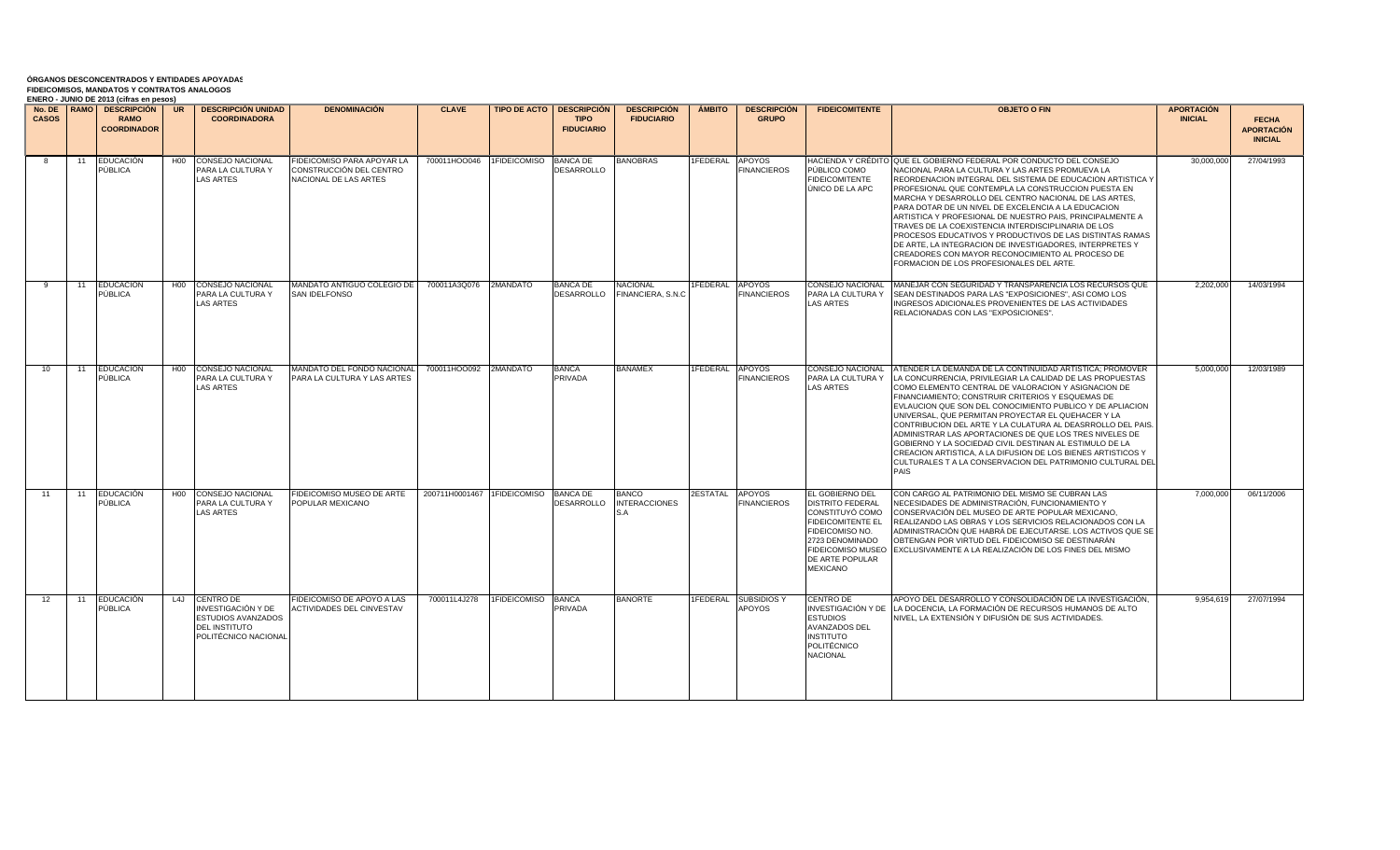| <b>CASOS</b> |       | ENERO - JUNIO DE 2013 (CIITAS EN DESOS)<br>No. DE IRAMO   DESCRIPCIÓN   UR<br><b>RAMO</b><br><b>COORDINADOR</b> |     | <b>DESCRIPCIÓN UNIDAD</b><br><b>COORDINADORA</b>                                   | <b>DENOMINACIÓN</b>                                                                                                                 | <b>CLAVE</b>                         | <b>TIPO DE ACTO   DESCRIPCIÓN  </b><br><b>TIPO</b><br><b>FIDUCIARIO</b> | DESCRIPCIÓN   AMBITO   DESCRIPCIÓN<br><b>FIDUCIARIO</b> | <b>GRUPO</b>                                     | <b>FIDEICOMITENTE</b>   | <b>OBJETO O FIN</b>                                                                                                                                                                                                                                                                                                                              | <b>APORTACIÓN</b><br><b>INICIAL</b> | <b>FECHA</b><br><b>APORTACIÓN</b><br><b>INICIAL</b> |
|--------------|-------|-----------------------------------------------------------------------------------------------------------------|-----|------------------------------------------------------------------------------------|-------------------------------------------------------------------------------------------------------------------------------------|--------------------------------------|-------------------------------------------------------------------------|---------------------------------------------------------|--------------------------------------------------|-------------------------|--------------------------------------------------------------------------------------------------------------------------------------------------------------------------------------------------------------------------------------------------------------------------------------------------------------------------------------------------|-------------------------------------|-----------------------------------------------------|
| 13           | 11    | EDUCACIÓN<br>PÚBLICA                                                                                            |     | CULTURA FÍSICA Y<br><b>DEPORTE</b>                                                 | L6I COMISIÓN NACIONAL DE FONDO PARA EL DEPORTE DE<br><b>ALTO RENDIMIENTO</b>                                                        | 199811L6L00875 1FIDEICOMISO BANCA DE | DESARROLLO                                                              | <b>NACIONAL</b><br>FINANCIERA, S.N.C.                   | 1FEDERAL SUBSIDIOS Y<br>APOYOS                   | <b>DEPORTE</b>          | COMISIÓN NACIONAL PROMUEVE Y FOMENTA EL DEPORTE DE ALTO RENDIMIENTO, CON EL<br>DE CULTURA FÍSICA Y FIN DE BRINDAR APOYO INTEGRAL A LOS MEJORES DEPORTISTAS<br>DEL PAIS POR MEDIO DEL OTORGAMIENTO DE BECAS.<br>CAMPAMENTOS, EQUIPO MILTIDISCIPLINARIO, COMPETENCIAS,<br>EQUIPO DEPORTIVO, COMPLEMENTOS E INSUMOS MEDICOS Y<br>CALZADO DEPORTIVO. | 25,000,000                          | 30/09/1998                                          |
| 14           | 11    | <b>EDUCACIÓN</b><br>PÚBLICA                                                                                     | L6I | COMISIÓN NACIONAL DE FIDEICOMISO PARA EL<br>CULTURA FÍSICA Y<br><b>DEPORTE</b>     | <b>DESARROLLO DE</b><br><b>INFRAESTRUCTURA Y</b><br>EQUIPAMIENTO DEPORTIVO<br>PARA LOS JUEGOS<br>PANAMERICANOS,<br>GUADALAJARA 2011 | 200911L6l01515 1FIDEICOMISO BANCA    | PRIVADA                                                                 | <b>SANTANDER</b><br><b>MEXICANO</b>                     | 2ESTATAL INFRAESTRUCTU GOBIERNO DEL<br><b>RA</b> | ESTADO DE JALISCO       | ESTABLECER UN INSTRUMENTO FINANCIERO MECANISMO AGIL Y<br>TRASPARENTE, PARA EL EJERCICIO DE RECURSOS FEDERALES,<br>ESTATALES Y MUNICIPALES QUE EN SU CASO SE LLEGARAN A<br>APORTAR, PARA DESTINARLOS EXCLUSIVAMENTE AL DESARROLLO<br>DE INFRAESTRUCTURA Y EQUIPAMIENTO DEPORTIVO                                                                  | 360,000,000                         | 13/06/2008                                          |
| 15           | 11    | EDUCACIÓN<br>PÚBLICA                                                                                            |     | L6I COMISIÓN NACIONAL DE FIDEICOMISO DE<br>CULTURA FÍSICA Y<br><b>DEPORTE</b>      | ADMINISTRACION E INVERSION<br>PARA EL DESARROLLO Y<br>FOMENTO DEL DEPORTE EN EL<br><b>ESTADO DE PUEBLA</b>                          | 201011L6l01525 1FIDEICOMISO BANCA    | PRIVADA                                                                 | <b>BANORTE</b>                                          | 2ESTATAL INFRAESTRUCTU GOBIERNO DEL<br><b>RA</b> | ESTADO DE PUEBLA        | APOYAR LA ORGANIZACIÓN, OPERACIÓN (ALIMENTACIÓN, HOSPEDAJE<br>Y TRANSPORTACIÓN), INFRAESTRUCTURA Y EQUIPO DEPORTIVO<br>PARA LOS II JUEGOS DEPORTIVOS ESCOLARES CENTROAMERICANOS<br>Y DEL CARIBE 2009.                                                                                                                                            | 37,000,000                          | 07/09/2009                                          |
| 16           | $-11$ | EDUCACIÓN<br>PÚBLICA                                                                                            |     | L6I COMISIÓN NACIONAL DE FIDEICOMISO PARA LA<br>CULTURA FÍSICA Y<br><b>DEPORTE</b> | <b>INFRAESTRUCTURA DEPORTIVA</b>                                                                                                    | 201011L6l01526 1FIDEICOMISO BANCA    | PRIVADA                                                                 | <b>BANORTE</b>                                          | 2ESTATAL INFRAESTRUCTU GOBIERNO DEL              | ESTADO DE<br>GUANAJUATO | APOYAR LA CONSTRUCCIÓN Y EQUIPAMIENTO DE INFRAESTRUCTURA<br>DEPORTIVA DIRIGIDA A LA POBLACIÓN DEL ESTADO DE GUANAJUATO<br>Y, EN ESPECÍFICO, A LAS PERSONAS CON ALGÚN TIPO DE<br>DISCAPACIDAD.                                                                                                                                                    | 5,000,000                           | 22/10/2009                                          |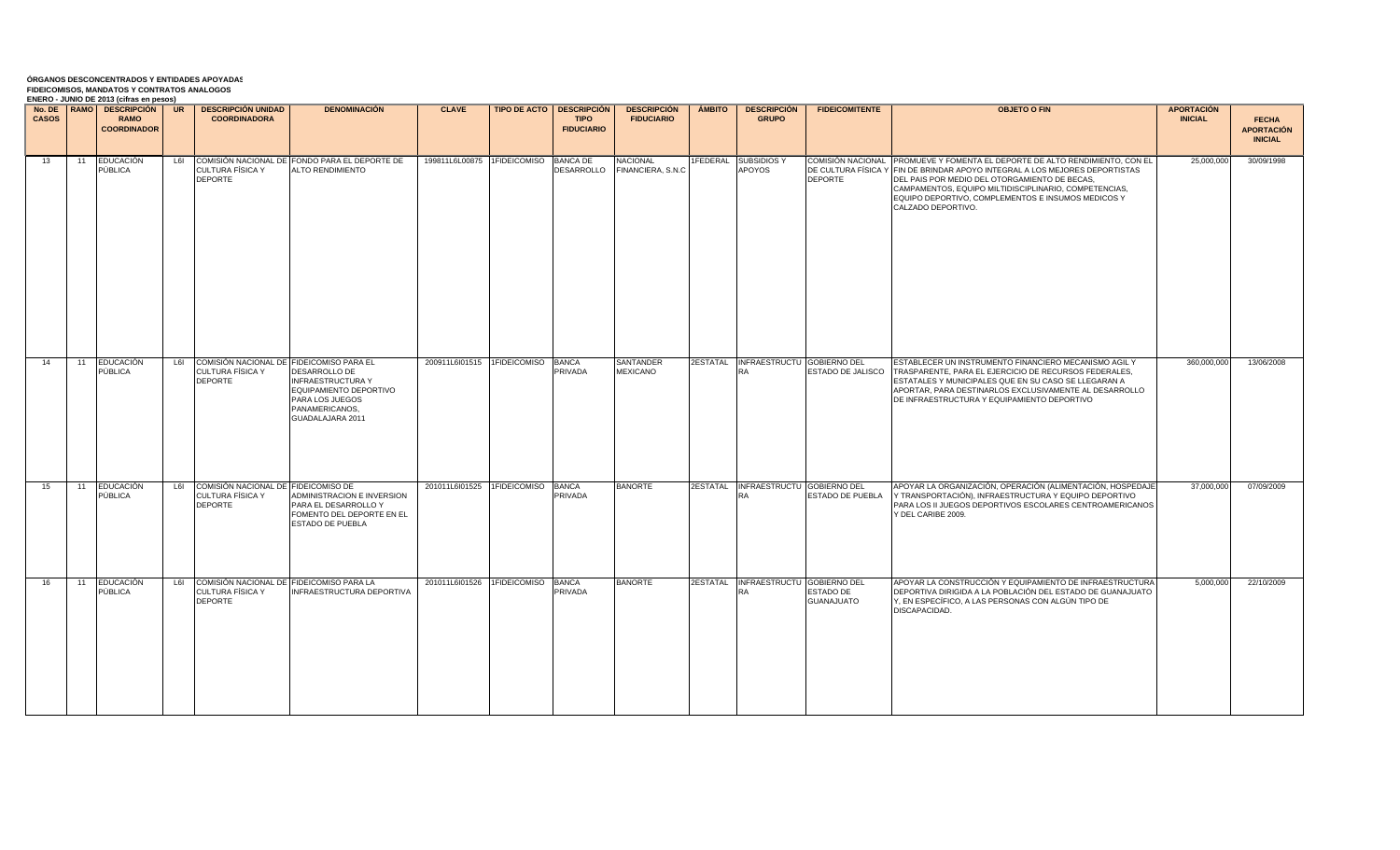|              |    | No. DE   RAMO   DESCRIPCIÓN       | UR  | <b>DESCRIPCION UNIDAD</b>                                                      | <b>DENOMINACIÓN</b>                                                                                                    | <b>CLAVE</b>                |              | <b>TIPO DE ACTO   DESCRIPCIÓN</b> | <b>DESCRIPCIÓN</b>                  | <b>AMBITO</b>   | <b>DESCRIPCIÓN</b>                  | <b>FIDEICOMITENTE</b>                                      | <b>OBJETO O FIN</b>                                                                                                                                                                                                                                                                                                                                                                                                                                                                                                                                                                                                                                                                                                                                                                                                                                                                                                                                                                                                                | <b>APORTACIÓN</b> |                                                     |
|--------------|----|-----------------------------------|-----|--------------------------------------------------------------------------------|------------------------------------------------------------------------------------------------------------------------|-----------------------------|--------------|-----------------------------------|-------------------------------------|-----------------|-------------------------------------|------------------------------------------------------------|------------------------------------------------------------------------------------------------------------------------------------------------------------------------------------------------------------------------------------------------------------------------------------------------------------------------------------------------------------------------------------------------------------------------------------------------------------------------------------------------------------------------------------------------------------------------------------------------------------------------------------------------------------------------------------------------------------------------------------------------------------------------------------------------------------------------------------------------------------------------------------------------------------------------------------------------------------------------------------------------------------------------------------|-------------------|-----------------------------------------------------|
| <b>CASOS</b> |    | <b>RAMO</b><br><b>COORDINADOR</b> |     | <b>COORDINADORA</b>                                                            |                                                                                                                        |                             |              | <b>TIPO</b><br><b>FIDUCIARIO</b>  | <b>FIDUCIARIO</b>                   |                 | <b>GRUPO</b>                        |                                                            |                                                                                                                                                                                                                                                                                                                                                                                                                                                                                                                                                                                                                                                                                                                                                                                                                                                                                                                                                                                                                                    | <b>INICIAL</b>    | <b>FECHA</b><br><b>APORTACIÓN</b><br><b>INICIAL</b> |
| 17           | 11 | <b>EDUCACIÓN</b><br>PÚBLICA       | L6I | CULTURA FÍSICA Y<br><b>DEPORTE</b>                                             | COMISIÓN NACIONAL DE FIDEICOMISO DE INVERSION Y<br><b>ADMINISTRACION (FINDEPO)</b>                                     | 201011L6l01527              | 1FIDEICOMISO | <b>BANCA</b><br>PRIVADA           | <b>BANAMEX</b>                      | <b>2ESTATAL</b> | INFRAESTRUCTU GOBIERNO DEL          | ESTADO DE HIDALGO                                          | FORTALECER EL DESARROLLO DEL DEPORTE PARA FOMENTAR LA<br>ESTRUCTURA DE PLANEACIÓN Y PARTICIPACIÓN ORGANIZADA EN<br>MATERIA DE DEPORTE Y CULTURA FÍSICA, LO CUAL IMPLICA, DE<br>MANERA ENUNCIATIVA MÁS NO LIMITATIVA. LA EJECUCIÓN DE LAS<br>SIGUIENTES ACCIONES: 1. DESARROLLAR LA INFRAESTRUCTURA Y<br>EQUIPAMIENTO RELACIONADO CON EL DEPORTE Y TODAS AQUELLAS<br>ACCIONES INHERENTES A DICHO RUBRO, EN EL ESTADO DE HIDALGO<br>QUE SEAN AUTORIZADOS POR EL COMITÉ TÉCNICO. 2. REALIZAR<br>ACTIVIDADES PARA LA FORMACIÓN DE UNA CULTURA FÍSICA QUE<br>PERMITA EL ACCESO MASIVO DE LA POBLACIÓN A LA PRÁCTICA<br>SISTEMÁTICA DE ACTIVIDADES FÍSICAS, RECREATIVAS Y<br>DEPORTIVAS. 3. APOYAR DE MANERA INTEGRAL EL DESARROLLO DE<br>LOS DEPORTISTAS DE ALTO RENDIMIENTO. 4. EJECUTAR UN MODELO<br>DE DESARROLLO DEL DEPORTE QUE FOMENTE UNA ESTRUCTURA DE<br>PLANEACIÓN Y PARTICIPACIÓN MASIVA ORGANIZADA ENTRE LA<br>POBLACIÓN. 5. APOYAR LOS PROYECTOS DEPORTIVOS QUE SE<br>PRESENTEN Y SEAN APROBADOS POR EL COMITÉ TÉCNICO.    | 25,000,000        | 08/10/2009                                          |
| 18           | 11 | <b>EDUCACIÓN</b><br>PÚBLICA       | L6I | COMISIÓN NACIONAL DE FIDEICOMISO PARA LA<br>CULTURA FÍSICA Y<br><b>DEPORTE</b> | <b>INFRAESTRUCTURA DEPORTIVA</b><br>(FINDEPO)                                                                          | 201011L6l01528 1FIDEICOMISO |              | <b>BANCA</b><br><b>PRIVADA</b>    | <b>BANORTE</b>                      |                 | 2ESTATAL INFRAESTRUCTU GOBIERNO DEL | ESTADO DE SINALOA                                          | FORTALECER EL DESARROLLO DEL DEPORTE PARA FOMENTAR LA<br>ESTRUCTURA DE PLANEACIÓN Y PARTICIPACIÓN ORGANIZADA EN I<br>MATERIA DE DEPORTE Y CULTURA FÍSICA. LO CUAL IMPLICA. DE<br>MANERA ENUNCIATIVA MÁS NO LIMITATIVA, LA EJECUCIÓN DE LAS<br>SIGUIENTES ACCIONES: 1. DESARROLLAR LA INFRAESTRUCTURA Y<br>EQUIPAMIENTO RELACIONADO CON EL DEPORTE Y TODAS AQUELLAS<br>ACCIONES INHERENTES A DICHO RUBRO. EN EL ESTADO DE SINALOA.<br>QUE SEAN AUTORIZADOS POR EL COMITÉ TÉCNICO. 2. REALIZAR<br>ACTIVIDADES PARA LA FORMACIÓN DE UNA CULTURA FÍSICA QUE<br>PERMITA EL ACCESO MASIVO DE LA POBLACIÓN A LA PRÁCTICA<br>SISTEMÁTICA DE ACTIVIDADES FÍSICAS. RECREATIVAS Y<br>DEPORTIVAS. 3. APOYAR DE MANERA INTEGRAL EL DESARROLLO DE<br>LOS DEPORTISTAS DE ALTO RENDIMIENTO. 4. EJECUTAR UN MODELO<br>DE DESARROLLO DEL DEPORTE QUE FOMENTE UNA ESTRUCTURA DE<br>PLANEACIÓN Y PARTICIPACIÓN MASIVA ORGANIZADA ENTRE LA<br>POBLACIÓN. 5. APOYAR LOS PROYECTOS DEPORTIVOS QUE SE<br>PRESENTEN Y SEAN APROBADOS POR EL COMITÉ TÉCNICO. | 10,000,000        | 12/10/2009                                          |
| 19           | 11 | <b>EDUCACIÓN</b><br>PÚBLICA       | L6I | CULTURA FÍSICA Y<br>DEPORTE                                                    | COMISIÓN NACIONAL DE FIDEICOMISO PARA BECAS Y<br>APOYOS DEPORTIVOS "CHELITO<br>ZAMORA"                                 | 201011L6l01529 1FIDEICOMISO |              | <b>BANCA</b><br><b>PRIVADA</b>    | <b>SANTANDER</b><br><b>MEXICANO</b> |                 | 2ESTATAL INFRAESTRUCTU GOBIERNO DEL | ESTADO DE<br><b>DURANGO</b>                                | FORTALECER EL DESARROLLO DEL DEPORTE PARA FOMENTAR LA<br>ESTRUCTURA DE PLANEACIÓN Y PARTICIPACIÓN ORGANIZADA EN<br>MATERIA DE DEPORTE Y CULTURA FÍSICA. LO CUAL IMPLICA, DE<br>MANERA ENUNCIATIVA MÁS NO LIMITATIVA, LA EJECUCIÓN DE LAS<br>SIGUIENTES ACCIONES: 1. DESARROLLAR LA INFRAESTRUCTURA Y<br>EQUIPAMIENTO RELACIONADO CON EL DEPORTE Y TODAS AQUELLAS<br>ACCIONES INHERENTES A DICHO RUBRO, EN EL ESTADO DE<br>DURANGO, QUE SEAN AUTORIZADOS POR EL COMITÉ TÉCNICO. 2.<br>REALIZAR ACTIVIDADES PARA LA FORMACIÓN DE UNA CULTURA<br>FÍSICA QUE PERMITA EL ACCESO MASIVO DE LA POBLACIÓN A LA<br>PRÁCTICA SISTEMÁTICA DE ACTIVIDADES FÍSICAS, RECREATIVAS Y<br>DEPORTIVAS. 3. APOYAR DE MANERA INTEGRAL EL DESARROLLO DE<br>LOS DEPORTISTAS DE ALTO RENDIMIENTO. 4. EJECUTAR UN MODELO<br>DE DESARROLLO DEL DEPORTE QUE FOMENTE UNA ESTRUCTURA DE<br>PLANEACIÓN Y PARTICIPACIÓN MASIVA ORGANIZADA ENTRE LA<br>POBLACIÓN. 5. APOYAR LOS PROYECTOS DEPORTIVOS QUE SE<br>PRESENTEN Y SEAN APROBADOS POR EL COMITÉ TÉCNICO.   | 10,000,000        | 13/10/2009                                          |
| 20           | 11 | <b>EDUCACIÓN</b><br>PÚBLICA       | L6I | CULTURA FÍSICA Y<br><b>DEPORTE</b>                                             | COMISIÓN NACIONAL DE FIDEICOMISO DE INVERSIÓN Y<br>ADMINISTRACIÓN DENOMINADO<br>WORLD CUP IN SHOTGUN<br>ACAPULCO 2010? | 201011L6l01532 1FIDEICOMISO |              | <b>BANCA</b><br>PRIVADA           | <b>BANAMEX</b>                      | <b>2ESTATAL</b> | <b>SUBSIDIOS Y</b><br><b>APOYOS</b> | <b>GOBIERNO DEL</b><br><b>ESTADO DE</b><br><b>GUERRERO</b> | EL FIDEICOMISO TENDRÁ COMO FIN PRIMORDIAL LA ADMINISTRACIÓN<br>DE LOS RECURSOS QUE DESTINA EL FIDEICOMITENTE CON EL<br>OBJETO DE ADQUIRIR MATERIAL DEPORTIVO PARA EL EVENTO<br>DENOMINADO ?WORLD CUP IN SHOTGUN ACAPULCO 2010?.                                                                                                                                                                                                                                                                                                                                                                                                                                                                                                                                                                                                                                                                                                                                                                                                    | 1,500,000         | 28/12/2009                                          |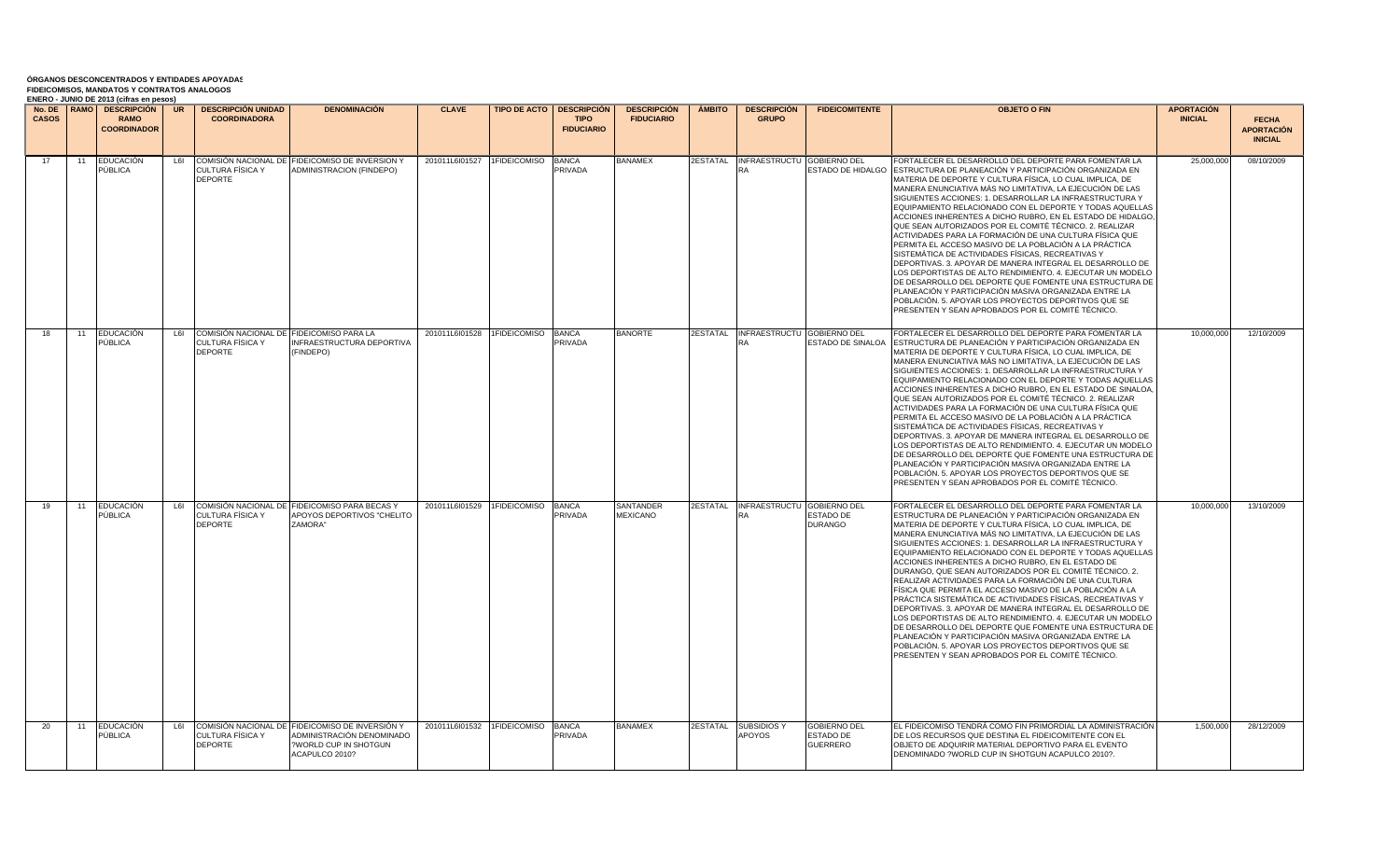| <b>CASOS</b> |    | LIVERO - JONIO DE ZUIJ (GIHAS CH DESOS)<br><b>RAMO</b><br><b>COORDINADOR</b> |     | No. DE FRAMO   DESCRIPCIÓN   UR   DESCRIPCIÓN UNIDAD<br><b>COORDINADORA</b>    | <b>DENOMINACIÓN</b>                                                                                                                                                                                                                                                                               | <b>CLAVE</b>                      |                    | <b>TIPO DE ACTO   DESCRIPCIÓN  </b><br><b>TIPO</b><br><b>FIDUCIARIO</b> | <b>DESCRIPCIÓN</b><br><b>FIDUCIARIO</b> | <b>AMBITO</b>          | <b>DESCRIPCIÓN</b><br><b>GRUPO</b>                      | <b>FIDEICOMITENTE</b>                      | <b>OBJETO O FIN</b>                                                                                                                                                                                                                                                                                                                                                                                                                                                                                                                                                                                                                                                                                                                                                                                                                                                                                                                                                                                                                                                              | <b>APORTACIÓN</b><br><b>INICIAL</b> | <b>FECHA</b><br><b>APORTACIÓN</b><br><b>INICIAL</b> |
|--------------|----|------------------------------------------------------------------------------|-----|--------------------------------------------------------------------------------|---------------------------------------------------------------------------------------------------------------------------------------------------------------------------------------------------------------------------------------------------------------------------------------------------|-----------------------------------|--------------------|-------------------------------------------------------------------------|-----------------------------------------|------------------------|---------------------------------------------------------|--------------------------------------------|----------------------------------------------------------------------------------------------------------------------------------------------------------------------------------------------------------------------------------------------------------------------------------------------------------------------------------------------------------------------------------------------------------------------------------------------------------------------------------------------------------------------------------------------------------------------------------------------------------------------------------------------------------------------------------------------------------------------------------------------------------------------------------------------------------------------------------------------------------------------------------------------------------------------------------------------------------------------------------------------------------------------------------------------------------------------------------|-------------------------------------|-----------------------------------------------------|
| 21           | 11 | <b>EDUCACIÓN</b><br>PÚBLICA                                                  | L6I | COMISIÓN NACIONAL DE FIDEICOMISO PARA LA<br>CULTURA FÍSICA Y<br><b>DEPORTE</b> | INFRAESTRUCTURA DEPORTIVA<br>(FINDEPO)                                                                                                                                                                                                                                                            | 201011L6l01539 1FIDEICOMISO       |                    | <b>BANCA</b><br>PRIVADA                                                 | SANTANDER<br><b>MEXICANO</b>            | 2ESTATAL               | INFRAESTRUCTU GOBIERNO DEL<br><b>RA</b>                 | ESTADO DE<br><b>TAMAULIPAS</b>             | FORTALECER EL DESARROLLO DEL DEPORTE PARA FOMENTAR LA<br>ESTRUCTURA DE PLANEACIÓN Y PARTICIPACIÓN ORGANIZADA EN<br>MATERIA DE DEPORTE Y CULTURA FÍSICA, LO CUAL IMPLICA, DE<br>MANERA ENUNCIATIVA MÁS NO LIMITATIVA. LA EJECUCIÓN DE LAS<br>SIGUIENTES ACCIONES: 1. DESARROLLAR LA INFRAESTRUCTURA Y<br>EQUIPAMIENTO RELACIONADO CON EL DEPORTE Y TODAS AQUELLAS<br>ACCIONES INHERENTES A DICHO RUBRO, EN EL ESTADO DE<br>TAMAULIPAS, QUE SEAN AUTORIZADOS POR EL COMITÉ TÉCNICO. 2.<br>REALIZAR ACTIVIDADES PARA LA FORMACIÓN DE UNA CULTURA<br>FÍSICA QUE PERMITA EL ACCESO MASIVO DE LA POBLACIÓN A LA<br>PRÁCTICA SISTEMÁTICA DE ACTIVIDADES FÍSICAS, RECREATIVAS Y<br>DEPORTIVAS. 3. APOYAR DE MANERA INTEGRAL EL DESARROLLO DE<br>LOS DEPORTISTAS DE ALTO RENDIMIENTO. 4. EJECUTAR UN MODELO<br>DE DESARROLLO DEL DEPORTE QUE FOMENTE UNA ESTRUCTURA DE<br>PLANEACIÓN Y PARTICIPACIÓN MASIVA ORGANIZADA ENTRE LA<br>POBLACIÓN. 5. APOYAR LOS PROYECTOS DEPORTIVOS QUE SE<br>PRESENTEN Y SEAN APROBADOS POR EL COMITÉ TÉCNICO.                                              | 60,000,000                          | 14/10/2009                                          |
| 22           | 11 | EDUCACIÓN<br>PÚBLICA                                                         | L6I | <b>CULTURA FÍSICA Y</b><br><b>DEPORTE</b>                                      | COMISIÓN NACIONAL DE FIDEICOMISO PÚBLICO DE<br>ADMINISTRACIÓN E INVERSIÓN<br>PARA EL DESARROLLO DE LA<br><b>INFRAESTRUCTURA Y</b><br>EQUIPAMIENTO DEPORTIVO EN<br>EL ESTADO DE VERACRUZ DE<br>IGNACIO DE LA LLAVE PARA LOS<br>JUEGOS DEPORTIVOS<br>CENTROAMERICANOS Y DEL<br>CARIBE VERACRUZ 2014 | 201011L6l01540 1FIDEICOMISO       |                    | <b>BANCA</b><br>PRIVADA                                                 | <b>SCOTIABANK</b><br><b>INVERLAT</b>    |                        | <b>2ESTATAL INFRAESTRUCTU GOBIERNO DEL</b><br><b>RA</b> | <b>ESTADO DE</b><br><b>VERACRUZ DE</b>     | APLICAR EN LA CONSTRUCCIÓN, DESARROLLO, REMODELACIÓN Y<br>FORTALECIMIENTO DE LA INFRAESTRUCTURA DEPORTIVA A CARGO<br>DEL ESTADO DE VERACRUZ DE IGNACIO DE LA LLAVE, PARA LA<br>IGNACIO DE LA LLAVE REALIZACIÓN DE LOS JUEGOS DEPORTIVOS<br>PARACENTROAMERICANOS Y DEL CARIBE VERACRUZ 2014. DIFUNDIR,<br>PROMOVER, FOMENTAR, PATROCINAR, COLABORAR O CONTRIBUIR<br>EN ACTIVIDADES DEPORTIVAS, EN BENEFICIO DE LA COLECTIVIDAD.<br>REALIZAR TODO TIPO DE EVENTOS DEPORTIVOS. DESTINAR A LAS<br>OBRAS PROPUESTAS POR EL COMITÉ TÉCNICO DEL FIDEICOMISO.<br>ASEGURAR QUE LOS FONDOS Y RECURSOS QUE CONFORMAN EL<br>PATRIMONIO FIDEICOMITIDO SÓLO SE UTILICEN PARA LA<br>CONSTRUCCIÓN. REMODELACIÓN. FORTALECIMIENTO. OPERACIÓN.<br>MEJORAS, EQUIPAMIENTO, ADQUISICIONES, APLICACIONES DE LA<br>INFRAESTRUCTURA DEPORTIVA EN LA ENTIDAD PARA LA<br>REALIZACIÓN DE LOS JUEGOS DEPORTIVOS CENTROAMERICANOS Y<br>DEL CARIBE VERACRUZ 2014 Y PARACENTROAMERICANOS.<br>ADMINISTRAR Y ORGANIZAR LA REALIZACIÓN DE LOS JUEGOS<br>DEPORTIVOS CENTROAMERICANOS Y LOS<br>PARACENTROAMERICANOS. | 100.000.000                         | 27/11/2009                                          |
| 23           | 11 | <b>EDUCACIÓN</b><br>PÚBLICA                                                  |     | L8G EDUCAL, S.A. DE C.V.                                                       | FONDO PARA LOS<br>TRABAJADORES POR PRIMA DE<br>ANTIGÜEDAD DE EDUCAL                                                                                                                                                                                                                               | 200511L8G1401                     | 1FIDEICOMISO BANCA | PRIVADA                                                                 | <b>BANORTE</b>                          |                        | LABORALES                                               | 1FEDERAL PRESTACIONES EDUCAL, S.A. DE C.V. | PARA PAGO DE PRIMAS DE ANTIGÜEDAD A FAVOR DE LOS<br>TRABAJADORES DE EDUCAL                                                                                                                                                                                                                                                                                                                                                                                                                                                                                                                                                                                                                                                                                                                                                                                                                                                                                                                                                                                                       | 63,337                              | 19/12/1997                                          |
| 24           | 11 | <b>EDUCACIÓN</b><br>PÚBLICA                                                  |     | L8K EL COLEGIO DE MÉXICO, PROGRAMA<br>A.C.                                     | <b>INTERINSTITUCIONAL DE</b><br>ESTUDIOS DE LA REGIÓN DE<br>AMÉRICA DEL NORTE                                                                                                                                                                                                                     | 200111L8K01217 1FIDEICOMISO BANCA |                    | PRIVADA                                                                 | <b>BANAMEX</b>                          | <b>IFEDERAL APOYOS</b> | <b>FINANCIEROS</b>                                      | EL COLEGIO DE<br>MÉXICO, A.C.              | FINANCIAMIENTO PARA LA INVESTIGACIÓN SOBRE LA REGIÓN DE<br>AMÉRICA DEL NORTE.                                                                                                                                                                                                                                                                                                                                                                                                                                                                                                                                                                                                                                                                                                                                                                                                                                                                                                                                                                                                    | 1,000,000                           | 12/04/1994                                          |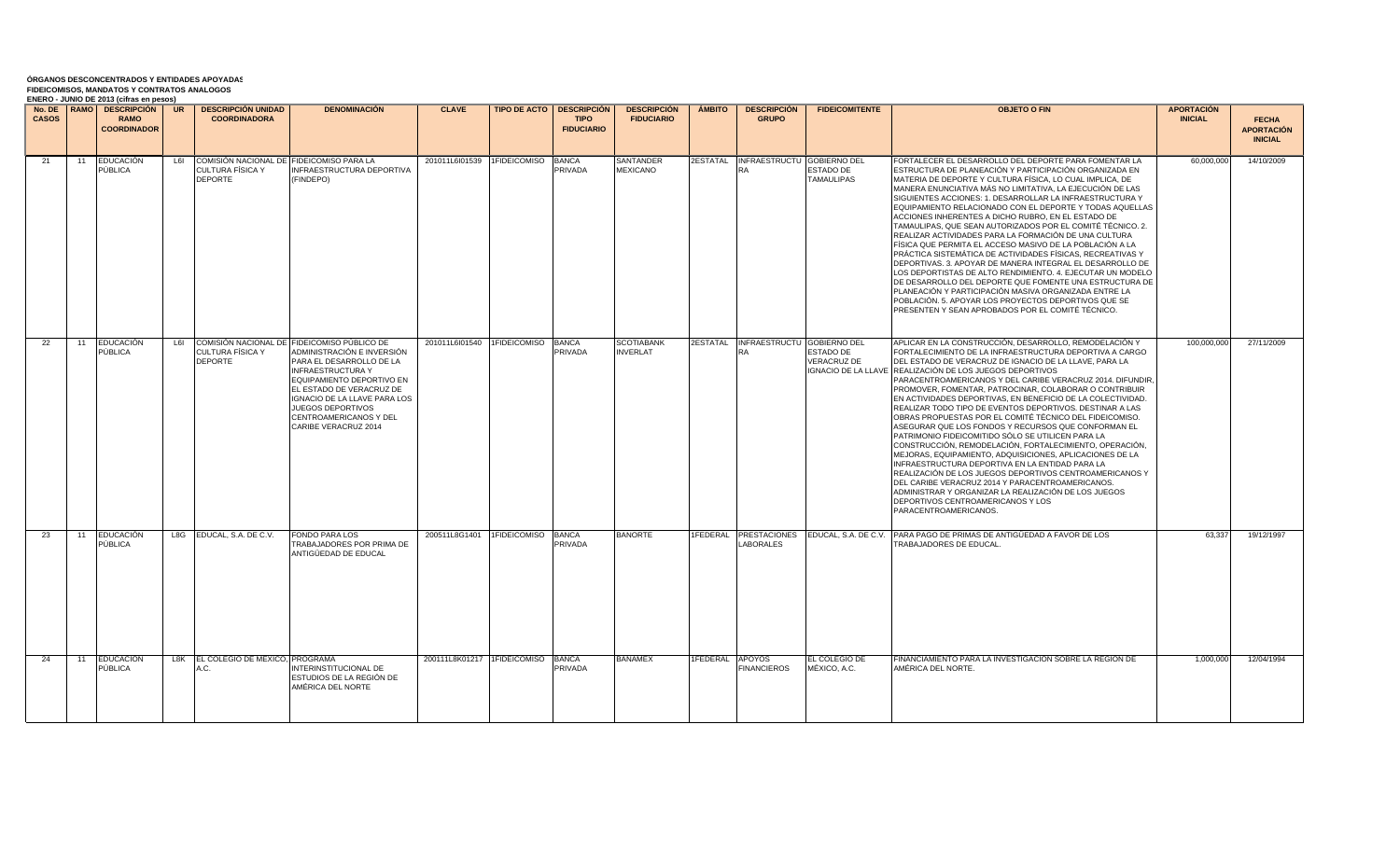| <b>CASOS</b> |    | ENERO - JUNIO DE 2013 (CITAS EN DESOS)<br>No. DE RAMO   DESCRIPCIÓN  <br><b>RAMO</b><br><b>COORDINADOR</b> | UR         | <b>DESCRIPCIÓN UNIDAD</b><br><b>COORDINADORA</b> | <b>DENOMINACIÓN</b>                                                                                                                                                     | <b>CLAVE</b>                         |                    | <b>TIPO DE ACTO   DESCRIPCIÓN</b><br><b>TIPO</b><br><b>FIDUCIARIO</b> | <b>DESCRIPCIÓN</b><br><b>FIDUCIARIO</b> | <b>AMBITO</b>   | <b>DESCRIPCIÓN</b><br><b>GRUPO</b>      | <b>FIDEICOMITENTE</b>                | <b>OBJETO O FIN</b>                                                                                                                                                                                                                                                                             | <b>APORTACIÓN</b><br><b>INICIAL</b> | <b>FECHA</b><br><b>APORTACIÓN</b><br><b>INICIAL</b> |
|--------------|----|------------------------------------------------------------------------------------------------------------|------------|--------------------------------------------------|-------------------------------------------------------------------------------------------------------------------------------------------------------------------------|--------------------------------------|--------------------|-----------------------------------------------------------------------|-----------------------------------------|-----------------|-----------------------------------------|--------------------------------------|-------------------------------------------------------------------------------------------------------------------------------------------------------------------------------------------------------------------------------------------------------------------------------------------------|-------------------------------------|-----------------------------------------------------|
| 25           | 11 | <b>EDUCACIÓN</b><br>PÚBLICA                                                                                | <b>MAR</b> | FONDO DE CULTURA<br>ECONÓMICA                    | FIDEICOMISO SEP/DGETI/FCE                                                                                                                                               | 700011MAR155 1FIDEICOMISO BANCA DE   |                    | DESARROLLO                                                            | <b>NACIONAL</b><br>FINANCIERA, S.N.C    | 1FEDERAL        | <b>APOYOS</b><br><b>FINANCIEROS</b>     | FONDO DE CULTURA<br><b>ECONÓMICA</b> | APOYAR LA EDICIÓN, IMPRESIÓN, PUBLICACIÓN, DISTRIBUCIÓN Y<br>COMERCIALIZACIÓN DE LOS LIBROS QUE INTERESAN AL SUBSISTEMA<br><b>DGETI</b>                                                                                                                                                         | 1.500.000                           | 25/06/1992                                          |
| 26           | 11 | <b>EDUCACIÓN</b><br>PÚBLICA                                                                                | MAR        | FONDO DE CULTURA<br>ECONÓMICA                    | <b>FIDEICOMISO PARA EL</b><br>OTORGAMIENTO Y PAGO DE<br>PRIMAS DE ANTIGÜEDAD DE SU<br>PERSONAL Y LOS<br>BENEFICIARIOS QUE ESTOS<br>DESIGNEN EN SU CASO                  | 700011MAR180                         | 1FIDEICOMISO       | <b>BANCA</b><br>PRIVADA                                               | <b>BANORTE</b>                          | 1FEDERAL        | <b>PRESTACIONES</b><br><b>LABORALES</b> | FONDO DE CULTURA<br><b>ECONÓMICA</b> | <b>ICUSTODIE. INVIERTA Y ADMINISTRE EL FONDO Y SUS RENDIMIENTOS</b>                                                                                                                                                                                                                             | 46.980.846                          | 28/03/1990                                          |
| 27           | 11 | <b>EDUCACIÓN</b><br>PÚBLICA                                                                                | <b>MAR</b> | FONDO DE CULTURA<br>ECONÓMICA                    | <b>FIDEICOMISO PARA CUBRIR</b><br><b>INDEMNIZACIONES LEGALES POR</b><br>DESPIDO, EN FAVOR DEL<br>PERSONAL DE PLANTA Y LOS<br>BENEFICIARIOS QUE ESTOS<br><b>DESIGNEN</b> | 700011MAR181                         | 1FIDEICOMISO BANCA | <b>PRIVADA</b>                                                        | <b>BANORTE</b>                          | <b>IFEDERAL</b> | <b>PRESTACIONES</b><br><b>LABORALES</b> | <b>ECONÓMICA</b>                     | FONDO DE CULTURA CUSTODIE, INVIERTA Y ADMINISTRE EL FONDO Y SUS RENDIMIENTOS                                                                                                                                                                                                                    | 185,007,660                         | 28/03/1990                                          |
| 28           | 11 | <b>EDUCACIÓN</b><br>PÚBLICA                                                                                |            | MAR FONDO DE CULTURA<br>ECONÓMICA                | FIDEICOMISO DE<br>ADMINISTRACIÓN E INVERSIÓN<br>PARA EL MANEJO DEL FONDO DE<br>AHORRO DE LOS<br>TRABAJADORES DEL FONDO DE<br>CULTURA ECONÓMICA                          | 199911MAR00905 1FIDEICOMISO BANCA    |                    | <b>PRIVADA</b>                                                        | <b>BANORTE</b>                          | 1FEDERAL        | <b>PRESTACIONES</b><br><b>LABORALES</b> | <b>ECONÓMICA</b>                     | FONDO DE CULTURA I CUSTODIE E INVIERTA EL PATRIMONIO FIDEICOMITIDO Y SUS<br><b>RENDIMIENTOS</b>                                                                                                                                                                                                 | 27.048.246                          | 10/12/1992                                          |
| 29           | 11 | <b>EDUCACIÓN</b><br>PÚBLICA                                                                                |            | MDC INSTITUTO MEXICANO<br>DE CINEMATOGRAFÍA      | FIDEICOMISO FONDO PARA LA<br><b>PRODUCCIÓN</b><br>CINEMATOGRÁFICA DE CALIDAD<br>(FOPROCINE)                                                                             | 199811MDC00885 1FIDEICOMISO BANCA DE |                    | DESARROLLO                                                            | <b>NACIONAL</b><br>FINANCIERA, S.N.C    | 1FEDERAL        | APOYOS<br><b>FINANCIEROS</b>            | <b>DE CINEMATOGRAFÍA</b>             | INSTITUTO MEXICANO FOMENTAR EL DESARROLLO DE LA INDUSTRIA CINEMATOGRAFICA,<br>MEDIANTE LA OPERACION DE UN SISTEMA DE OTORGAMIENTO DE<br>APOYOS FINANCIEROS A LO PRODUCTORES (FOPROCINE)                                                                                                         | 35,000,000                          | 02/12/1997                                          |
| 30           | 11 | EDUCACIÓN<br>PÚBLICA                                                                                       |            | MDC INSTITUTO MEXICANO<br>DE CINEMATOGRAFÍA      | FIDEICOMISO FONDO DE<br>INVERSIÓN Y ESTÍMULOS AL<br>CINE (FIDECINE)                                                                                                     | 200111MDC01219 1FIDEICOMISO BANCA DE |                    | DESARROLLO                                                            | <b>NACIONAL</b><br>FINANCIERA, S.N.C    | 1FEDERAL        | <b>APOYOS</b><br><b>FINANCIEROS</b>     |                                      | INSTITUTO MEXICANO FOMENTO Y PROMOCION PERMANENTE DE LA INDUSTRIA<br>DE CINEMATOGRAFÍA CINEMATOGRAFICA NACIONAL QUE PERMITA BRINDAR UN SISTEMA<br>DE APOYOS FINANCIEROS, EN BENEFICIO DE PRODUCTORES,<br>DISTRIBUIDORES, COMERCIALIZADORES Y EXHIBIDORES DE<br>PELICULAS NACIONALES (FIDECINE). | 30,000,000                          | 22/08/2001                                          |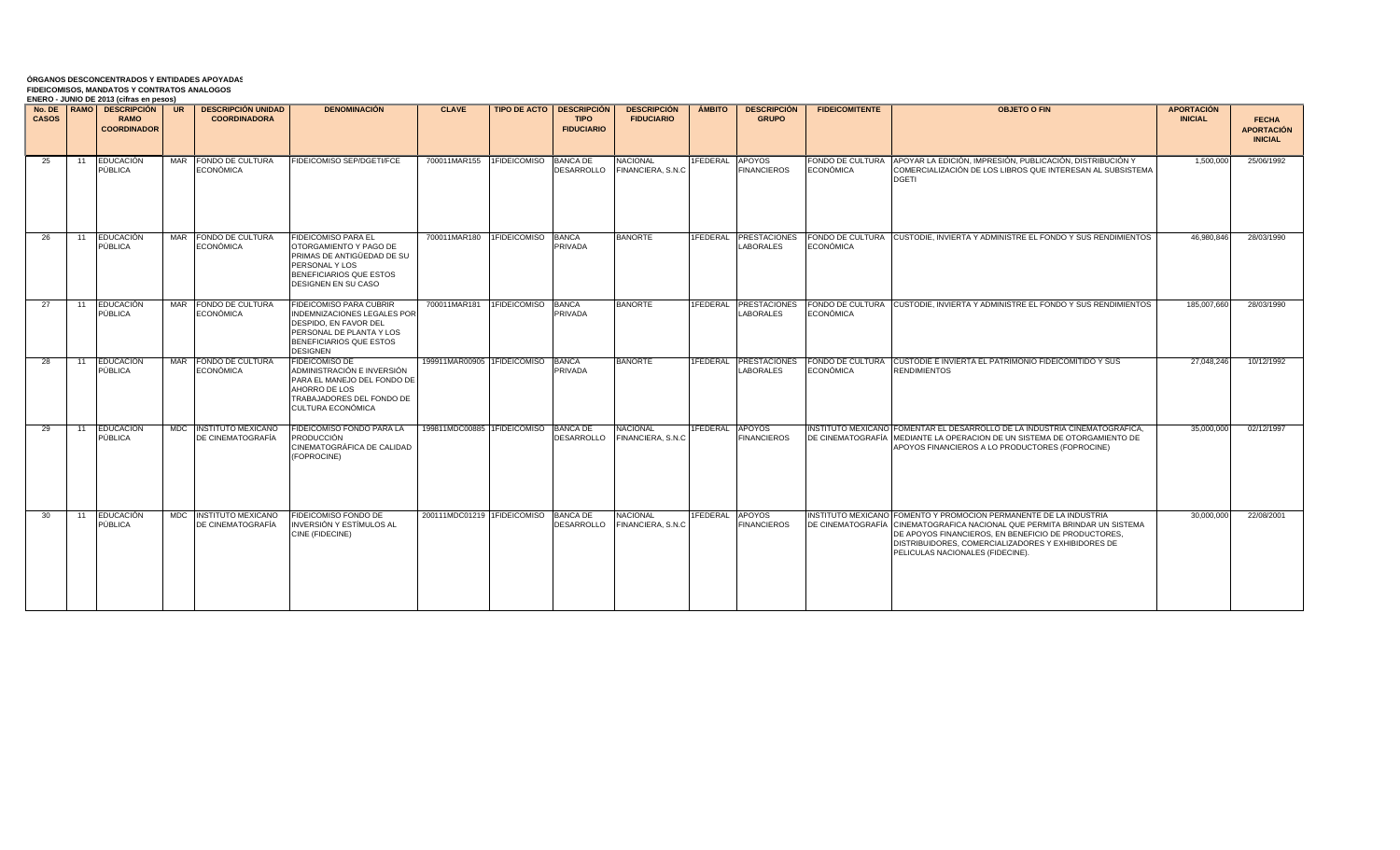|              |    | ENERO - JONIO DE 2013 (GITAS EN DESOS) |                           |                            |                                  |                                     |                       |               |                     |                       |                                                                                |                   |                   |
|--------------|----|----------------------------------------|---------------------------|----------------------------|----------------------------------|-------------------------------------|-----------------------|---------------|---------------------|-----------------------|--------------------------------------------------------------------------------|-------------------|-------------------|
|              |    | No. DE   RAMO   DESCRIPCIÓN   UR       | <b>DESCRIPCIÓN UNIDAD</b> | <b>DENOMINACIÓN</b>        | <b>CLAVE</b>                     | <b>TIPO DE ACTO   DESCRIPCIÓN  </b> | <b>DESCRIPCIÓN</b>    | <b>AMBITO</b> | <b>DESCRIPCIÓN</b>  | <b>FIDEICOMITENTE</b> | <b>OBJETO O FIN</b>                                                            | <b>APORTACIÓN</b> |                   |
| <b>CASOS</b> |    | <b>RAMO</b>                            | <b>COORDINADORA</b>       |                            |                                  | <b>TIPO</b>                         | <b>FIDUCIARIO</b>     |               | <b>GRUPO</b>        |                       |                                                                                | <b>INICIAL</b>    |                   |
|              |    |                                        |                           |                            |                                  |                                     |                       |               |                     |                       |                                                                                |                   | <b>FECHA</b>      |
|              |    | <b>COORDINADOR</b>                     |                           |                            |                                  | <b>FIDUCIARIO</b>                   |                       |               |                     |                       |                                                                                |                   | <b>APORTACIÓN</b> |
|              |    |                                        |                           |                            |                                  |                                     |                       |               |                     |                       |                                                                                |                   |                   |
|              |    |                                        |                           |                            |                                  |                                     |                       |               |                     |                       |                                                                                |                   | <b>INICIAL</b>    |
|              |    |                                        |                           |                            |                                  |                                     |                       |               |                     |                       |                                                                                |                   |                   |
|              |    |                                        |                           | FIDEICOMISO FONDO PARA EL  |                                  |                                     |                       |               |                     |                       |                                                                                |                   |                   |
| -31          | 11 | <b>EDUCACIÓN</b>                       | MHL TELEVISIÓN            |                            | 200411MHL01365 1FIDEICOMISO OTRO |                                     | <b>GRUPO NACIONAL</b> | 1FEDERAL      | <b>PRESTACIONES</b> | <b>TELEVISIÓN</b>     | SER EL MECANISMO QUE PERMITA CREAR LA RESERVA FINANCIERA                       | 320,332           | 12/01/2004        |
|              |    | PÚBLICA                                | METROPOLITANA, S.A.       | PAGO DE PRIMAS DE          |                                  |                                     | PROVINCIAL, S.A.      |               | LABORALES           |                       | METROPOLITANA, S.A. SUFICIENTE PARA CUMPLIR CON LAS OBLIGACIONES LABORALES DEL |                   |                   |
|              |    |                                        | DE C.V.                   | ANTIGÜEDAD Y PENSIONES POR |                                  |                                     |                       |               |                     | DE C.V.               | FIDEICOMITENTE DE ACUERDO A LOS PLANES ESTABLECIDOS.                           |                   |                   |
|              |    |                                        |                           |                            |                                  |                                     |                       |               |                     |                       |                                                                                |                   |                   |
|              |    |                                        |                           | JUBILACIÓN                 |                                  |                                     |                       |               |                     |                       |                                                                                |                   |                   |
|              |    |                                        |                           |                            |                                  |                                     |                       |               |                     |                       |                                                                                |                   |                   |
|              |    |                                        |                           |                            |                                  |                                     |                       |               |                     |                       |                                                                                |                   |                   |
|              |    |                                        |                           |                            |                                  |                                     |                       |               |                     |                       |                                                                                |                   |                   |
|              |    |                                        |                           |                            |                                  |                                     |                       |               |                     |                       |                                                                                |                   |                   |
|              |    |                                        |                           |                            |                                  |                                     |                       |               |                     |                       |                                                                                |                   |                   |
|              |    |                                        |                           |                            |                                  |                                     |                       |               |                     |                       |                                                                                |                   |                   |
|              |    |                                        |                           |                            |                                  |                                     |                       |               |                     |                       |                                                                                |                   |                   |
|              |    |                                        |                           |                            |                                  |                                     |                       |               |                     |                       |                                                                                |                   |                   |
|              |    |                                        |                           |                            |                                  |                                     |                       |               |                     |                       |                                                                                |                   |                   |
|              |    |                                        |                           |                            |                                  |                                     |                       |               |                     |                       |                                                                                |                   |                   |
|              |    |                                        |                           |                            |                                  |                                     |                       |               |                     |                       |                                                                                |                   |                   |
|              |    |                                        |                           |                            |                                  |                                     |                       |               |                     |                       |                                                                                |                   |                   |
|              |    |                                        |                           |                            |                                  |                                     |                       |               |                     |                       |                                                                                |                   |                   |
|              |    |                                        |                           |                            |                                  |                                     |                       |               |                     |                       |                                                                                |                   |                   |
|              |    |                                        |                           |                            |                                  |                                     |                       |               |                     |                       |                                                                                |                   |                   |
|              |    |                                        |                           |                            |                                  |                                     |                       |               |                     |                       |                                                                                |                   |                   |
|              |    |                                        |                           |                            |                                  |                                     |                       |               |                     |                       |                                                                                |                   |                   |
|              |    |                                        |                           |                            |                                  |                                     |                       |               |                     |                       |                                                                                |                   |                   |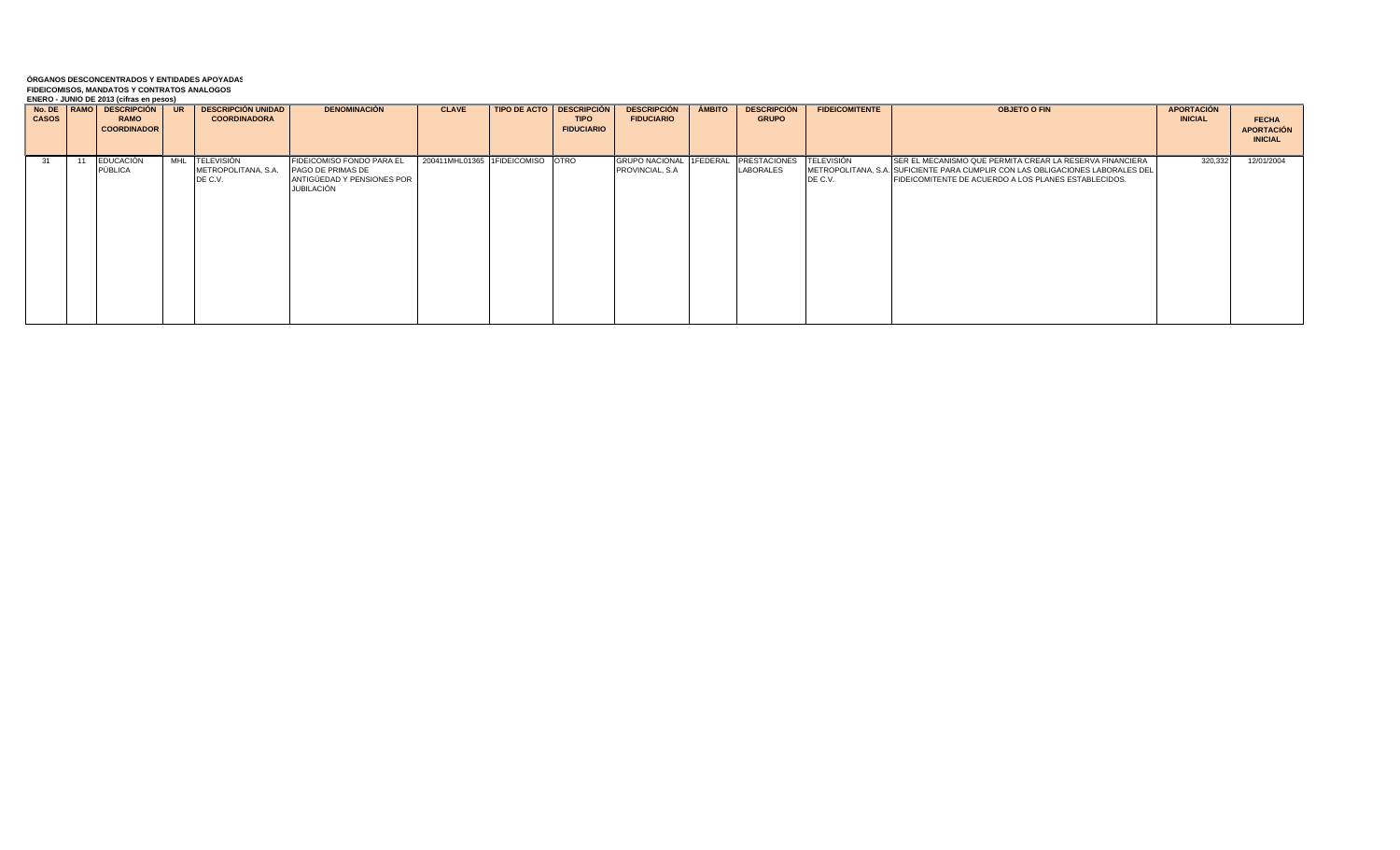| <b>SALDO FINAL</b>                  | <b>INGRESOS</b> | <b>RENDIMIENTOS</b> | <b>EGRESOS</b> | <b>DESTINO</b>                                                                                                                                                                                                                                                                                                                                           | <b>MISIÓN</b>                                                                                                                                                                                                                                                                                                                                                                                                                                                                                                                                                    |                   |                                  | <b>DESCRIPCIÓN TIPO DISPONIBILIDAD</b>          | <b>OBSERVACIONES</b>                                                                                                                                                                                                                                                                                                                                                                               | <b>NUMERADOR</b> | <b>VALOR</b>     |
|-------------------------------------|-----------------|---------------------|----------------|----------------------------------------------------------------------------------------------------------------------------------------------------------------------------------------------------------------------------------------------------------------------------------------------------------------------------------------------------------|------------------------------------------------------------------------------------------------------------------------------------------------------------------------------------------------------------------------------------------------------------------------------------------------------------------------------------------------------------------------------------------------------------------------------------------------------------------------------------------------------------------------------------------------------------------|-------------------|----------------------------------|-------------------------------------------------|----------------------------------------------------------------------------------------------------------------------------------------------------------------------------------------------------------------------------------------------------------------------------------------------------------------------------------------------------------------------------------------------------|------------------|------------------|
| <b>EJERCICIO</b><br><b>ANTERIOR</b> |                 |                     |                |                                                                                                                                                                                                                                                                                                                                                          |                                                                                                                                                                                                                                                                                                                                                                                                                                                                                                                                                                  | <b>SALDO NETO</b> | <b>PATRIMONIO</b><br><b>NETO</b> |                                                 |                                                                                                                                                                                                                                                                                                                                                                                                    |                  | <b>NUMERADOR</b> |
| 38,478,288                          | 9,480,268       | 630,277             |                | 21,971,657 A TRAVES DEL FIDEICOMISO SE SE DIO ATENCION A<br>DESARROLLARON TALLERES DE FORMACION DE<br>DOCENTES; EVALUACION DE PROGRAMAS DE ESTUDIO; Y<br>BECAS A DOCENTES CON PERFIL PROMEP Y SE<br>SISTEMATIZA LA GESTION FINANCIERA.                                                                                                                   | SON FINES DE ESTE FIDEICOMISO LA CREACION DE UN FONDO<br>OOCENTES DE EDUCACION BASICA Y MEDIA SUPERIOR, SE QUE CONTENGA COMO OBJETO FINANCIAR O COMPLEMENTAR<br>EL FINANCIAMIENTO DE PROYECTOS CIENTIFICOS DE<br>INVESTIGACION, LA CREACION Y MANTENIMIENTO DE<br>INSTALACIONES DE INVESTIGACION, SU EQUIPAMIENTO,<br>SUMINISTRO DE MATERIALES, OTORGAMIENTO DE INCENTIVOS<br>EXTRAORDINARIOS A INVESTIGADORES QUE PARTICIPEN EN LOS<br>PROYECTOS Y OTROS PROPOSITOS DIRECTAMENTE<br>VINCULADOS PARA PROYECTOS CIENTIFICOS O TECNOLOGICOS<br>QUE REALICE LA UPN. | 26,617,175        |                                  | DEL SALDO TRIMESTRAL DE LOS<br><b>CRITERIOS</b> | 28,099,700 (OTS) FORMULA DE LA DISPONIBILIDAD EN BASE A SUS PROPOSITOS EL FIDEICOMISO SE ENMARCA<br>EN LA LEY DE CIENCIA Y TECNOLOGIA, Y POR SU<br>CONDUCTO DESARROLLA LA TOTALIDAD DE LA<br>INVESTIGACION EDUCATIVA EN LA UNIVERSIDAD LO QUE<br>GARANTIZA ADICIONALMENTE UN SISTEMA UNICO, Y SU<br>ADECUADA EVALUACION Y SEGUIMIENTO PERIODICO<br>SOBRE LOS RESULTADOS SUSTANTIVOS Y FINANCIEROS. |                  |                  |
| 40,405,093                          |                 | 803,254             |                | 510,969 DURANTE EL SEGUNDO TRIMESTRE DE 2013.SE<br>EFECTUARON PAGOS AL FIDUCIARIO POR CONCEPTO DE<br>HONORARIOS POR LA ADMINISTRACION DEL FIDEICOMISO PROYECTOS DESARROLLADOS POR INSTITUCIONES DE<br>SEP-UNAM Y UN RETIRO DE CAPITAL PARA PAGO DE<br>HONORARIOS PROFESIONALES AL EVALUADOR DE LOS<br>PROYECTOS DEL FIDEICOMISO SEP-UNAM.                | SE CONTINÚA CON EL PROCESO DE GENERACIÓN Y<br>PERFECCIONAMIENTO DE LOS INFORMES DE CONCLUSIÓN DE<br>EDUCACIÓN SUPERIOR QUE RECIBIERON RECURSOS<br>FINANCIEROS DEL FIDEICOMISO SEP-UNAM. EN ALGUNOS CASOS<br>LO ANTERIOR HA RESULTADO COMPLICADO POR INCIDENTES Y<br>CAMBIOS DE FUNCIONARIOS EN LAS INSTITUCIONES. SE HA<br>CONTINUADO GESTIONANDO LA DEVOLUCIÓN DE RECURSOS<br>REMANENTES AL FIDEICOMISO, POR LA CONCLUSIÓN O EL<br>INCUMPLIMIENTO EN EL DESARROLLO DE LOS PROYECTOS.                                                                            | 40,697,378        |                                  | 40,403,493 PATRIMONIO                           | ESTE FIDEICOMISO ES DE VITAL IMPORTANCIA, PORQUE SU<br>OBJETIVO ES APOYAR A LAS INSTITUCIONES DE<br>EDUCACIÓN SUPERIOR. EN EL ÁREA DE<br>TELECOMUNICACIONES. POR LO CUAL UN GRUPO DE<br>EXPERTOS DE LA UNAM. SE ENCUENTRA TRABAJANDO EN<br>SU EJECUCIÓN.                                                                                                                                           |                  |                  |
| 208.304.446                         | 708,229,809     | 7,912,123           |                | EL SECTOR PRODUCTIVO Y RELATIVOS A LA<br>INVESTIGACIÓN CIENTÍFICA Y TECNOLÓGICA, ASÍ MISMO,<br>LA CREACIÓN Y MANTENIMIENTO DE INSTALACIONES DE<br>INVESTIGACIÓN, DESARROLLO CIENTÍFICO Y<br>TECNOLÓGICO, SU EQUIPAMIENTO Y SUMINISTRO DE<br>MATERIALES. POR OTRO LADO SE OTORGARON<br>INCENTIVOS A INVESTIGADORES EN LOS PROYECTOS<br>ANTES MENCIONADOS. | 460,977,268 APOYO A LOS PROYECTOS ESPECÍFICOS VINCULADOS CON ADMINISTRAR LOS RECURSOS FINANCIEROS PROVENIENTES DE<br>AS DEPENDENCIAS POLITÉCNICAS PARA EL FINANCIAMIENTO DE<br>PROYECTOS ESPECÍFICOS DE INVESTIGACIÓN CIENTÍFICA Y<br>DESARROLLO TECNOLÓGICO, LA CREACIÓN Y MANTENIMIENTO<br>DE INSTALACIONES DE INVESTIGACIÓN Y DESARROLLO<br>TECNOLÓGICO.                                                                                                                                                                                                      | 463.469.11        |                                  | 645,380,226 PATRIMONIO                          | SE INTEGRA POR EL TOTAL DEL PATRIMONIO DE 2011.                                                                                                                                                                                                                                                                                                                                                    |                  |                  |
| 1.560                               | 1,500,000       | 4,550               |                | 500,000 LOS RECURSOS SE DESTINAN PRINCIPALMENTE A LOS<br>GASTOS DE OPERACIÓN DEL FIDEICOMISO.<br>PRINCIPALMENTE A SUFRAGAR LOS COSTOS DEL<br>PROCESO DE RESTAURACIÓN Y CONSERVACIÓN DE LOS<br>ARCHIVOS, EXPEDIENTES Y SERIES DOCUMENTALES DEL<br>FIDEICOMISO Y EN UN PORCENTAJE MENOR A LOS GASTOS<br>ADMINISTRATIVOS.                                   | SE CONTINÚA CON LA CATALOGACIÓN DE LAS COLECCIONES<br>DOCUMENTALES.                                                                                                                                                                                                                                                                                                                                                                                                                                                                                              | 1,006,11          |                                  | 1.006.110 PATRIMONIO                            | EN EL MES DE MAYO EL INAH DEPOSITO LA CANTIDAD DE<br>\$1'500,000,00 PARA EL FIDEICOMISO, DADO QUE EN ESA<br>FECHA LO TENIA PROGRAMADO EN SU PRESUPUESTO.                                                                                                                                                                                                                                           |                  |                  |
|                                     | 201,144         | 127                 |                | 44,229 NO HAY RECURSOS                                                                                                                                                                                                                                                                                                                                   | <b>NO HAY RECURSOS</b>                                                                                                                                                                                                                                                                                                                                                                                                                                                                                                                                           | 157,042           |                                  | 157,042 PATRIMONIO                              | NO HAY OBSERVACIONES                                                                                                                                                                                                                                                                                                                                                                               |                  |                  |
| 28,889                              |                 | 384                 |                | 3,867 TRABAJOS DE RESTAURACIÓN Y ADECUACIÓN DEL EX<br>CONVENTO DE SANTO DOMINGO DE GUZMÁN EN SAN<br>CRISTÓBAL DE LAS CASAS.                                                                                                                                                                                                                              | SE ESTAN LLEVANDO A CABO TRABAJOS DE RESTAURACIÓN EN<br>EL EX CONVENTO DE SANTO DOMINGO DE GUZMÁN.                                                                                                                                                                                                                                                                                                                                                                                                                                                               | 25,407            |                                  | 25,407 PATRIMONIO                               | NO HAY OBSERVACIONES                                                                                                                                                                                                                                                                                                                                                                               |                  |                  |
| 462,592,735                         | 43,850,596      | 7,643,819           |                | 145,777,601 FINANCIAMIENTO DE LOS PROYECTOS AUTORIZADOS POR SE ENCUENTRAN OPERANDO CON NORMALIDAD<br><b>EL COMITE TECNICO</b>                                                                                                                                                                                                                            |                                                                                                                                                                                                                                                                                                                                                                                                                                                                                                                                                                  | 368,309,549       |                                  | 404,170,296 PATRIMONIO                          | NO HAY OBSERVACIONES                                                                                                                                                                                                                                                                                                                                                                               |                  |                  |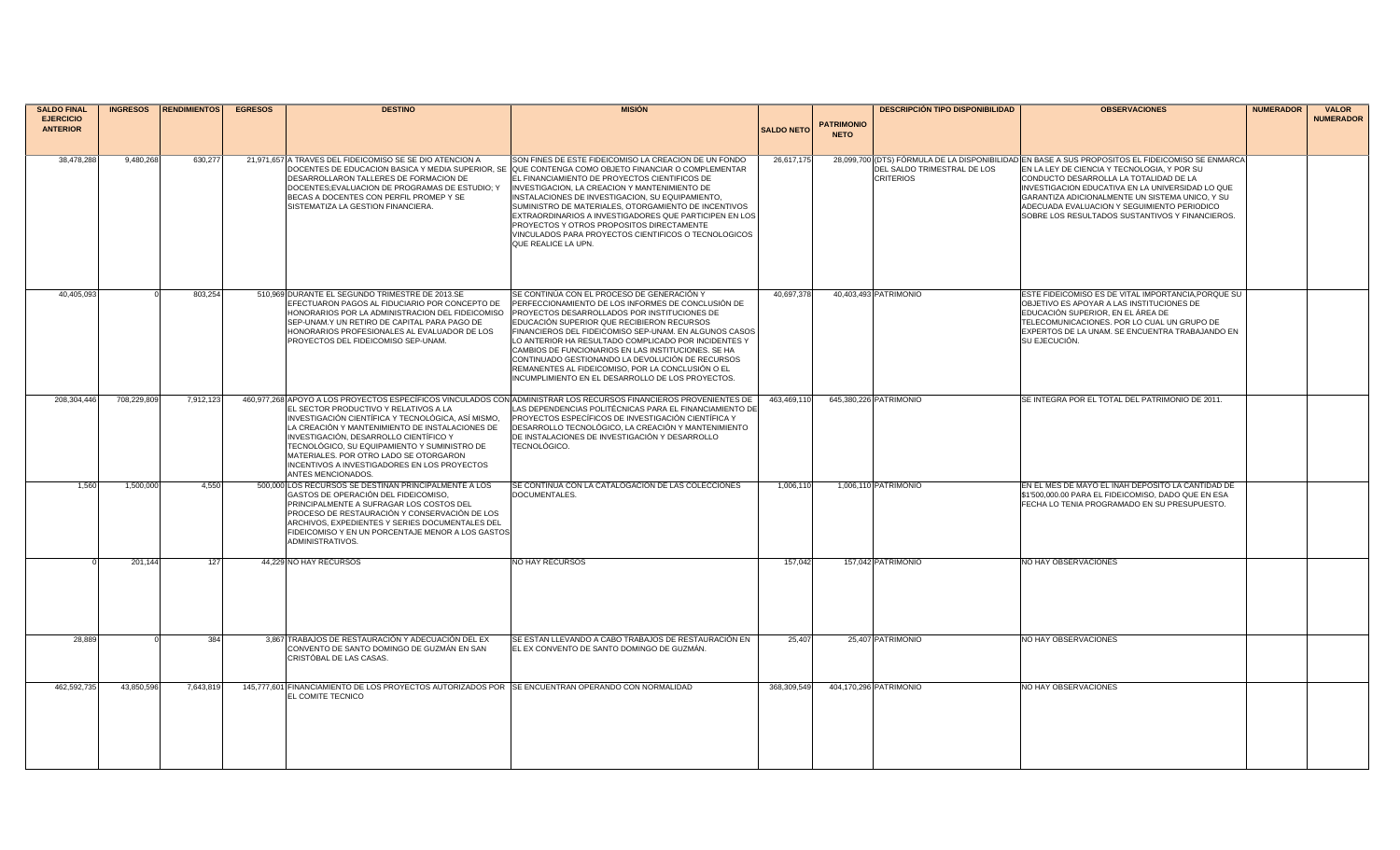| <b>SALDO FINAL</b> | <b>INGRESOS</b> | <b>RENDIMIENTOS</b> | <b>EGRESOS</b> | <b>DESTINO</b>                                                                                                                                                                                                                                                                                                                                                                                                                                                 | <b>MISIÓN</b>                                                                                                                                                                                                                                                                                                                                                                                                                                                                                                                    |                   |                   | <b>DESCRIPCIÓN TIPO DISPONIBILIDAD</b>          | <b>OBSERVACIONES</b>                                                                                                                                                                                                                                                                                                                                                                                                                                                                                   | <b>NUMERADOR</b> | <b>VALOR</b>     |
|--------------------|-----------------|---------------------|----------------|----------------------------------------------------------------------------------------------------------------------------------------------------------------------------------------------------------------------------------------------------------------------------------------------------------------------------------------------------------------------------------------------------------------------------------------------------------------|----------------------------------------------------------------------------------------------------------------------------------------------------------------------------------------------------------------------------------------------------------------------------------------------------------------------------------------------------------------------------------------------------------------------------------------------------------------------------------------------------------------------------------|-------------------|-------------------|-------------------------------------------------|--------------------------------------------------------------------------------------------------------------------------------------------------------------------------------------------------------------------------------------------------------------------------------------------------------------------------------------------------------------------------------------------------------------------------------------------------------------------------------------------------------|------------------|------------------|
| <b>EJERCICIO</b>   |                 |                     |                |                                                                                                                                                                                                                                                                                                                                                                                                                                                                |                                                                                                                                                                                                                                                                                                                                                                                                                                                                                                                                  |                   | <b>PATRIMONIO</b> |                                                 |                                                                                                                                                                                                                                                                                                                                                                                                                                                                                                        |                  | <b>NUMERADOR</b> |
| <b>ANTERIOR</b>    |                 |                     |                |                                                                                                                                                                                                                                                                                                                                                                                                                                                                |                                                                                                                                                                                                                                                                                                                                                                                                                                                                                                                                  | <b>SALDO NETO</b> | <b>NETO</b>       |                                                 |                                                                                                                                                                                                                                                                                                                                                                                                                                                                                                        |                  |                  |
|                    |                 |                     |                |                                                                                                                                                                                                                                                                                                                                                                                                                                                                |                                                                                                                                                                                                                                                                                                                                                                                                                                                                                                                                  |                   |                   |                                                 |                                                                                                                                                                                                                                                                                                                                                                                                                                                                                                        |                  |                  |
| 33,239,998         |                 | 705,207             |                | PAGO DE HONORARIOS FIDUCIARIOS, ENTERO DE<br>IMPUESTOS Y SERVICIOS PROFESIONALES.                                                                                                                                                                                                                                                                                                                                                                              | 155,657 LOS RECURSOS PÚBLICOS FEDERALES, SE APLICARON AL SE CUMPLIERON LA MISIÓN Y FINES DEL FIDEICOMISO, ASÍ COMO<br>LAS ACCIONES RELATIVAS A LA EXTINCIÓN DEL FIDEICOMISO. EL<br>JUICIO QUE GANO EL CENART A LA EMPRESA TRIBASA PERMITIÓ<br>LA RECUPERACIÓN DEL ESTACIONAMIENTO. SE ESTA EN ESPERA<br>DE LA EJECUCIÓN DE LA SENTENCIA, RELACIONADA CON EL<br>RENDIMIENTO DE CUENTAS POR PARTE DE LA CITADA EMPRESA<br>Y DEFINIR QUIEN SE RESPONSABILIZARÍA DE LA CESIÓN DE LOS<br>DERECHOS LITIGIOSOS DE LOS JUICIOS           | 33,789,549        |                   | 33,828,761 PATRIMONIO                           | LAS CIFRAS QUE SE REPORTAN CORRESPONDEN A LOS<br>RECURSOS PROPIOS DERIVADOS DE RECURSOS PÚBLICOS<br>FEDERALES. YA QUE NO HA RECIBIDO APORTACIONES<br>FEDERALES EN EL 2013, LOS RECURSOS PROVIENEN DE<br>INGRESOS DIVERSOS. LA DISPONIBILIDAD POR<br>\$33.828.760.71 CORRESPONDE AL 30/06/2013 (CIFRAS<br><b>PRELIMINARES)</b>                                                                                                                                                                          |                  |                  |
| 2,977,725          | 12,251,123      | 36,433              |                | 14,452,377 LOS RECURSOS SE APLICARON EN: MONTAJE DE LAS<br>PEDRO DIEGO ALVARADO. FORMA Y METÁFORA 19,464.EN<br>RESTAURADAS 2,586 VISITANTES LOS MURALES Y EL<br>EDIFICIO RECIBIERON 11,713 VISITANTES, EXPOSICIONES<br>2012-2013 36,532 VISITANTES. TOTAL DE VISITANTES AL<br>COLEGIO 48,245                                                                                                                                                                   | SE HAN CUMPLIDO A CABALIDAD LA MISIÓN Y LOS FINES DEL<br>LEXPOSICIONES CON LOS VISITANTES SIGUIENTES: DE 2012. MANDATO. EN EL SEGUNDO TRIMESTRE DEL EJERCICIO FISCAL<br>2013, A TRAVÉS DE LOS DIVERSOS EVENTOS CITADOS Y QUE SE<br>2013 X BIENAL FEMSA 14,482; LUZ RENACIENTE, IMAGENES   MENCIONAN EN EL PUNTO DESTINO DE LOS RECURSOS DEL<br>PRESENTE INFORME.                                                                                                                                                                 | 812,904           |                   | DEL SALDO TRIMESTRAL DE LOS<br><b>CRITERIOS</b> | 24,052,014 (DTS) FÓRMULA DE LA DISPONIBILIDAD POR DISPOSICIÓN DE LA SHCP Y PARA DAR CUMPLIMIENTO<br>A LA NORMATIVIDAD. SE INTEGRAN A LAS CIFRAS DEL<br>CONACULTA POR \$5,953,012.00 A LAS DE LA UNAM POR<br>\$5,094,766.00 POR SER AMBOS RECURSOS FEDERALES Y SE<br>DETALLA SU COMPOSICIÓN EN LOS ESTADOS<br>FINANCIEROS. LA DISPONIBILIDAD ES AL 30 DE JUNIO DE<br>2013 POR UN MONTO DE \$2,951,439.00 (CIFRAS<br><b>PRELIMINARES)</b>                                                                |                  |                  |
| 698.242.548        | 424,844,043     | 13,915,431          |                | DE SUS PROGRAMAS DE ESTÍMULO A LA CREACIÓN<br>DESTACAN: CREADORES ARTÍSTICOS, EMÉRITOS;<br>FOMENTO Y COINVERSIONES CULTURALES; TRADUCCIÓN EL 89% DE LOS PROGRAMADO.<br>DE OBRAS MEXICANAS; BECAS A CREADORES ESCÉNICOS.<br>JÓVENES CREADORES Y MÚSICOS TRADICIONALES ENTRE<br>OTROS.                                                                                                                                                                           | 286,964,082 AL SEGUNDO TRIMESTRE DEL EJERCICIO FISCAL 2013, EL EL FONCA HA CUMPLIDO CON LA MISIÓN Y FINES EN EL 2013 CON<br>FONCA APOYÓ A LOS PROGRAMAS CULTURALES A TRAVÉS IEL ESTABLECIMIENTO DE UNA META PARA EL OTORGAMIENTO<br>DE UN TOTAL DE 1.905 ESTÍMULOS A LA CREACIÓN ARTÍSTICA. A<br>ARTÍSTICA DE ALTO IMPACTO SOCIAL. ENTRE LOS CUALES TRAVÉS DE 22 PROGRAMAS CULTURALES. AL 30 DE JUNIO DE<br>2013 SE HAN OTORGADO 1,681 ESTÍMULOS QUE REPRESENTAN                                                                 | 850.037.941       |                   | 1,082,990,704 PATRIMONIO                        | SOLO SE CONSIDERAN LOS RECURSOS PÚBLICOS<br>FEDERALES. EL PATRIMONIO DEL MANDATO INCLUYE LOS<br>RECURSOS FEDERALES QUE SE CANALIZAN A TRAVÉS DE<br>SUBFONDOS CONFORME A LOS ESTADOS FINANCIEROS AL<br>30/06/2013 (CIFRAS PRELIMINARES) LA DISPONIBILIDAD<br>PRESENTADA CORRESPONDE AL 30 DE JUNIO DE 2013, LA<br>CUAL ASCIENDE A \$852,676,621.53                                                                                                                                                      |                  |                  |
| 219.90             |                 |                     |                | 219.907 EN EL SEGUNDO TRIMESTRE DEL EJERCICIO FISCAL 2013.<br>NO SE HAN APORTADO RECURSOS PÚBLICOS FEDERALES<br>AL FIDEICOMISO.                                                                                                                                                                                                                                                                                                                                | LA MISIÓN Y FINES SE HAN CUMPLIDO EN EL EJERCICIO FISCAL<br>2013 MEDIANTE LA ASISTENCIA EN ESTE LAPSO EN TOTAL DE<br>26,324 VISITANTES CON LAS ACTIVIDADES Y ASISTENTES<br>SIGUIENTES: 9 VISITAS GUIADAS, 102 ASISTENTES; 46 PLANTELES<br>EN VISITAS ESCOLARES, 1,167; 72 TALLERES (NIÑOS-PADRES,<br>466: 10 TALLERES ARTESANOS, 62: 30 TALLERES ESPECIALES<br>ABIERTOS, 406; PROYECCIONES DE VIDEO 135, 2,506; SESIONES<br>DE CUENTACUENTOS 26,793, CONCIERTO DE MUSICA 1 CON 147 Y<br>7 EXPOSICIONES TEMPORATES E ITINERANTES. |                   |                   | 22.285.480 PATRIMONIO                           | EN EL SEGUNDO TRIMESTRE DE 2013 NO SE HAN<br>APORTADO RECURSOS PUBLICOS FEDERALES A ESTE<br>FIDEICOMISO, LAS CIFRAS PRELIMINARES QUE SE<br>REPORTAN AL SEGUNDO TRIMESTRE DE 2013 SON LAS<br>PROPORCIONADAS POR EL FIDEICOMISO, ASÍ COMO LAS<br>CONSIGNADAS EN LOS ESTADOS FINANCIEROS, LA<br>DISPONIBILIDAD POR \$18'445,999.71 CORRESPONDEN AL<br>30/06/2013, INCLUYEN LO CORRESPONDIENTE A LA<br>TESORERÍA DEL D.F., DEUDORES DIVERSOS, EXISTENCIAS<br>EN PODER DEL FIDUCIARIO Y VENTA DE SERVICIOS. |                  |                  |
| 24.469.062         | 31.329.05       | 563.557             |                | 6,981,526 PARA EL EJERCICIO FISCAL DEL 2013 SE TIENE PREVISTO<br>CONTINUAR CON EL APOYO AL LABORATORIO NACIONAL<br>DE GENOMICA CON RELACION A LOS GASTOS DE<br>OPERACION, TAMBIEN SE TIENE CONTEMPLADO APOYAR<br>EN EL CAMPO DE LA SALUD A CINCO INVESTIGADORES Y<br>TIENE PREVISTO EL APOYO A 3 ESTUDIANTES DE<br>EXELENCIA DE LA INDIA, ASI COMO APOYAR NECESIDADES RPROGRAMA TRANSDICIPLINARIO.<br>DE LOS PROGRAMAS DE NANOCIENCIA Y<br>TRANSDISCIPLINARIO. | DURANTE EL SEGUNDO TRIMESTRE SE ENVIARON RECURSOS<br>PARA LA OPERACION DEL LABORATORIO NACIONAL DE<br>GENOMICA, TAMBIEN SE OTORGO APOYO A 5 INVESTIGADORES<br>EN EL CAMPO DE SALUD, SE APOYO A 3 ESTUDIANTES DE<br>EXELENCIA DE LA INDIA, ASÍ COMO TAMBIEN SE AUTORIZO EL<br>CONTINUAR CON LOS APOYOS EN EL AREA ACADEMICA, SE APOYO PARA DOTAR DE EQUIPO DENTRO DE LOS PROGRAMAS<br>DE NANOCIENCIA Y NANOTECNOLOGIA, ASI COMOEL                                                                                                 | 49.380.152        |                   | 24.708.317 PATRIMONIO                           | PARA EL TERCER TRIMESTRE DEL 2013 SE TIENE PREVISTO<br>CONTINUAR CON EL APOYO A LA UNIDAD TAMAULIPAS<br>PARA LOS GASTO DE OPERACIÓN DE LA NUEVA UNIDAD,<br>ASÍ COMO CONTINUAR CON EL APOYO A LOS PROGRAMAS<br>DE CIENCIAS Y TRANSDISCIPLINARIOS.                                                                                                                                                                                                                                                       |                  |                  |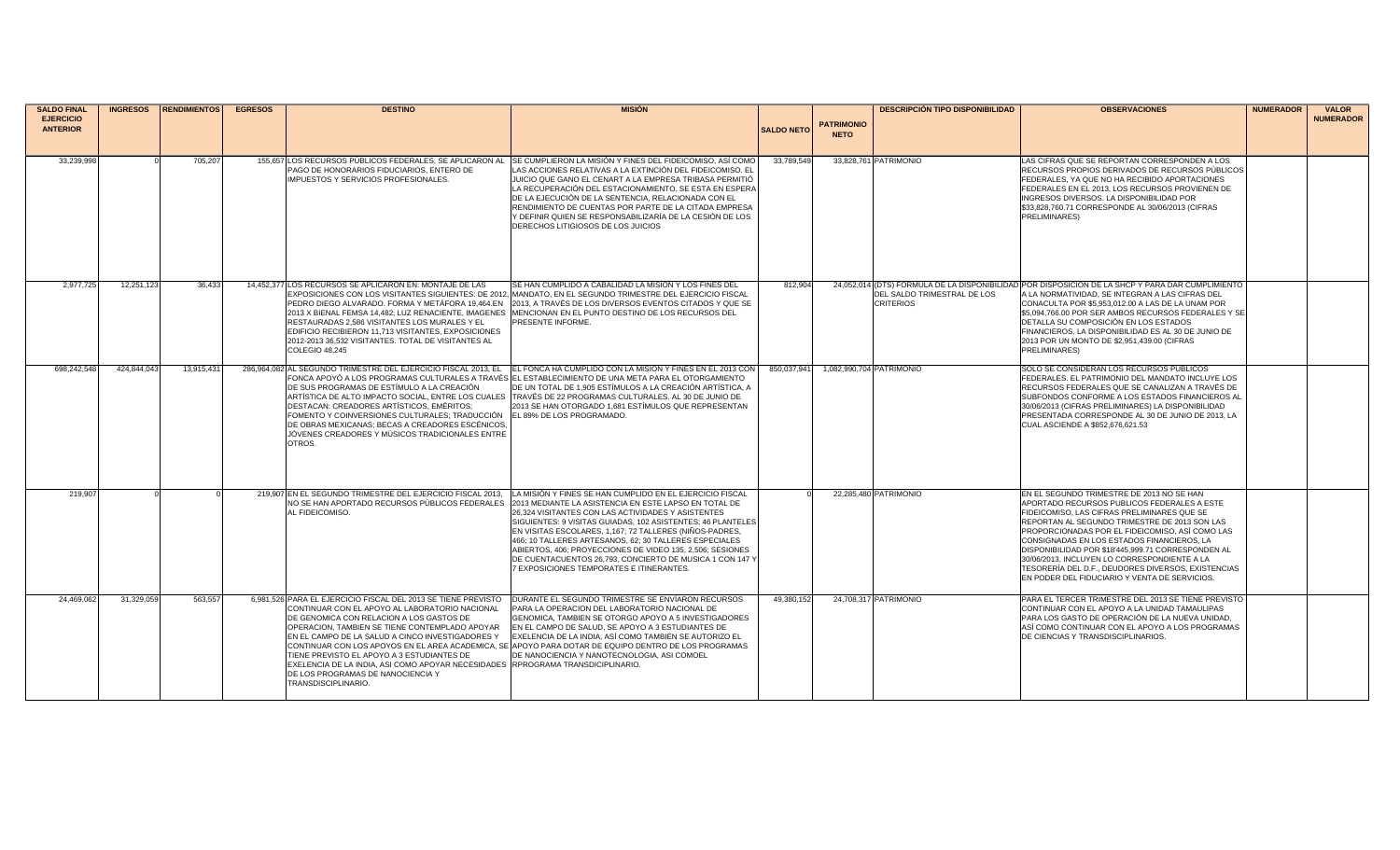| <b>SALDO FINAL</b>                  | <b>INGRESOS</b> | <b>RENDIMIENTOS</b> | <b>EGRESOS</b> | <b>DESTINO</b>                                                                                                                                                                                                                                                                                                                                                                                                                                                                                                                                                                                                                                                                                                                                                                                                                                                                                                                                                                 | <b>MISIÓN</b>                                                                                                                                                                                                                                                                                                                                                    |                   |                   | <b>DESCRIPCIÓN TIPO DISPONIBILIDAD</b>          | <b>OBSERVACIONES</b>                                                                                                                                                                                                                                                                                                                                                                                                                                                                                                                                                                                                                                                                                                                                                                                                       | <b>NUMERADOR</b> | <b>VALOR</b>     |
|-------------------------------------|-----------------|---------------------|----------------|--------------------------------------------------------------------------------------------------------------------------------------------------------------------------------------------------------------------------------------------------------------------------------------------------------------------------------------------------------------------------------------------------------------------------------------------------------------------------------------------------------------------------------------------------------------------------------------------------------------------------------------------------------------------------------------------------------------------------------------------------------------------------------------------------------------------------------------------------------------------------------------------------------------------------------------------------------------------------------|------------------------------------------------------------------------------------------------------------------------------------------------------------------------------------------------------------------------------------------------------------------------------------------------------------------------------------------------------------------|-------------------|-------------------|-------------------------------------------------|----------------------------------------------------------------------------------------------------------------------------------------------------------------------------------------------------------------------------------------------------------------------------------------------------------------------------------------------------------------------------------------------------------------------------------------------------------------------------------------------------------------------------------------------------------------------------------------------------------------------------------------------------------------------------------------------------------------------------------------------------------------------------------------------------------------------------|------------------|------------------|
| <b>EJERCICIO</b><br><b>ANTERIOR</b> |                 |                     |                |                                                                                                                                                                                                                                                                                                                                                                                                                                                                                                                                                                                                                                                                                                                                                                                                                                                                                                                                                                                |                                                                                                                                                                                                                                                                                                                                                                  | <b>SALDO NETO</b> | <b>PATRIMONIO</b> |                                                 |                                                                                                                                                                                                                                                                                                                                                                                                                                                                                                                                                                                                                                                                                                                                                                                                                            |                  | <b>NUMERADOR</b> |
|                                     |                 |                     |                |                                                                                                                                                                                                                                                                                                                                                                                                                                                                                                                                                                                                                                                                                                                                                                                                                                                                                                                                                                                |                                                                                                                                                                                                                                                                                                                                                                  |                   | <b>NETO</b>       |                                                 |                                                                                                                                                                                                                                                                                                                                                                                                                                                                                                                                                                                                                                                                                                                                                                                                                            |                  |                  |
|                                     |                 |                     |                |                                                                                                                                                                                                                                                                                                                                                                                                                                                                                                                                                                                                                                                                                                                                                                                                                                                                                                                                                                                |                                                                                                                                                                                                                                                                                                                                                                  |                   |                   |                                                 |                                                                                                                                                                                                                                                                                                                                                                                                                                                                                                                                                                                                                                                                                                                                                                                                                            |                  |                  |
| 29.801.026                          | 369.595.262     | 3.424.298           |                | 113,930,523 SE HAN APOYADO LAS SIGUIENTES DISCIPLINAS: AGUAS<br>ABIERTAS, ATLETISMO, BOLICHE, CANOTAJE, CICLISMO,<br>CLAVADOS, ESGRIMA, ESQUI ACUATICO, FRONTON,<br>GIMNASIA, HOCKEY, JUDO, KARATE, LEVANTAMIENTO DE<br>PESAS, LUCHAS, NADO SINCRONIZADO, NATACION,<br>PATINES SOBRE RUEDAS, PENTATLON MODERNO,<br>RAQUETBOL, REMO, RUGBY, SOFTBOL, SQUASH,<br>TAEKWONDO, TENIS, TENIS DE MESA, TIRO CON ARCO,<br>TIRO DEPORTIVO, TRIATLON, VELA, VOLEIBOL, EN LOS<br>SIGUIENTES RUBROS: APOYOS ORDINARIOS,<br>ENTRENADORES, EQUIPO MULTIDISCIPLINARIO STAF,<br>COMPETENCIAS Y CONCENTRACIONES, COMPLEMENTOS E<br>INSUMOS MEDICOS, VESTUARIO Y CALZADO DEPORTIVO E<br>IMPLEMENTOS Y MATERIAL DEPORTIVO, ASÍ COMO<br>COMISIONES BANCARIAS, HONORARIOS FIDUCIARIOS Y<br>OTROS GASTOS DE ADMINISTRACIÓN, CON UN UNIVERSO A<br>JUNIO DE 173 ATLETAS CONVENCIONALES, SE APOYO A<br>180 ATLETAS MEDALLISTAS OLIMPICOS Y PARALIMPICOS,<br>ASI COMO A 15 ATLETAS DEL DEPORTE ADAPTADO. | BRINDARÁ APOYO INTEGRAL A LOS BENEFICIARIOS, BAJO EL<br>CUMPLIMIENTO DE LOS LINEAMIENTOS ESTABLECIDOS EN EL<br>CONTRATO CONST. Y REGLAS DE OPER. SE CELEBRARÁN LAS<br>SESIONES ORDINARIAS DEL C.T., ESTABLECIDAS EN EL<br>CONTRATO CONSTITUTIVO Y SE ADOPTARÁN LOS ACUERDOS<br>PARA DEFINIR LAS ACCIONES ADMINISTRATIVAS, OPERATIVAS Y<br>FINANCIERAS DEL FONDO. | 288.890.063       |                   | DEL SALDO TRIMESTRAL DE LOS<br><b>CRITERIOS</b> | 289.863.890 (DTS) FÓRMULA DE LA DISPONIBILIDADI-LAS APORTACIONES DE RECURSOS PÚBLICOS POR \$<br>360,000,000,00 ESTA REFLEJADO EN EL ESTADO DE<br>ACTIVIDADES EN EL RENGLÓN DE APORTACIONES DE<br>PATRIMONIO GOBIERNO FEDERALE. - LOS RENDIMIENTOS<br>FINANCIEROS POR \$3,424,298.00 SE REFLEJAN EN EL<br>ESTADO DE ACTIVIDADES EN EL RUBRO DE INGRESOS POR<br>INTERESES. - EL MONTO DE HONORARIOS Y COMISIONES<br>BANCARIAS POR \$251,065.00 CORRESPONDEN A LOS<br>HONORARIOS FIDUCIARIOS POR \$ 225,000.00 Y COMISIONES<br>BANCARIAS PAGADAS POR \$ 26,065.00 REFLEJADOS EN EL<br>ESTADO DE ACTIVIDADES - LOS ENTEROS A LA TESOFE POR<br>\$4,493,757.00 CORRESPONDEN A RETENCIONES POR IVA E<br>ISR-LOS EGRESOS ACUMULADOS EN EL PERIODO POR \$<br>109.185.701.00 ES LA SUMA DE GASTOS POR PROGRAMA Y<br>GASTOS DE APOYO. |                  |                  |
| 31,935,611                          | 221,726,40      | 68.512              |                | 252.408.252 SIN DETALLE                                                                                                                                                                                                                                                                                                                                                                                                                                                                                                                                                                                                                                                                                                                                                                                                                                                                                                                                                        | SIN DETALLE                                                                                                                                                                                                                                                                                                                                                      | 1,322,278         |                   | 1.322.278 PATRIMONIO                            | SE IMPOSIBILITA EL INGRESAR LA INFORMACION AL<br>SISTEMA, TODA VEZ QUE ESTA UNIDAD ADMINISTRATIVA NO<br>CUENTA CON LA INFORMACION CORRESPONDIENTE DE<br>ESTE SEGUNDO TRIMESTRE DE 2013. SE HACE DEL<br>CONOCIMIENTO QUE HASTA LAS 19:00 HRS DEL 15 DE JULIO<br>DE 2013 A PESAR DE HABER SOLICITADO CON ANTELACIÓN<br>A LA ENTIDAD FEDERATIVA LOS ESTADOS DE CUENTA Y/O<br>FINANCIEROS DEL PATRIMONIO DE ESTE FIDEICOMISO, NO<br>CUMPLIO ESTE REQUERIMIENTO, POR LO QUE ESTA<br>UNIDAD ADMINISTRATIVA SE VE IMPOSIBILITADA EN<br>INGRESAR LA INFORMACIÓN CORRESPONDIENTE.SE ANEXA<br>OFICIO DE SOLICITUD                                                                                                                                                                                                                    |                  |                  |
|                                     |                 |                     |                | <b>O SIN DETALLE</b>                                                                                                                                                                                                                                                                                                                                                                                                                                                                                                                                                                                                                                                                                                                                                                                                                                                                                                                                                           | SE LLEVÓ A CABO CON ÉXITO EL DESARROLLO, ORGANIZACIÓN E<br>INFRAESTRUCTURA DEPORTIVA DE LOS II JUEGOS DEPORTIVOS<br>CENTROAMERICANOS Y DEL CARIBE 2009                                                                                                                                                                                                           |                   |                   | 0 PATRIMONIO                                    | SE INFORMA QUE LA CUENTA DEL FIDEICOMISO PRESENTA<br>UN SALDO EN "CEROS", Y LA DOCUMENTACIÓN ESTA EN<br>ANÁLISIS, POR LO QUE EN LOS PRÓXIMOS DÍAS SE<br>REALIZARÁ LA BAJA DE LA CLAVE. ASÍ MISMO, PARA DAR<br>CUMPLIMIENTO AL SEGUNDO INFORME TRIMESTRAL DE<br>2013. SE ANEXA AL PRESENTE INFORME ESTADO DE<br>CUENTA Y BALANCE DE 2012, TODA VEZ QUE EN 2013 NO SE<br>EMITIERON DOCUMENTOS FINANCIEROS DE ESTA CUENTA                                                                                                                                                                                                                                                                                                                                                                                                     |                  |                  |
| 688.07                              |                 | 4.178               |                | 692.249 LOS RECURSOS SE DESTINARON PARA LOS SIGUIENTES<br>RUBROS: PROYECTO EJECUTIVO DE ACCESO Y PUERTA<br>UNO DEL CPN ESTUDIO DE MANIFESTACIÓN DE IMPACTO<br>AMBIENTAL Y ESTUDIO TÉCNICO JUSTIFICATIVO PLAN DE<br>NEGOCIOS Y OPERACIÓN DEL CPN ESTUDIO DE DAÑO<br>AMBIENTAL SERVICIOS DE CONSULTORÍA PARA LA<br>REVISIÓN DE LA SEGUNDA ETAPA DEL PROYECTO<br>EJECUTIVO, VALIDACIÓN Y PROCESO DE LICITACIÓN DEL<br>CPN SEGUNDA ETAPA DE CONSTRUCCIÓN DE REJA<br>PERIMETRAL CON CIMENTACIÓN PARA EL CPN PROYECTO<br>EJECUTIVO PARA LA PLANTA DE TRATAMIENTO DEL CPN                                                                                                                                                                                                                                                                                                                                                                                                             | SE REPORTA QUE SE HA CUMPLIDO CON LOS FINES DIRIGIDOS<br>APOYAR LA CONSTRUCCIÓN Y EQUIPAMIENTO DE<br>INFRAESTRUCTURA DEPORTIVA DIRIGIDA A LA POBLACIÓN DEL<br>ESTADO DE GUANAJUATO Y, EN ESPECÍFICO, A LAS PERSONAS<br>CON ALGÚN TIPO DE DISCAPACIDAD.                                                                                                           |                   |                   | <b>PATRIMONIO</b>                               | SE INFORMA QUE LA CUENTA DEL FIDEICOMISO PRESENTA<br>UN SALDO EN "CEROS" POR LO QUE ESTA UNIDAD<br>ADMINISTRATIVA ESTA EN ESPERA DEL INFORME DEL<br>DESTINO DEL REMANENTE PARA SOLICITAR LA BAJA DE LA<br>CLAVE. ASI MISMO PARA DAR CUMPLIMIENTO AL SEGUNDO<br>INFORME TRIMESTRAL DE 2013. SE ANEXA AL PRESENTE<br>INFORME ESTADO DE CUENTA DEL MES DE FEBRERO Y<br>BALANCE GENERAL DEL PRIMER TRIMESTRE DE 2013. TODA<br>VEZ QUE EN EL SEGUNDO TRIMESTRE NO SE EMITIERON<br>DOCUMENTOS FINANCIEROS DE ESTA CUENTA                                                                                                                                                                                                                                                                                                         |                  |                  |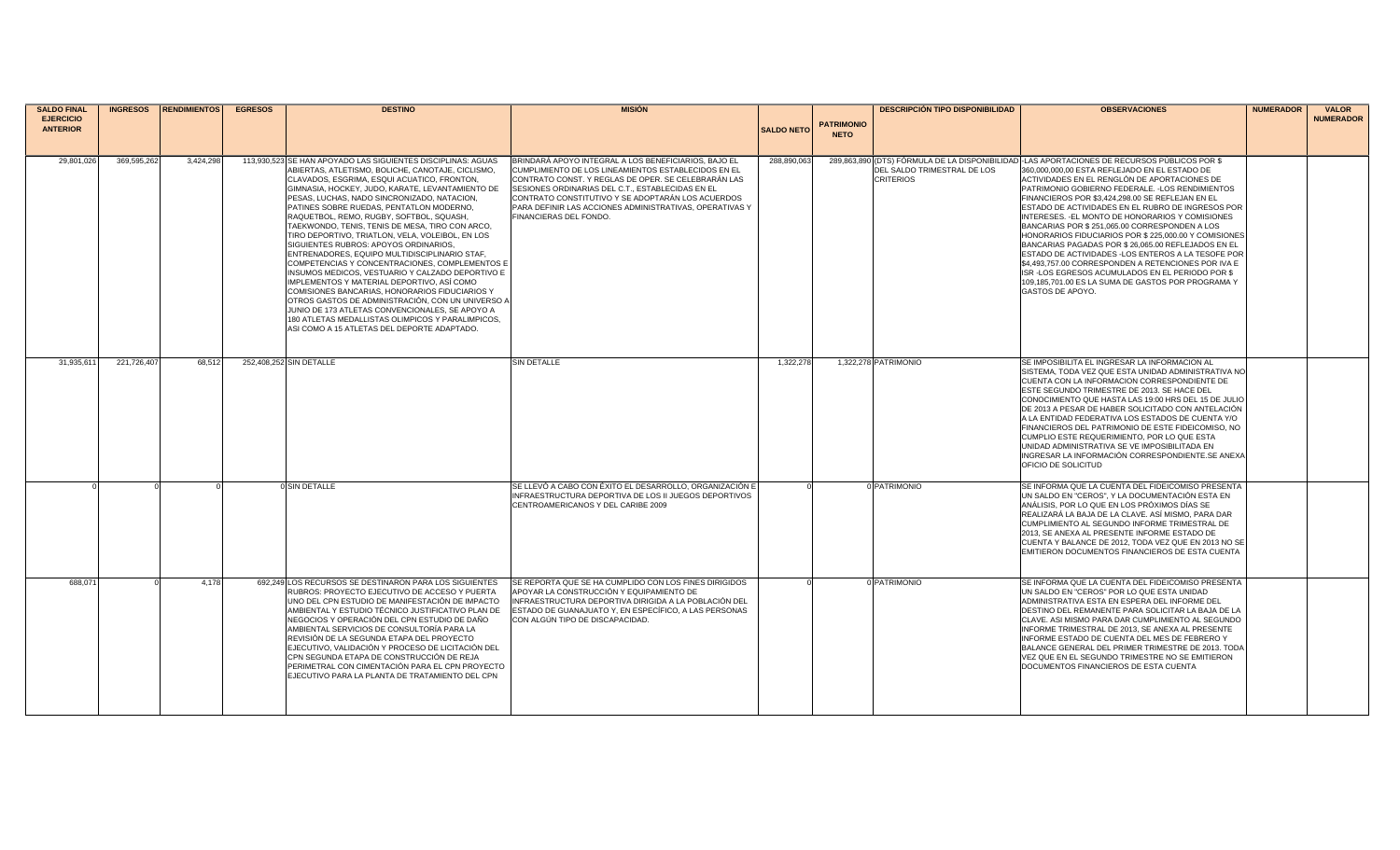| <b>SALDO FINAL</b>                  | <b>INGRESOS</b> | <b>RENDIMIENTOS</b> | <b>EGRESOS</b> | <b>DESTINO</b>                                                                                                                                                                                                                                                                                                                                                                                                                                                                                                                                                                                                                                                                                                                                                                                                                                                                                                                                                                                                                                    | <b>MISIÓN</b>                                                                                                                                                                                                   |                   |                                  | <b>DESCRIPCIÓN TIPO DISPONIBILIDAD</b> | <b>OBSERVACIONES</b>                                                                                                                                                                                                                                                                                                                                                                                                                                                                                                                                                                                    | <b>NUMERADOR</b> | <b>VALOR</b>     |
|-------------------------------------|-----------------|---------------------|----------------|---------------------------------------------------------------------------------------------------------------------------------------------------------------------------------------------------------------------------------------------------------------------------------------------------------------------------------------------------------------------------------------------------------------------------------------------------------------------------------------------------------------------------------------------------------------------------------------------------------------------------------------------------------------------------------------------------------------------------------------------------------------------------------------------------------------------------------------------------------------------------------------------------------------------------------------------------------------------------------------------------------------------------------------------------|-----------------------------------------------------------------------------------------------------------------------------------------------------------------------------------------------------------------|-------------------|----------------------------------|----------------------------------------|---------------------------------------------------------------------------------------------------------------------------------------------------------------------------------------------------------------------------------------------------------------------------------------------------------------------------------------------------------------------------------------------------------------------------------------------------------------------------------------------------------------------------------------------------------------------------------------------------------|------------------|------------------|
| <b>EJERCICIO</b><br><b>ANTERIOR</b> |                 |                     |                |                                                                                                                                                                                                                                                                                                                                                                                                                                                                                                                                                                                                                                                                                                                                                                                                                                                                                                                                                                                                                                                   |                                                                                                                                                                                                                 | <b>SALDO NETO</b> | <b>PATRIMONIO</b><br><b>NETO</b> |                                        |                                                                                                                                                                                                                                                                                                                                                                                                                                                                                                                                                                                                         |                  | <b>NUMERADOR</b> |
| 1,084,939                           |                 | 150,128             |                | 1,232,517 SIN DETALLE                                                                                                                                                                                                                                                                                                                                                                                                                                                                                                                                                                                                                                                                                                                                                                                                                                                                                                                                                                                                                             | SIN DETALLE                                                                                                                                                                                                     | 2,551             |                                  | 2,551 PATRIMONIO                       | SE IMPOSIBILITA EL INGRESAR LA INFORMACION AL<br>SISTEMA, TODA VEZ QUE ESTA UNIDAD ADMINISTRATIVA NO<br>CUENTA CON LA INFORMACION CORRESPONDIENTE DE<br>ESTE SEGUNDO TRIMESTRE DE 2013. SE HACE DEL<br>CONOCIMIENTO QUE HASTA LAS 15:20 HRS DEL 15 DE JULIO<br>DE 2013 A PESAR DE HABER SOLICITADO CON ANTELACIÓN<br>A LA ENTIDAD FEDERATIVA LOS ESTADOS DE CUENTA Y/O<br>FINANCIEROS DEL PATRIMONIO DE ESTE FIDEICOMISO, NO<br>CUMPLIO ESTE REQUERIMIENTO, POR LO QUE ESTA<br>UNIDAD ADMINISTRATIVA SE VE IMPOSIBILITADA EN<br>INGRESAR LA INFORMACIÓN CORRESPONDIENTE.SE ANEXA<br>OFICIO DE SOLICITUD |                  |                  |
| 5,800                               |                 |                     |                | 0 NO SE REPORTAN MOVIMIENTOS EN LA CUENTA                                                                                                                                                                                                                                                                                                                                                                                                                                                                                                                                                                                                                                                                                                                                                                                                                                                                                                                                                                                                         | SE DESARROLLÓ LA INFRAESTRUCTURA Y EQUIPAMIENTO<br>RELACIONADO CON EL DEPORTE Y TODAS AQUELLAS ACCIONES<br>INHERENTES A DICHO RUBRO, EN EL ESTADO DE SINALOA, QUE<br>FUERON AUTORIZADOS POR EL COMITÉ TÉCNICO.  | 5,800             |                                  | 5,800 PATRIMONIO                       | SE REMITE LA INFORMACION CORRESPONDIENTE AL<br>SEGUNDO TRIMESTRE DE 2013                                                                                                                                                                                                                                                                                                                                                                                                                                                                                                                                |                  |                  |
|                                     |                 |                     |                | 0 FORTALECER EL DESARROLLO DEL DEPORTE PARA<br>FOMENTAR LA ESTRUCTURA DE PLANEACIÓN Y<br>PARTICIPACIÓN ORGANIZADA EN MATERIA DE DEPORTE Y<br>CULTURA FÍSICA, LO CUAL IMPLICA, DE MANERA<br>ENUNCIATIVA MÁS NO LIMITATIVA, LA EJECUCIÓN DE LAS<br>SIGUIENTES ACCIONES: 1. DESARROLLAR LA<br>INFRAESTRUCTURA Y EQUIPAMIENTO RELACIONADO CON<br>EL DEPORTE Y TODAS AQUELLAS ACCIONES INHERENTES<br>A DICHO RUBRO, EN EL ESTADO DE TAMAULIPAS, QUE<br>SEAN AUTORIZADOS POR EL COMITÉ TÉCNICO. 2.<br>REALIZAR ACTIVIDADES PARA LA FORMACIÓN DE UNA<br>CULTURA FÍSICA QUE PERMITA EL ACCESO MASIVO DE LA<br>POBLACIÓN A LA PRÁCTICA SISTEMÁTICA DE ACTIVIDADES<br>FÍSICAS, RECREATIVAS Y DEPORTIVAS. 3. APOYAR DE<br>MANERA INTEGRAL EL DESARROLLO DE LOS DEPORTISTAS<br>DE ALTO RENDIMIENTO. 4. EJECUTAR UN MODELO DE<br>DESARROLLO DEL DEPORTE QUE FOMENTE UNA<br>ESTRUCTURA DE PLANEACIÓN Y PARTICIPACIÓN MASIVA<br>ORGANIZADA ENTRE LA POBLACIÓN. 5. APOYAR LOS<br>PROYECTOS DEPORTIVOS QUE SE PRESENTEN Y SEAN<br>APROBADOS POR EL COMITÉ TÉCNICO. | <b>ISE CUMPLIO LAS METAS DEL FIDEICOMISO</b>                                                                                                                                                                    |                   |                                  | 0 PATRIMONIO                           | SE INFORMA QUE LA CUENTA DEL FIDEICOMISO PRESENTA<br>UN SALDO EN "CEROS", POR LO QUE SE ESTA EN ESPERA<br>DE LA VALIDACIÓN DE LA BAJA DE CLAVE. ASÍ MISMO, PARA<br>DAR CUMPLIMIENTO AL SEGUNDO INFORME TRIMESTRAL<br>DE 2013, SE ANEXA AL PRESENTE INFORME ESTADO DE<br>CUENTA Y BALANCE DE 2012, TODA VEZ QUE EN 2013 NO SE<br>EMITIERON DOCUMENTOS FINANCIEROS DE ESTA CUENTA                                                                                                                                                                                                                         |                  |                  |
|                                     |                 |                     |                | LA ADQUISICIÓN DEL SIGUIENTE MATERIAL DEPORTIVO:<br>DOS EQUIPOS PARA FOSA OLÍMPICA Y DOBLE FOSA, DOS<br>EQUIPOS PARA SKEET Y DOS EQUIPOS AUTOMATIC RS7000 DENOMINADO "WORLD CUP IN SHOTGUN ACAPULCO 2010".<br>PARA FOSA Y SKEET.                                                                                                                                                                                                                                                                                                                                                                                                                                                                                                                                                                                                                                                                                                                                                                                                                  | 0 SE EJERCIO EL RECURSO PARA APOYO ECONÓMICO PARA SE TUVO COMO FIN PRIMORDIAL LA ADMINISTRACIÓN DE LOS<br>RECURSOS QUE DESTINA EL FIDEICOMITENTE CON EL OBJETO<br>DE ADQUIRIR MATERIAL DEPORTIVO PARA EL EVENTO |                   |                                  | 0 PATRIMONIO                           | SE INFORMA QUE DURANTE EL SEGUNDO TRIMESTRE DE<br>2013 NO HA HABIDO MOVIMIENTOS DE LA CUENTA. ASI<br>MISMO SE INFORMA QUE LA INFORMACIÓN ESTA EN<br>ANALISIS PARA REALIZAR LA BAJA CORRESPONDIENTE                                                                                                                                                                                                                                                                                                                                                                                                      |                  |                  |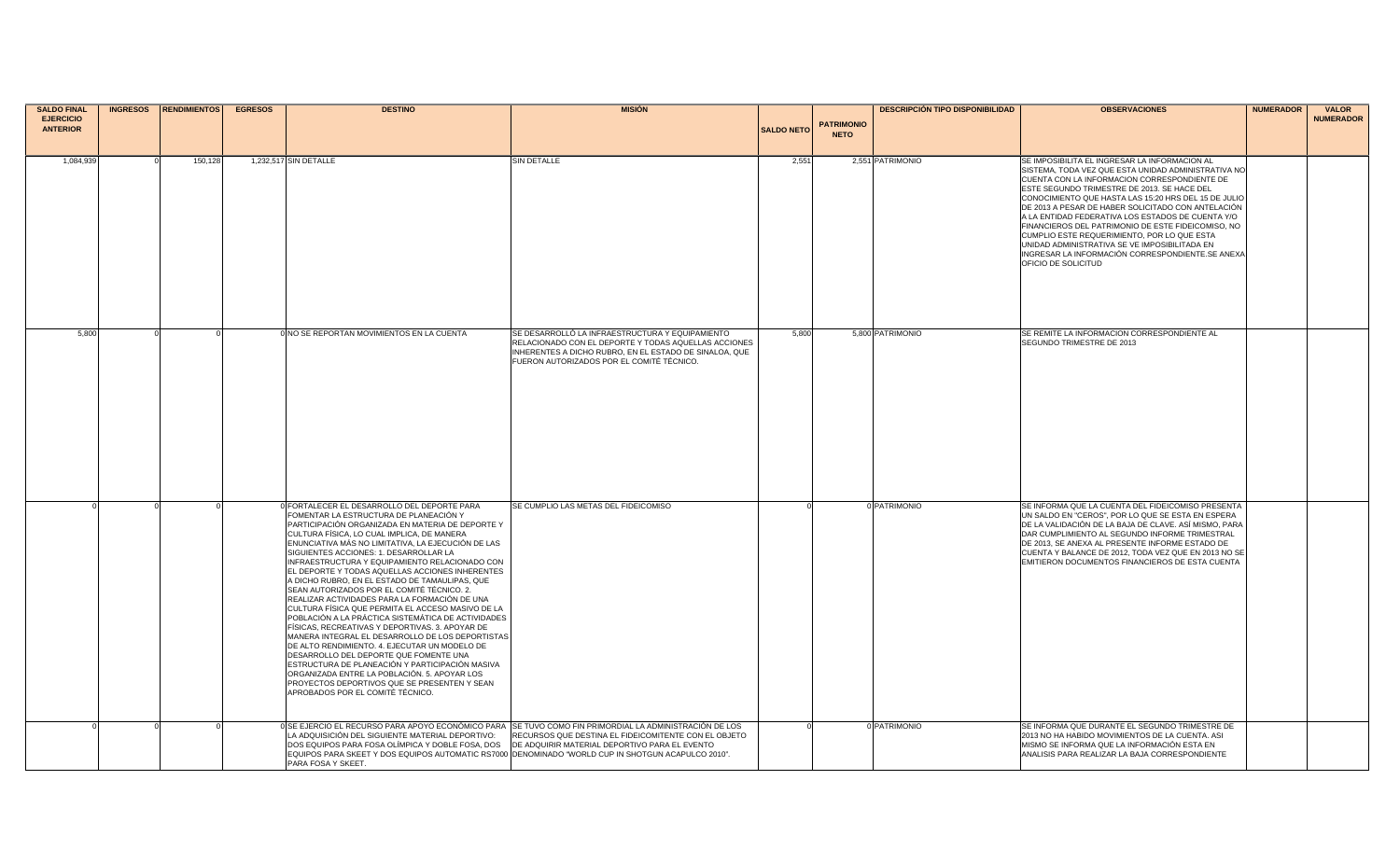| <b>SALDO FINAL</b> | <b>INGRESOS</b> | <b>RENDIMIENTOS</b> | <b>EGRESOS</b> | <b>DESTINO</b>                                                                                   | <b>MISIÓN</b>                                                                                                                                         |                   |                   | <b>DESCRIPCIÓN TIPO DISPONIBILIDAD</b> | <b>OBSERVACIONES</b>                                                                                    | <b>NUMERADOR</b> | <b>VALOR</b>     |
|--------------------|-----------------|---------------------|----------------|--------------------------------------------------------------------------------------------------|-------------------------------------------------------------------------------------------------------------------------------------------------------|-------------------|-------------------|----------------------------------------|---------------------------------------------------------------------------------------------------------|------------------|------------------|
| <b>EJERCICIO</b>   |                 |                     |                |                                                                                                  |                                                                                                                                                       |                   | <b>PATRIMONIO</b> |                                        |                                                                                                         |                  | <b>NUMERADOR</b> |
| <b>ANTERIOR</b>    |                 |                     |                |                                                                                                  |                                                                                                                                                       | <b>SALDO NETO</b> | <b>NETO</b>       |                                        |                                                                                                         |                  |                  |
|                    |                 |                     |                |                                                                                                  |                                                                                                                                                       |                   |                   |                                        |                                                                                                         |                  |                  |
|                    |                 |                     |                | 0 NO SE RESGISTRO MOVIMIENTO                                                                     | EL FIDEICOMISO ESTA POR CUMPLIR SUS FINES                                                                                                             |                   |                   | 0 PATRIMONIO                           | SE INFORMA QUE LA CUENTA DEL FIDEICOMISO PRESENTA                                                       |                  |                  |
|                    |                 |                     |                |                                                                                                  |                                                                                                                                                       |                   |                   |                                        | UN SALDO EN "CEROS", POR LO QUE SE ESTA EN ESPERA                                                       |                  |                  |
|                    |                 |                     |                |                                                                                                  |                                                                                                                                                       |                   |                   |                                        | DE LA VALIDACIÓN DE LA RENOVACIÓN PARA LLEVAR A<br>CABO EL TRAMITE DE BAJA DE CLAVE. ASÍ MISMO, PARA    |                  |                  |
|                    |                 |                     |                |                                                                                                  |                                                                                                                                                       |                   |                   |                                        | DAR CUMPLIMIENTO AL SEGUNDO INFORME TRIMESTRAL                                                          |                  |                  |
|                    |                 |                     |                |                                                                                                  |                                                                                                                                                       |                   |                   |                                        | DE 2013. SE ANEXA AL PRESENTE INFORME ESTADO DE                                                         |                  |                  |
|                    |                 |                     |                |                                                                                                  |                                                                                                                                                       |                   |                   |                                        | CUENTA Y BALANCE DE 2012, TODA VEZ QUE EN 2013 NO SE<br>EMITIERON DOCUMENTOS FINANCIEROS DE ESTA CUENTA |                  |                  |
|                    |                 |                     |                |                                                                                                  |                                                                                                                                                       |                   |                   |                                        |                                                                                                         |                  |                  |
|                    |                 |                     |                |                                                                                                  |                                                                                                                                                       |                   |                   |                                        |                                                                                                         |                  |                  |
|                    |                 |                     |                |                                                                                                  |                                                                                                                                                       |                   |                   |                                        |                                                                                                         |                  |                  |
|                    |                 |                     |                |                                                                                                  |                                                                                                                                                       |                   |                   |                                        |                                                                                                         |                  |                  |
|                    |                 |                     |                |                                                                                                  |                                                                                                                                                       |                   |                   |                                        |                                                                                                         |                  |                  |
|                    |                 |                     |                |                                                                                                  |                                                                                                                                                       |                   |                   |                                        |                                                                                                         |                  |                  |
|                    |                 |                     |                |                                                                                                  |                                                                                                                                                       |                   |                   |                                        |                                                                                                         |                  |                  |
|                    |                 |                     |                |                                                                                                  |                                                                                                                                                       |                   |                   |                                        |                                                                                                         |                  |                  |
| 277,509,937        |                 | 4,886,779           |                | 84,588,716 QUE EL PATRIMONIO FIDEICOMITIDO SE APLIQUE EN EL                                      | EL RECURSOS SE EJERCIO PARA LAS SIGUIENTES OBRAS PISTA                                                                                                | 197,808,000       |                   | 197,808,000 PATRIMONIO                 | SE INGRESA LA INFORMACIÓN CORRESPONDIENTE AL                                                            |                  |                  |
|                    |                 |                     |                |                                                                                                  | DESARROLLO DE LA INFRAESTRUCTURA DEPORTIVA EN EL DE CANOTAJE, TUXPÁN, VER. REHABILITACIÓN DEL ESTADIO LUIS                                            |                   |                   |                                        | SEGUNDO TRIMESTRE DE 2013                                                                               |                  |                  |
|                    |                 |                     |                | ESTADO VERACRUZ DE IGNACIO DE LA LLAVE, PARA LA                                                  | PIRATA FUENTE, BOCA DEL RÍO, VER VELÓDROMO, JALAPA, VER.                                                                                              |                   |                   |                                        |                                                                                                         |                  |                  |
|                    |                 |                     |                | REALIZACIÓN DE LOS JUEGOS DEPORTIVOS<br>CENTROAMERICANOS Y DEL CARIBE VERACRUZ 2014.QUE          | REHABILITACIÓN ESTADIO DE ATLETISMO, BOCA DEL RÍO, VER.                                                                                               |                   |                   |                                        |                                                                                                         |                  |                  |
|                    |                 |                     |                | EL PATRIMONIO FIDEICOMITIDO SE APLIQUE EN LA                                                     |                                                                                                                                                       |                   |                   |                                        |                                                                                                         |                  |                  |
|                    |                 |                     |                | CONSTRUCCIÓN, DESARROLLO, REMODELACIÓN Y                                                         |                                                                                                                                                       |                   |                   |                                        |                                                                                                         |                  |                  |
|                    |                 |                     |                | FORTALECIMIENTO DE LA INFRAESTRUCTURA DEPORTIVA<br>CARGO DEL ESTADO DE VERACRUZ DE IGNACIO DE LA |                                                                                                                                                       |                   |                   |                                        |                                                                                                         |                  |                  |
|                    |                 |                     |                | LLAVE PARA LA REALIZACIÓN DE LOS JUEGOS                                                          |                                                                                                                                                       |                   |                   |                                        |                                                                                                         |                  |                  |
|                    |                 |                     |                | DEPORTIVOS PARACENTROAMERICANOS Y DEL CARIBE<br>VERACRUZ 2014. DIFUNDIR, PROMOVER, FOMENTAR,     |                                                                                                                                                       |                   |                   |                                        |                                                                                                         |                  |                  |
|                    |                 |                     |                | PATROCINAR COLABORAR O CONTRIBUIR EN ACTIVIDADES                                                 |                                                                                                                                                       |                   |                   |                                        |                                                                                                         |                  |                  |
|                    |                 |                     |                | DEPORTIVAS EN BENEFICIO DE LA COLECTIVIDAD.                                                      |                                                                                                                                                       |                   |                   |                                        |                                                                                                         |                  |                  |
|                    |                 |                     |                |                                                                                                  |                                                                                                                                                       |                   |                   |                                        |                                                                                                         |                  |                  |
|                    |                 |                     |                |                                                                                                  |                                                                                                                                                       |                   |                   |                                        |                                                                                                         |                  |                  |
|                    |                 |                     |                |                                                                                                  |                                                                                                                                                       |                   |                   |                                        |                                                                                                         |                  |                  |
|                    |                 |                     |                |                                                                                                  |                                                                                                                                                       |                   |                   |                                        |                                                                                                         |                  |                  |
| 2,047,114          |                 | 40,450              |                |                                                                                                  | 3.972 PRIMA DE ANTIGÜEDAD A FAVOR DE LOS TRABAJADORES EL FIDEICOMISO SE CREA CON FUNDAMENTO EN EL ARTICULO.                                           | 2,083,592         |                   | 2,083,592 PATRIMONIO                   | LA FINALIDAD DEL CONTRATO DE FIDEICOMISO ES LA                                                          |                  |                  |
|                    |                 |                     |                | DE EDUCAL                                                                                        | 162 DE LA LEY FEDERAL DEL TRABAJO Y TIENE COMO OBJETIVO                                                                                               |                   |                   |                                        | CREACIÓN DE UNA RESERVA FINANCIERA, QUE PERMITA A                                                       |                  |                  |
|                    |                 |                     |                |                                                                                                  | LA CREACIÓN DE UNA RESERVA FINANCIERA PARA EL PAGO DE<br>PRIMAS DE ANTIGÜEDAD A LOS TRABAJADORES DE EDUCAL, S.A                                       |                   |                   |                                        | LA FIDEICOMITENTE EFECTUAR PAGOS DE PRIMA DE<br>ANTIGÜEDAD, QUE LE CORRESPONDE A LOS                    |                  |                  |
|                    |                 |                     |                |                                                                                                  | DE C.V.                                                                                                                                               |                   |                   |                                        | BENEFICIARIOS DE ESTE INSTRUMENTO. EL FIDEICOMISO                                                       |                  |                  |
|                    |                 |                     |                |                                                                                                  |                                                                                                                                                       |                   |                   |                                        | SE CREA CON FUNDAMENTO EN EL ARTÍCULO 162. DE LA                                                        |                  |                  |
|                    |                 |                     |                |                                                                                                  |                                                                                                                                                       |                   |                   |                                        | LEY FEDERAL DEL TRABAJO Y TIENE COMO OBJETO LA<br>CREACIÓN DE UNA RESERVA FINANCIERA PARA EL PAGO       |                  |                  |
|                    |                 |                     |                |                                                                                                  |                                                                                                                                                       |                   |                   |                                        | DE PRIMA DE ANTIGÜEDAD A LOS TRABAJADORES DE                                                            |                  |                  |
|                    |                 |                     |                |                                                                                                  |                                                                                                                                                       |                   |                   |                                        | EDUCAL, NO ES UN FIDEICOMISO QUE TENGA ESTRUCTURA                                                       |                  |                  |
|                    |                 |                     |                |                                                                                                  |                                                                                                                                                       |                   |                   |                                        | PROPIA, POR LO QUE NO CUENTA CON ESTADOS<br>FINANCIEROS PROPIOS QUE TENGAN QUE SER                      |                  |                  |
|                    |                 |                     |                |                                                                                                  |                                                                                                                                                       |                   |                   |                                        | DICTAMINADOS.                                                                                           |                  |                  |
| 2,821,611          |                 | 90,427              |                | 483,680 APLICACIÓN DE RECURSOS FIDEICOMITIDOS EN EL                                              | ESTUDIOS DE LA REGION DE AMERICA DEL NORTE EN DIVERSAS                                                                                                | 2,428,358         |                   | 3,012,317 PATRIMONIO                   | LA DISPONIBILIDAD AL CORTE CORRESPONDE AL SALDO                                                         |                  |                  |
|                    |                 |                     |                | DESARROLLO DE LOS PROYECTOS DE INVESTIGACIÓN                                                     | DESCIPLINAS DEL CONOCIMIENTO. ESTE PROGRAMA HA<br>AUTORIZADOS POR EL COMITÉ TÉCNICO EN RESPUESTA A   ELABORADO 43 PROYECTOS DE INVESTIGACION EN TEMAS |                   |                   |                                        | FINAL DEL 31 DE MARZO DE 2013 MAS RENDIMIENTOS<br>MENOS EGRESOS DEL PERIODO ABRIL-JUNIO DE 2013.        |                  |                  |
|                    |                 |                     |                | LAS CONVOCATORIAS DEL MISMO. SE REFIERE AL PAGO                                                  | COMUNES; CANADA, ESTADOS UNIDOS Y MEXICO Y A DEMAS A                                                                                                  |                   |                   |                                        |                                                                                                         |                  |                  |
|                    |                 |                     |                | DE SERVICIOS PROFESIONALES, COMPRA DE MATERIALES EFECTUADO 32 CONVOCATORIAS.                     |                                                                                                                                                       |                   |                   |                                        |                                                                                                         |                  |                  |
|                    |                 |                     |                | Y SUMINISTROS, SERVICIOS DE TRASLADO E<br>INFORMACIÓN, ETC.                                      |                                                                                                                                                       |                   |                   |                                        |                                                                                                         |                  |                  |
|                    |                 |                     |                |                                                                                                  |                                                                                                                                                       |                   |                   |                                        |                                                                                                         |                  |                  |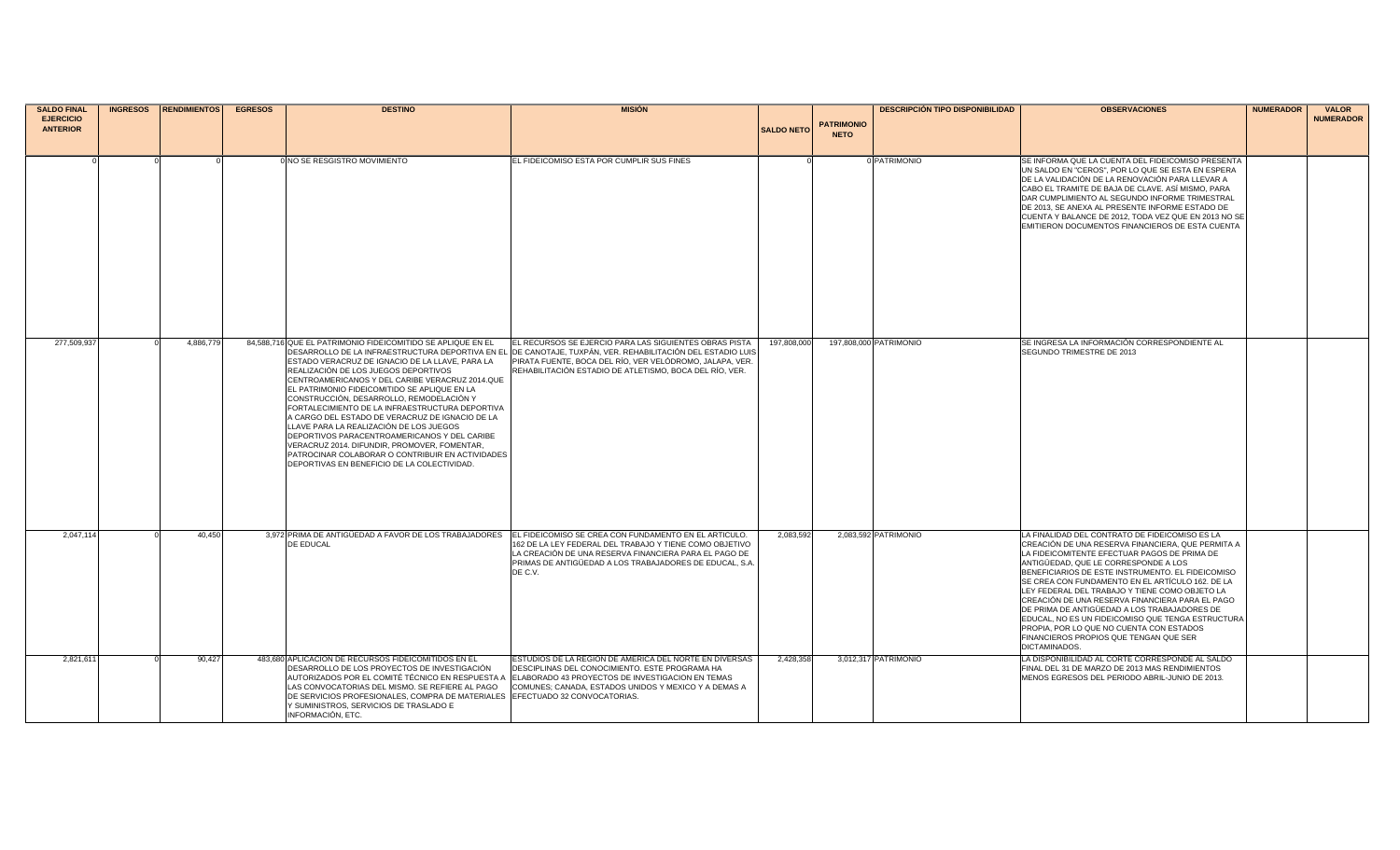| <b>SALDO FINAL</b><br><b>EJERCICIO</b> | <b>INGRESOS</b> | <b>RENDIMIENTOS</b> | <b>EGRESOS</b> | <b>DESTINO</b>                                                                                                                                                                                                                                                                                                                                                                         | <b>MISION</b>                                                                                                                                                                                                                                                                                                                                                                                                                                         |                   | <b>DESCRIPCIÓN TIPO DISPONIBILIDAD</b> |                                                 | <b>OBSERVACIONES</b>                                                                                                                                                                                                                                                                                                                                                                                                                                                                                   | <b>NUMERADOR</b> | <b>VALOR</b><br><b>NUMERADOR</b> |
|----------------------------------------|-----------------|---------------------|----------------|----------------------------------------------------------------------------------------------------------------------------------------------------------------------------------------------------------------------------------------------------------------------------------------------------------------------------------------------------------------------------------------|-------------------------------------------------------------------------------------------------------------------------------------------------------------------------------------------------------------------------------------------------------------------------------------------------------------------------------------------------------------------------------------------------------------------------------------------------------|-------------------|----------------------------------------|-------------------------------------------------|--------------------------------------------------------------------------------------------------------------------------------------------------------------------------------------------------------------------------------------------------------------------------------------------------------------------------------------------------------------------------------------------------------------------------------------------------------------------------------------------------------|------------------|----------------------------------|
| <b>ANTERIOR</b>                        |                 |                     |                |                                                                                                                                                                                                                                                                                                                                                                                        |                                                                                                                                                                                                                                                                                                                                                                                                                                                       | <b>SALDO NETO</b> | <b>PATRIMONIO</b><br><b>NETO</b>       |                                                 |                                                                                                                                                                                                                                                                                                                                                                                                                                                                                                        |                  |                                  |
|                                        |                 |                     |                |                                                                                                                                                                                                                                                                                                                                                                                        |                                                                                                                                                                                                                                                                                                                                                                                                                                                       |                   |                                        |                                                 |                                                                                                                                                                                                                                                                                                                                                                                                                                                                                                        |                  |                                  |
| 124,096,923                            | 16,717,049      | 2,600,681           |                | 18,956,245 LOS RECURSOS SON UTILIZADOS PARA EFECTUAR LOS<br>PAGOS QUE APOYEN LA EDICION, IMPRESION,<br>PUBLICACION, DISTRIBUCION Y COMERCIALIZACION DE LOS<br>LIBROS QUE INTERESAN AL SUBSISTEMA DE EDUCACION<br>MEDIA SUPERIOR DE LA DGETI Y PROCEDER A LA<br>ADQUISICION DE LOS MATERIALES Y EQUIPOS<br><b>INECESARIOS PARA EL CUMPLIMIENTO DEL OBJETO DEL</b><br>FIDEICOMISO 853-3. | IMPRESION DE EDICIONES NUEVAS. REIMPRESIONES DE LIBROS<br><b>MATERIALES DE APOYO</b>                                                                                                                                                                                                                                                                                                                                                                  | 124,458,409       |                                        | DEL SALDO TRIMESTRAL DE LOS<br><b>CRITERIOS</b> | 124.458.409 (DTS) FÓRMULA DE LA DISPONIBILIDAD LA INFORMACION REPORTADA SE OBTUVO DE LOS<br>ESTADOS DE CUENTA DE BANCOS E INVERSIONES Y DE LA<br>BALANZA DE COMPROBACION DE LA CONTABILIDAD DEL<br>FIDEICOMISO SEP/DGETI/FCE AL 30 DE JUNIO DE 2013.                                                                                                                                                                                                                                                   |                  |                                  |
| 2,255,533                              |                 | 26,019              |                | 138,835 CUBRIR LAS OBLIGACIONES QUE TIENE LA ENTIDAD PARA<br>ICON SU PERSONAL EN CASO DE DESPIDO. ASÍ COMO EL<br>QUE SE SEPARE VOLUNTARIAMENTE DE SU EMPLEO,<br>SIEMPRE QUE HAYAN CUMPLIDO QUINCE AÑOS DE<br>SERVICIO POR LO MENOS, DE ACUERDO A LO QUE<br>ESTABLECE EL ARTÍCULO 162 DE LA LEY FEDERAL DEL<br>TRABAJO.                                                                 | EL CONTAR CON EL FIDEICOMISO PARA EL OTORGAMIENTO Y<br>PAGO DE PRIMAS DE ANTIGÜEDAD DE SU PERSONAL Y LOS<br>BENEFICIARIOS QUE ESTOS DESIGNEN EN SU CASO, NOS<br><b>PERMITIÓ DAR CUMPLIMIENTO A LO ESTABLECIDO EN EL</b><br>ARTICULO 162 DE LA LEY FEDERAL DEL TRABAJO, CONTANDO AL<br>30 DE JUNIO DE 2013 CON UN PATRIMONIO DE \$2,142,716,58                                                                                                         | 2,142,717         |                                        | DEL SALDO TRIMESTRAL DE LOS<br><b>CRITERIOS</b> | 2,142,717 (DTS) FÓRMULA DE LA DISPONIBILIDAD EL IMPORTE DE LA APORTACIÓN INICIAL ESTA EN VIEJOS<br>PESOS. EL SOPORTE DOCUMENTAL INCLUYE: BALANCE Y<br><b>ESTADO DE RESULTADOS.</b>                                                                                                                                                                                                                                                                                                                     |                  |                                  |
| 92,281                                 |                 | 458                 |                | 935 CUBRIR LAS OBLIGACIONES QUE TIENE LA ENTIDAD PARA<br>CON SU PERSONAL EN CASO DE DESPIDO DE ACUERDO A<br>LO QUE ESTABLECE EL ARTÍCULO 50 DE LA LEY FEDERAL<br>DEL TRABAJO.                                                                                                                                                                                                          | EL FIDEICOMISO PARA CUBRIR INDEMNIZACIONES LEGALES POR<br>DESPIDO, EN FAVOR DEL PERSONAL DE PLANTA Y LOS<br>BENEFICIARIOS QUE ESTOS DESIGNEN EN SU CASO, CUENTA AL<br>30 DE JUNIO DEL 2013 CON UN PATRIMONIO DE \$91.804.50                                                                                                                                                                                                                           | 91,805            |                                        | DEL SALDO TRIMESTRAL DE LOS<br><b>CRITERIOS</b> | 91.805 (DTS) FÓRMULA DE LA DISPONIBILIDAD EL IMPORTE DE LA APORTACIÓN INICIAL ESTA EN VIEJOS<br>PESOS. EL SOPORTE DOCUMENTAL INCLUYE: BALANCE Y<br>ESTADO DE RESULTADOS.                                                                                                                                                                                                                                                                                                                               |                  |                                  |
| 602.661                                | 3,930,57        | 17.177              |                | 183,720 ENTREGAR A CADA UNO DE LOS FIDEICOMISARIOS LA<br>PARTE QUE LE CORRESPONDA DEL PATRIMONIO DEL<br><b>TERMINO DE SU RELACION DE TRABAJO CON LA</b><br>FIDEICOMITENTE. OTORGAR PRESTAMOS A LOS<br><b>FIDEICOMISARIOS.</b>                                                                                                                                                          | EL CONTAR CON EL FIDEICOMISO DE ADMINISTRACIÓN E<br>INVERSIÓN PARA EL MANEJO DEL FONDO DE AHORRO DE LOS<br>FIDEICOMISO EN LA FECHA DE LA LIQUIDACION ANUAL O AL TRABAJADORES DEL FONDO DE CULTURA ECONÓMICA. NOS<br>PERMITIÓ DAR CUMPLIMIENTO A LO PACTADO EN LA CLÁUSULA<br>QUINCUAGÉSIMA DEL CONTRATO COLECTIVO DE TRABAJO DEL<br>SUTFCE, ALCANZANDO AL 30 DE JUNIO DE 2013 UN IMPORTE DE \$<br>4.366.688.94.                                       | 4.366.689         |                                        | DEL SALDO TRIMESTRAL DE LOS<br><b>CRITERIOS</b> | 4.366.689 (DTS) FORMULA DE LA DISPONIBILIDAD EL PATRIMONIO ESTA CONSTITUIDO POR LAS<br>APORTACIONES DE LOS TRABAJADORES MÁS UNA<br>CANTIDAD IGUAL QUE APORTA EL FONDO DE CULTURA<br>ECONÓMICA. EL IMPORTE DE LA APORTACIÓN INICIAL ESTA<br>EN VIEJOS PESOS. EL SOPORTE DOCUMENTAL INCLUYE:<br>BALANCE Y ESTADO DE RESULTADOS.                                                                                                                                                                          |                  |                                  |
| 34.568.167                             | 74.135.91       | 2,867,220           |                | 20.605.539 FOMENTO Y PROMOCIÓN DE LA INDUSTRIA<br>CINEMATOGRÁFICA NACIONAL BRINDANDO APOYOS<br>FINANCIEROS EN BENEFICIO DE PRODUCTORES DE<br>PELÍCULAS MEXICANAS, Y, PAGO DE VARIOS GASTOS DE<br>OPERACIÓN.                                                                                                                                                                            | LA MISIÓN ES FOMENTAR LA ACTIVIDAD CINEMATOGRÁFICA<br>NACIONAL DE CALIDAD, A TRAVÉS DEL APOYO A LA PRODUCCIÓN<br>DE LARGOMETRAJES DE CALIDAD TEMÁTICA Y TÉCNICA.<br>INDUCIENDO LA COPARTICIPACIÓN DE INVERSIONISTAS<br>PRIVADOS EN PROYECTOS CONJUNTOS CON EL SECTOR<br>PÚBLICO, ASÍ COMO LA FORMACIÓN DE RECURSOS HUMANOS.<br>LO ANTERIOR SE HA CUMPLIDO CON LAS ACCIONES QUE LLEVO<br>A CABO EL FIDEICOMISO (FOPROCINE) EN EL PERÍODO<br>REPORTADO. | 90.965.758        |                                        | DEL SALDO TRIMESTRAL DE LOS<br><b>CRITERIOS</b> | 435.587.759 (DTS) FORMULA DE LA DISPONIBILIDADIEL SALDO FINAL DEL EJERCICIO FISCAL ANTERIOR:<br>CORRESPONDE A LA DISPONIBILIDAD AL 31 DE DICIEMBRE<br>DE 2012. EL IMPORTE DE LOS CONCEPTOS DE INGRESOS Y<br>EGRESOS: CORRESPONDEN AL PERÍODO ENERO-JUNIO<br>2013. EL MONTO DEL RUBRO "SALDO NETO DEL PERÍODO A<br>INFORMAR": SE REFIERE A LA DISPONIBILIDAD FINAL AL 30<br>DE JUNIO DE 2013. LA "DISPONIBILIDAD A DICIEMBRE DE<br>2011": SE REFIERE A LA DISPONIBILIDAD AL 31 DE<br>DICIEMBRE DE 2012. |                  |                                  |
| 41.205.423                             | 94,528,173      | 6.711.003           |                | 118.757.746 APOYOS FINANCIEROS OTORGADOS A PRODUCTORES DE EL FIDEICOMISO TIENE LA FINALIDAD DE FOMENTAR Y<br>PELÍCULAS MEXICANAS: COMPROMISOS POR EJERCER. Y<br><b>GASTOS VARIOS.</b>                                                                                                                                                                                                  | PROMOVER PERMANENTEMENTE LA INDUSTRIA<br>CINEMATOGRÁFICA NACIONAL, A TRAVÉS DE LA INTEGRACIÓN DE<br>UN SISTEMA DE APOYOS FINANCIEROS, DE GARANTÍA E<br>INVERSIONES EN BENEFICIO DE LOS PRODUCTORES,<br>DISTRIBUIDORES, COMERCIALIZADORES Y EXHIBIDORES DE<br><b>PELÍCULAS MEXICANAS, CON LAS ACCIONES REALIZADAS SE HA</b><br>CUMPLIDO CON SU MISIÓN.                                                                                                 | 23.686.853        |                                        | DEL SALDO TRIMESTRAL DE LOS<br><b>CRITERIOS</b> | 694.610.168 (DTS) FÓRMULA DE LA DISPONIBILIDAD EL IMPORTE DEL SALDO DEL EJERCICIO FISCAL ANTERIOR:<br>CORRESPONDE A LA DISPONIBILIDAD AL 31 DE DICIEMBRE<br>DE 2012. EL MONTO DE LOS INGRESOS ACUMULADOS Y<br>EGRESOS ACUMULADOS: CORRESPONDEN AL PERÍODO<br>ENERO-JUNIO 2013. EL SALDO NETO DEL PERÍODO A<br>INFORMAR SE REFIERE A LA DISPONIBILIDAD FINAL AL 30 DE<br>JUNIO DE 2013, DISPONIBILIDAD A DICIEMBRE 2011 SE<br>REFIERE A LA DISPONIBILIDAD AL 31 DE DICIEMBRE DE 2012.                   |                  |                                  |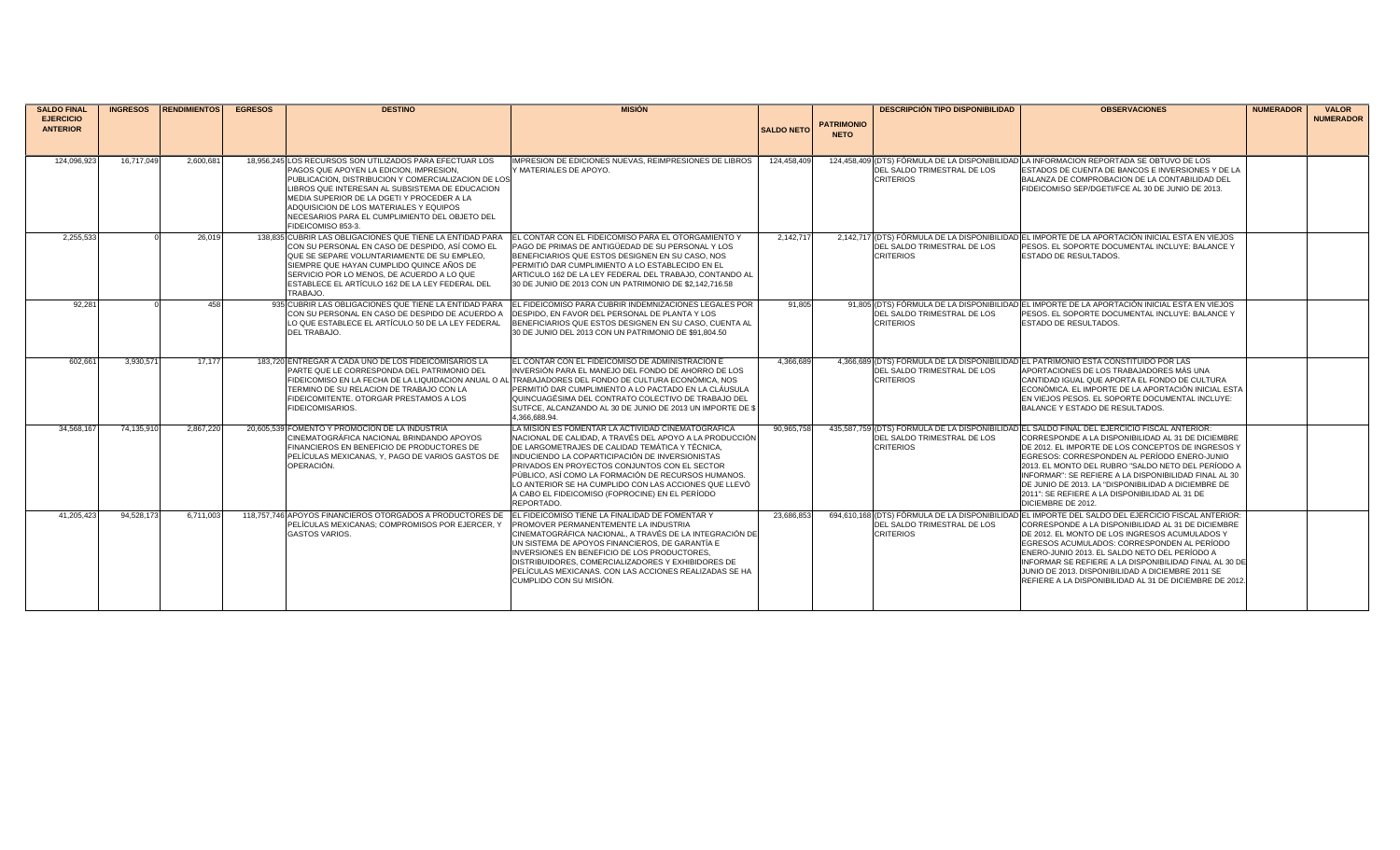| <b>SALDO FINAL</b><br><b>EJERCICIO</b><br><b>ANTERIOR</b> | <b>INGRESOS</b> | <b>RENDIMIENTOS</b> | <b>EGRESOS</b> | <b>DESTINO</b>                                                                                                                                                                                                                                                               | <b>MISION</b>                                                                                                 | <b>SALDO NETO</b> | <b>PATRIMONIO</b><br><b>NETO</b> | <b>DESCRIPCIÓN TIPO DISPONIBILIDAD</b> | <b>OBSERVACIONES</b>                                                                                                                                                                                                                                                                                                                                                                                                                                                                                                                                                                                                                                                                                                                                                                                                                   | <b>NUMERADOR</b> | <b>VALOR</b><br><b>NUMERADOR</b> |
|-----------------------------------------------------------|-----------------|---------------------|----------------|------------------------------------------------------------------------------------------------------------------------------------------------------------------------------------------------------------------------------------------------------------------------------|---------------------------------------------------------------------------------------------------------------|-------------------|----------------------------------|----------------------------------------|----------------------------------------------------------------------------------------------------------------------------------------------------------------------------------------------------------------------------------------------------------------------------------------------------------------------------------------------------------------------------------------------------------------------------------------------------------------------------------------------------------------------------------------------------------------------------------------------------------------------------------------------------------------------------------------------------------------------------------------------------------------------------------------------------------------------------------------|------------------|----------------------------------|
| 4.336.615                                                 |                 | 98.109              |                | DE GASTOS ADMINISTRATIVOS A LA FIDUCIARIA. ASÍ COMO ISUPUESTO DE PENSION POR JUBILACIÓN.<br>EL PAGO DE PRIMA DE ANTIGÜEDAD QUE CANAL 22<br>OTORGA A LOS TRABAJADORES QUE SON SEPARADOS DE<br>ISU ENCARGO EN LA TELEVISORA, DE CONFORMIDAD CON<br>LA LEY FEDERAL DEL TRABAJO. | 156,945 PAGO DE HONORARIOS POR VALUACION ACTUARIAL, PAGO EN EL TRIMESTRE QUE SE REPORTA NO SE PRESENTÓ NINGUN | 4.277.780         |                                  | 4.277.780 PATRIMONIO                   | CABE COMENTAR, QUE LOS ESTADOS DE CUENTA QUE<br>EMITE LA FIDUCIARIA SON DE MANERA MENSUAL Y DE<br>FORMA ACUMULADA, POR LO QUE SE ADJUNTAN LOS<br>DOCUMENTOS: RESUMEN EJECUTIVO, INFORME, BALANCE<br>GENERAL, ESTADO DE RESULTADOS, NOTAS AL BALANCE Y<br>ESTADO, COMPOSICIÓN DE RENDIMIENTOS, COMPOSICIÓN<br>DE LA CARTERA MENSUALES. EL DESPACHO A. GARCIA<br>LOPEZ Y ASESORES, S.C. REALIZA EL DICTAMEN DE LOS<br><b>ESTADOS FINANCIEROS DEL EJERCICIO 2012 CONFORME A</b><br>LOS TERMINOS DE REFERENCIA DE LA SECRETARIA DE LA<br><b>FUNCION PUBLICA PARA AUDITORIAS EN MATERIA</b><br>FINANCIERA PRESUPUESTAL A ENTES PUBLICOS DE LA APF<br>Y ESTE CONCLUYO EL 31-MAR-2013. NO OBSTANTE LAS<br>CIFRAS SON LAS DEFINITIVAS Y CORRESPONDEN A LAS<br><b>PRESENTADAS EN LA CUENTA PUBLICA Y EL SISTEMA</b><br>INTEGRAL DE INFORMACION. |                  |                                  |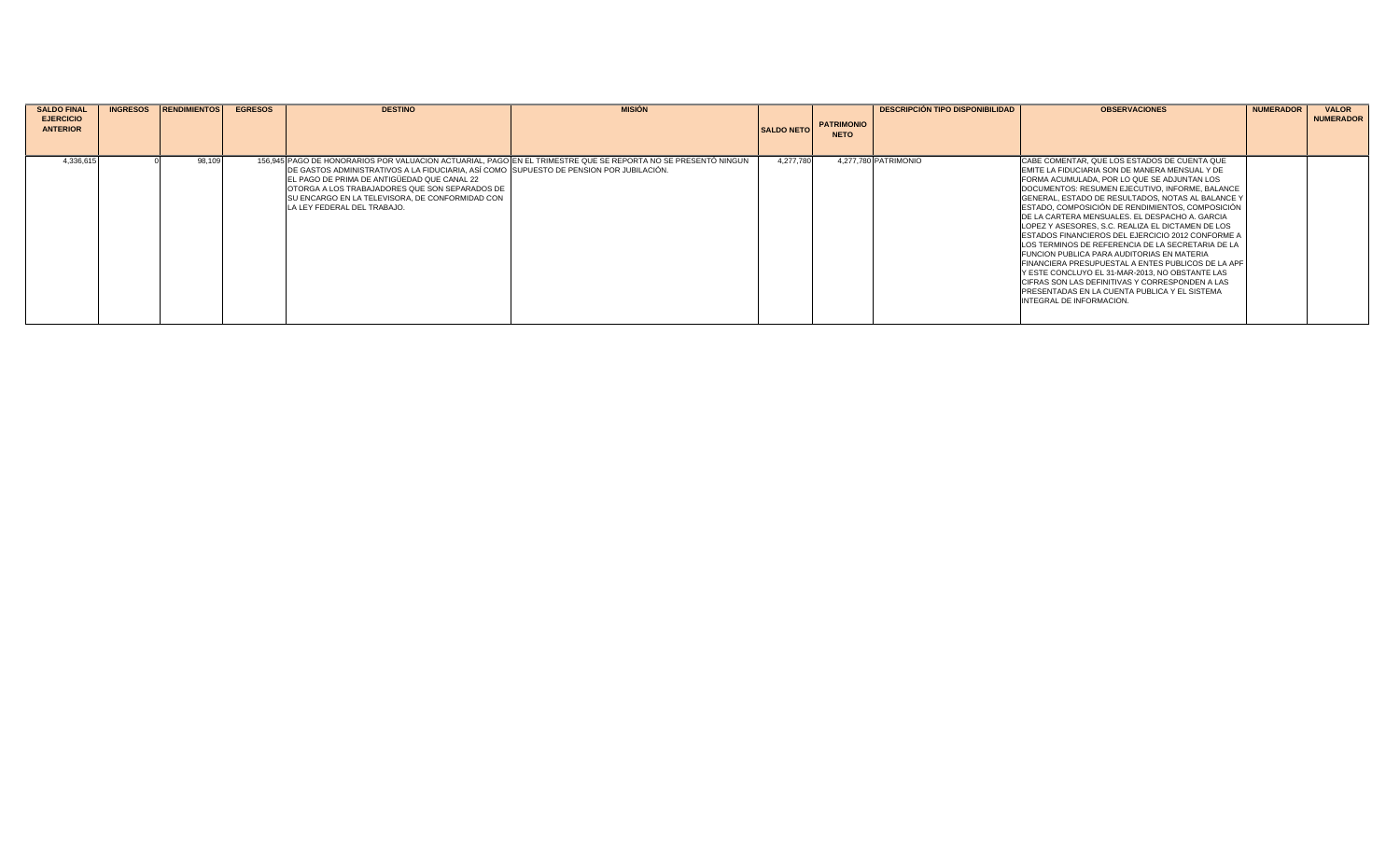| <b>DENOMINADOR</b> | <b>VALOR DENO-</b><br><b>MINADOR</b> | <b>PORCEN-TAJE</b> | <b>UNIDAD</b><br><b>DE MEDIDA</b> | <b>DISPONIBILIDAD</b><br><b>DE DICIEMBRE DE</b><br><b>DOS EJERCICIOS</b><br><b>ANTERIORES</b> | <b>FECHA DE</b><br><b>CONSTITUCIÓN</b> | <b>DESCRIPCIÓN</b><br><b>DEL GPO</b><br><b>FUNCIONAL</b> | <b>SUBFUNCIÓN</b>                                        | <b>DESCRIPCIÓN DE   DESCRIPCIÓN DE</b><br><b>FUNCIÓN</b> | <b>DESCRIPCIÓN DE</b><br><b>PROGRAMA</b>                       | <b>FIDEICOMISARIO</b>                                                                    | <b>TIPO DE ESTATUS</b> |
|--------------------|--------------------------------------|--------------------|-----------------------------------|-----------------------------------------------------------------------------------------------|----------------------------------------|----------------------------------------------------------|----------------------------------------------------------|----------------------------------------------------------|----------------------------------------------------------------|------------------------------------------------------------------------------------------|------------------------|
|                    |                                      |                    |                                   | 279,311,486                                                                                   | 29/09/2006                             | <b>DESARROLLO</b><br>ECONÓMICO                           | <b>SERVICIOS</b><br>CIENTÍFICOS Y<br><b>TECNOLÓGICOS</b> | <b>CIENCIA Y</b><br>TECNOLOGÍA                           | PROGRAMA ESPECIAL<br>DE CIENCIA Y<br><b>TECNOLOGÍA</b>         | <b>UNIVERSIDAD</b><br>PEDAGOGICA<br><b>NACIONAL</b>                                      | <b>EN OPERACIÓN</b>    |
|                    |                                      |                    |                                   | 38,745,471                                                                                    | 27/01/1994                             | <b>DESARROLLO</b><br><b>SOCIAL</b>                       | <b>EDUCACIÓN</b><br><b>SUPERIOR</b>                      | <b>EDUCACIÓN</b>                                         | PROGRAMA NACIONAL UNIVERSIDAD<br>DE EDUCACIÓN 2001-<br>2006    | NACIONAL<br>AUTONOMA DE<br><b>MEXICO</b>                                                 | EN OPERACIÓN           |
|                    |                                      |                    |                                   | 190,336,210                                                                                   | 30/03/2000                             | <b>DESARROLLO</b><br><b>SOCIAL</b>                       | <b>EDUCACIÓN</b><br><b>SUPERIOR</b>                      | <b>EDUCACIÓN</b>                                         | PROGRAMA NACIONAL<br>DE EDUCACIÓN 2001-<br>2006                | <b>INSTITUTO</b><br><b>POLITECNICO</b><br><b>NACIONAL</b>                                | EN OPERACIÓN           |
|                    |                                      |                    |                                   | 324                                                                                           | 16/10/1986                             | <b>DESARROLLO</b><br><b>SOCIAL</b>                       | <b>CULTURA</b>                                           | <b>EDUCACIÓN</b>                                         | PROGRAMA NACIONAL INVESTIGADORES DE EN OPERACIÓN<br>DE CULTURA | LA HISTORIA DE<br><b>MEXICO</b>                                                          |                        |
|                    |                                      |                    |                                   | 23,040                                                                                        | 30/11/2000                             | <b>DESARROLLO</b><br><b>SOCIAL</b>                       | <b>CULTURA</b>                                           | <b>EDUCACIÓN</b>                                         | PROGRAMA NACIONAL NULL<br>DE CULTURA                           |                                                                                          | EN OPERACIÓN           |
|                    |                                      |                    |                                   | 263,863                                                                                       | 20/09/2000                             | <b>DESARROLLO</b><br><b>SOCIAL</b>                       | <b>CULTURA</b>                                           | <b>EDUCACIÓN</b>                                         | PROGRAMA NACIONAL<br><b>DE CULTURA</b>                         | INAH, CTRO. DE<br>TEXTILES DEL MUNDO<br>MAYA Y<br><b>COMUNIDADES</b><br><b>INDIGENAS</b> | EN OPERACIÓN           |
|                    |                                      |                    |                                   | 839,843,971                                                                                   | 01/12/2008                             | <b>DESARROLLO</b><br><b>SOCIAL</b>                       | <b>CULTURA</b>                                           | <b>EDUCACIÓN</b>                                         | <b>NO APLICA</b>                                               | INSTITUTO NACIONAL EN OPERACIÓN<br>DE ANTROPOLOGÍA E<br><b>HISTORIA</b>                  |                        |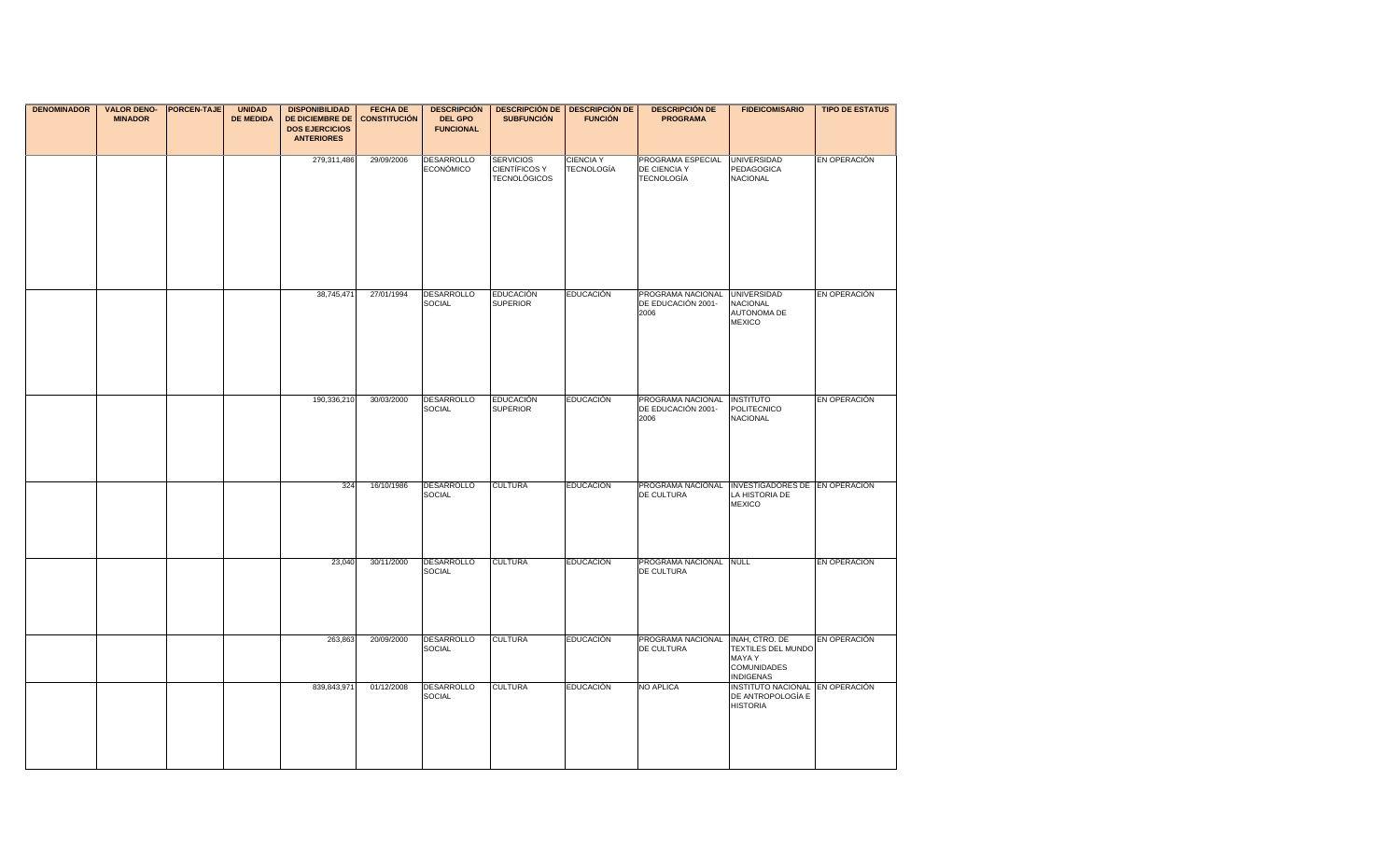| <b>DENOMINADOR</b> | <b>VALOR DENO- PORCEN-TAJE</b><br><b>MINADOR</b> | <b>UNIDAD</b><br><b>DE MEDIDA</b> | <b>DISPONIBILIDAD</b><br><b>DE DICIEMBRE DE</b> | <b>FECHA DE</b><br><b>CONSTITUCIÓN</b> | <b>DEL GPO</b>                     | DESCRIPCIÓN   DESCRIPCIÓN DE   DESCRIPCIÓN DE  <br><b>SUBFUNCIÓN</b> | <b>FUNCIÓN</b>   | <b>DESCRIPCIÓN DE</b><br><b>PROGRAMA</b>                      | <b>FIDEICOMISARIO</b>   | <b>TIPO DE ESTATUS</b> |
|--------------------|--------------------------------------------------|-----------------------------------|-------------------------------------------------|----------------------------------------|------------------------------------|----------------------------------------------------------------------|------------------|---------------------------------------------------------------|-------------------------|------------------------|
|                    |                                                  |                                   | <b>DOS EJERCICIOS</b><br><b>ANTERIORES</b>      |                                        | <b>FUNCIONAL</b>                   |                                                                      |                  |                                                               |                         |                        |
|                    |                                                  |                                   | 33,829,741                                      | 27/04/1993                             | <b>DESARROLLO</b><br><b>SOCIAL</b> | <b>CULTURA</b>                                                       | <b>EDUCACIÓN</b> | PROGRAMA NACIONAL NULL<br>DE CULTURA                          |                         | EN OPERACIÓN           |
|                    |                                                  |                                   |                                                 |                                        |                                    |                                                                      |                  |                                                               |                         |                        |
|                    |                                                  |                                   |                                                 |                                        |                                    |                                                                      |                  |                                                               |                         |                        |
|                    |                                                  |                                   | 2,951,439                                       | 14/03/1994                             | DESARROLLO<br>SOCIAL               | <b>CULTURA</b>                                                       | <b>EDUCACIÓN</b> | PROGRAMA NACIONAL NULL<br>DE CULTURA                          |                         | EN OPERACIÓN           |
|                    |                                                  |                                   | 852,676,622                                     | 01/03/1989                             | <b>DESARROLLO</b><br><b>SOCIAL</b> | <b>CULTURA</b>                                                       | <b>EDUCACIÓN</b> | PROGRAMA NACIONAL NO APLICA<br>DE CULTURA                     |                         | EN OPERACIÓN           |
|                    |                                                  |                                   |                                                 |                                        |                                    |                                                                      |                  |                                                               |                         |                        |
|                    |                                                  |                                   | 18,446,000                                      | 17/11/2005                             | <b>DESARROLLO</b><br><b>SOCIAL</b> | <b>CULTURA</b>                                                       | <b>EDUCACIÓN</b> | PROGRAMA NACIONAL GOBIERNO DEL<br>DE CULTURA                  | <b>DISTRITO FEDERAL</b> | EN OPERACIÓN           |
|                    |                                                  |                                   |                                                 |                                        |                                    |                                                                      |                  |                                                               |                         |                        |
|                    |                                                  |                                   | 126,655,218                                     | 17/04/1961                             | <b>DESARROLLO</b><br>SOCIAL        | <b>POSGRADO</b>                                                      | <b>EDUCACIÓN</b> | PROGRAMA NACIONAL CINVESTAV IPN<br>DE EDUCACIÓN 2001-<br>2006 |                         | EN OPERACIÓN           |
|                    |                                                  |                                   |                                                 |                                        |                                    |                                                                      |                  |                                                               |                         |                        |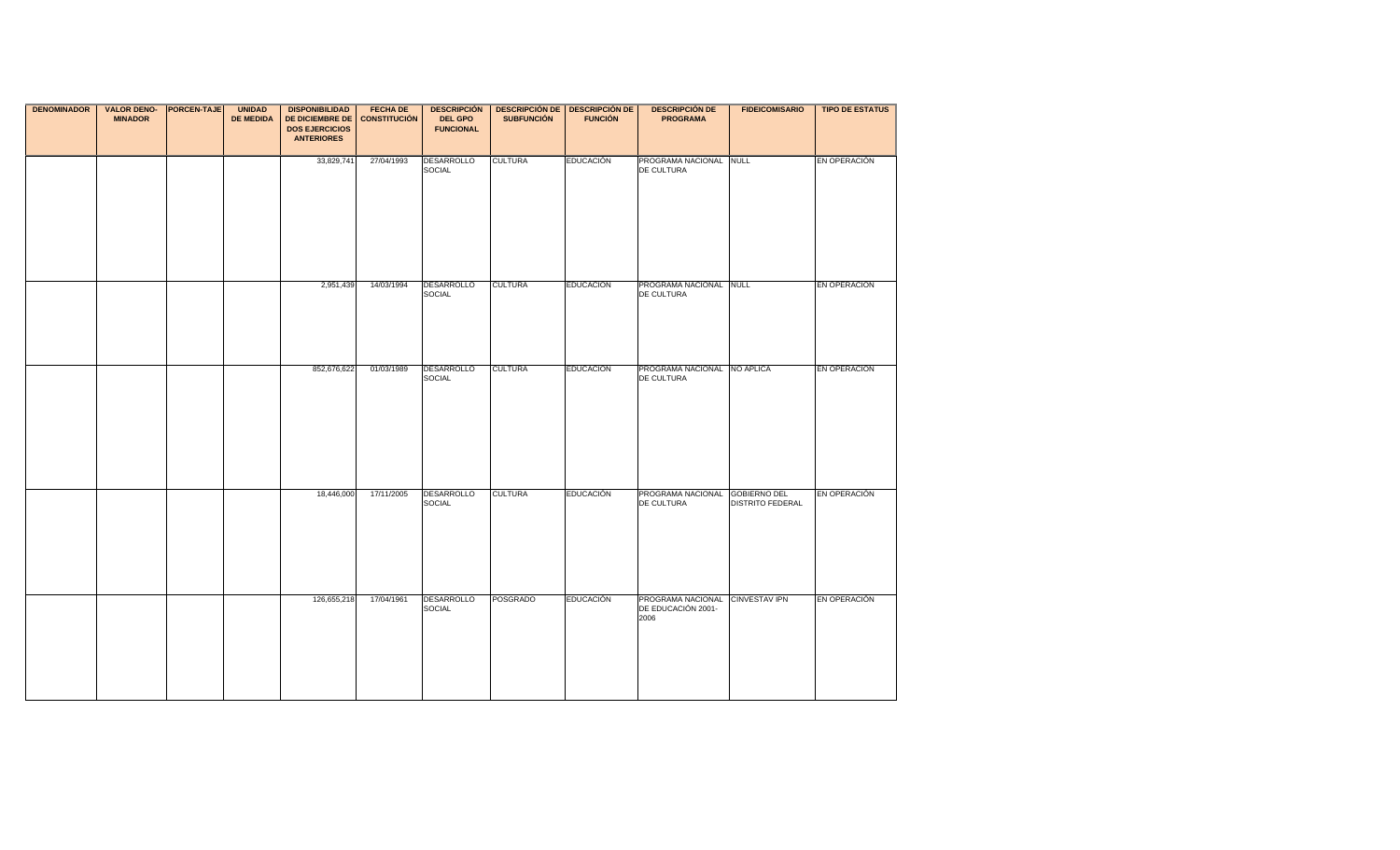| <b>DENOMINADOR</b> | <b>VALOR DENO- PORCEN-TAJE</b><br><b>MINADOR</b> | <b>UNIDAD</b><br><b>DE MEDIDA</b> | <b>DISPONIBILIDAD</b><br>DE DICIEMBRE DE<br><b>DOS EJERCICIOS</b><br><b>ANTERIORES</b> | <b>FECHA DE</b><br><b>CONSTITUCIÓN</b> | <b>DEL GPO</b><br><b>FUNCIONAL</b> | DESCRIPCIÓN   DESCRIPCIÓN DE   DESCRIPCIÓN DE  <br><b>SUBFUNCIÓN</b> | <b>FUNCIÓN</b>                         | <b>DESCRIPCIÓN DE</b><br><b>PROGRAMA</b> | <b>FIDEICOMISARIO</b>                                                                                                                                           | <b>TIPO DE ESTATUS</b> |
|--------------------|--------------------------------------------------|-----------------------------------|----------------------------------------------------------------------------------------|----------------------------------------|------------------------------------|----------------------------------------------------------------------|----------------------------------------|------------------------------------------|-----------------------------------------------------------------------------------------------------------------------------------------------------------------|------------------------|
|                    |                                                  |                                   | 46,492,627.38                                                                          | 30/09/1998                             | <b>DESARROLLO</b><br>SOCIAL        | <b>DEPORTE</b>                                                       | <b>EDUCACIÓN</b>                       | null                                     | <b>LAS PERSONAS</b><br>FISICAS O MORALES A<br>QUIENES EL COMITE<br>TECNICO ACUERDE<br><b>EXPRESAMENTE</b><br>OTORGARLES APOYO<br>CON CARGO AL<br><b>FODEPAR</b> | EN OPERACIÓN           |
|                    |                                                  |                                   | $\Omega$                                                                               | 17/05/2008                             | <b>OTRAS</b>                       | PARTICIPACIONES RECURSOS A<br>A ENTIDADES<br><b>FEDERATIVAS</b>      | <b>ENTIDADES</b><br><b>FEDERATIVAS</b> | <b>OTROS</b>                             | <b>GOBIERNO DEL</b><br>ESTADO DE JALISCO                                                                                                                        | EN OPERACIÓN           |
|                    |                                                  |                                   | $\mathbf 0$                                                                            | 05/08/2009                             | <b>OTRAS</b>                       | PARTICIPACIONES RECURSOS A<br>A ENTIDADES<br><b>FEDERATIVAS</b>      | <b>ENTIDADES</b><br><b>FEDERATIVAS</b> | <b>OTROS</b>                             | <b>GOBIERNO DEL</b><br>ESTADO DE PUEBLA                                                                                                                         | EN OPERACIÓN           |
|                    |                                                  |                                   | $\Omega$                                                                               | 14/10/2009                             | <b>OTRAS</b>                       | PARTICIPACIONES RECURSOS A<br>A ENTIDADES<br><b>FEDERATIVAS</b>      | <b>ENTIDADES</b><br><b>FEDERATIVAS</b> | <b>OTROS</b>                             | <b>GOBIERNO DEL</b><br>ESTADO DE<br><b>GUANAJUATO</b>                                                                                                           | EN OPERACIÓN           |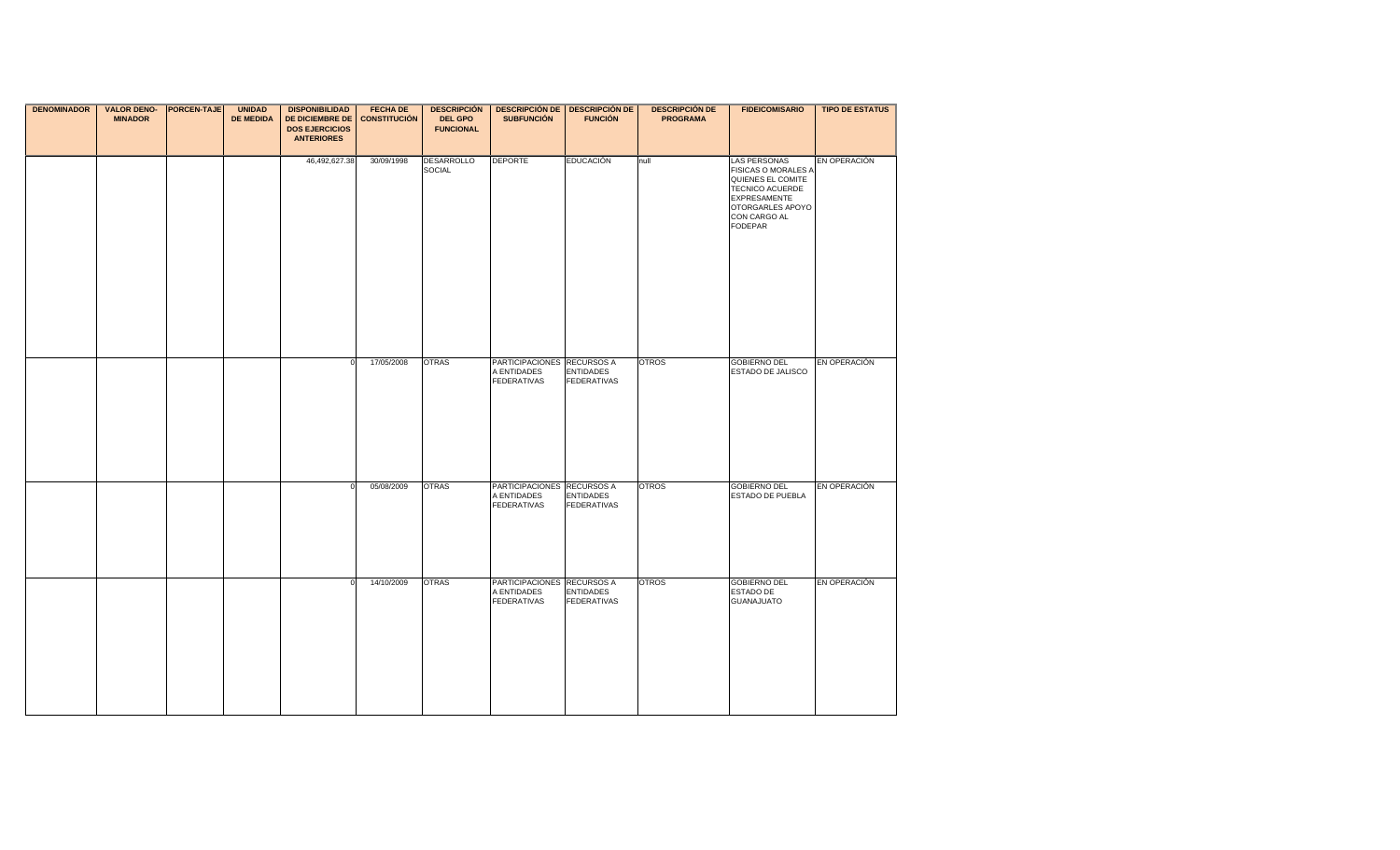| <b>DENOMINADOR</b> | <b>VALOR DENO- PORCEN-TAJE</b><br><b>MINADOR</b> | <b>UNIDAD</b><br><b>DE MEDIDA</b> | <b>DISPONIBILIDAD</b><br><b>DE DICIEMBRE DE</b><br><b>DOS EJERCICIOS</b> | <b>FECHA DE</b><br><b>CONSTITUCIÓN</b> | <b>DEL GPO</b><br><b>FUNCIONAL</b> | DESCRIPCIÓN   DESCRIPCIÓN DE   DESCRIPCIÓN DE  <br><b>SUBFUNCIÓN</b> | <b>FUNCIÓN</b>                         | <b>DESCRIPCIÓN DE</b><br><b>PROGRAMA</b> | <b>FIDEICOMISARIO</b>                               | <b>TIPO DE ESTATUS</b> |
|--------------------|--------------------------------------------------|-----------------------------------|--------------------------------------------------------------------------|----------------------------------------|------------------------------------|----------------------------------------------------------------------|----------------------------------------|------------------------------------------|-----------------------------------------------------|------------------------|
|                    |                                                  |                                   | <b>ANTERIORES</b>                                                        |                                        |                                    |                                                                      |                                        |                                          |                                                     |                        |
|                    |                                                  |                                   | $\mathbf 0$                                                              | 30/09/2009                             | <b>OTRAS</b>                       | PARTICIPACIONES RECURSOS A<br>A ENTIDADES<br><b>FEDERATIVAS</b>      | <b>ENTIDADES</b><br><b>FEDERATIVAS</b> | <b>OTROS</b>                             | <b>GOBIERNO DEL</b><br>ESTADO DE HIDALGO            | EN OPERACIÓN           |
|                    |                                                  |                                   |                                                                          |                                        |                                    |                                                                      |                                        |                                          |                                                     |                        |
|                    |                                                  |                                   |                                                                          | 13/10/2009                             | <b>OTRAS</b>                       | PARTICIPACIONES RECURSOS A<br>A ENTIDADES<br><b>FEDERATIVAS</b>      | <b>ENTIDADES</b><br><b>FEDERATIVAS</b> | <b>OTROS</b>                             | <b>GOBIERNO DEL</b><br>ESTADO DE SINALOA            | EN OPERACIÓN           |
|                    |                                                  |                                   |                                                                          | 24/07/2009                             | <b>OTRAS</b>                       | PARTICIPACIONES RECURSOS A<br>A ENTIDADES<br><b>FEDERATIVAS</b>      | <b>ENTIDADES</b><br><b>FEDERATIVAS</b> | <b>OTROS</b>                             | <b>GOBIERNO DEL</b><br>ESTADO DE<br><b>DURANGO</b>  | EN OPERACIÓN           |
|                    |                                                  |                                   | $\Omega$                                                                 | 01/12/2009                             | <b>OTRAS</b>                       | PARTICIPACIONES RECURSOS A<br>A ENTIDADES<br><b>FEDERATIVAS</b>      | <b>ENTIDADES</b><br><b>FEDERATIVAS</b> | <b>OTROS</b>                             | <b>GOBIERNO DEL</b><br>ESTADO DE<br><b>GUERRERO</b> | EN OPERACIÓN           |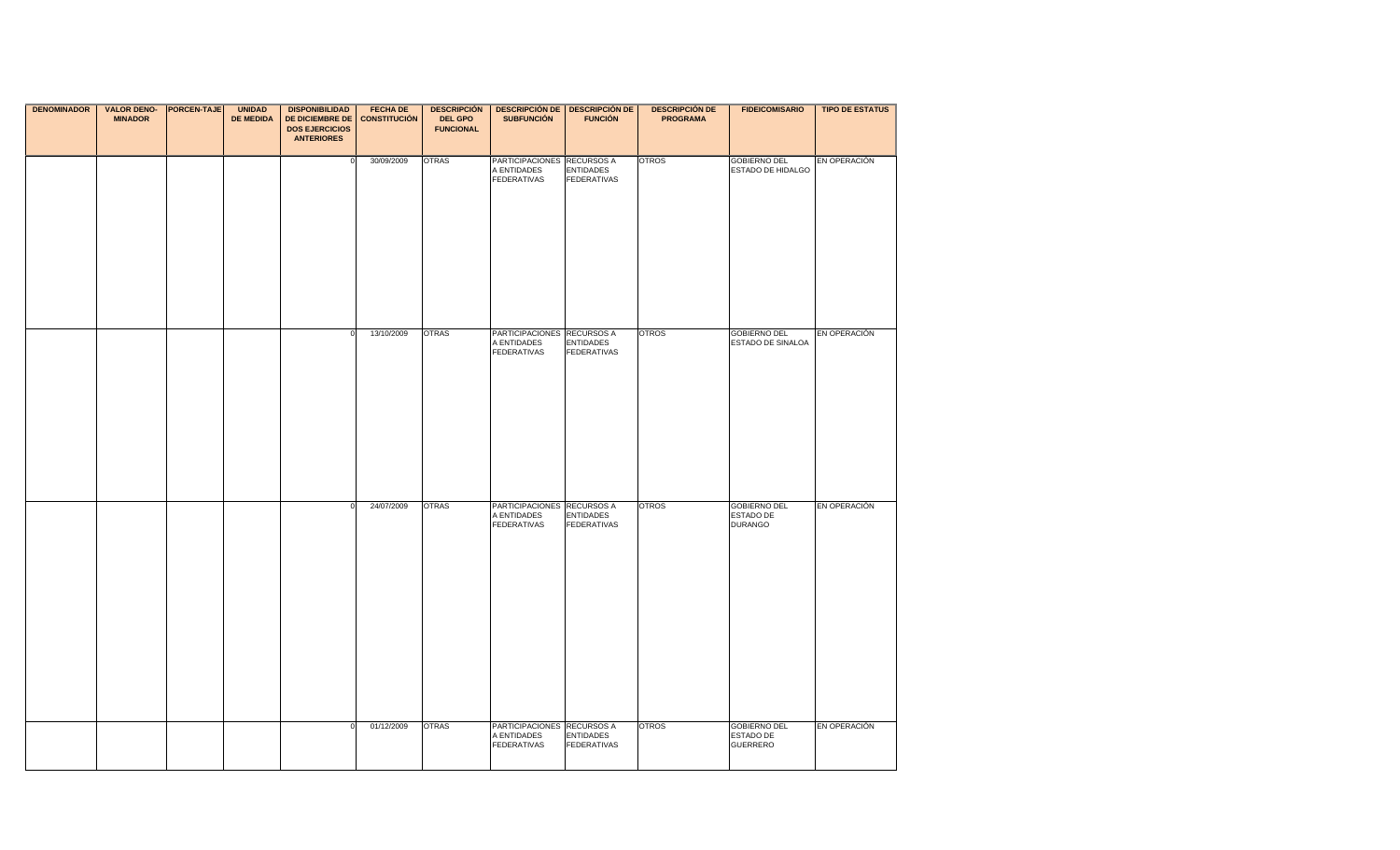| <b>DENOMINADOR</b> | <b>VALOR DENO- PORCEN-TAJE</b><br><b>MINADOR</b> | <b>UNIDAD</b><br><b>DE MEDIDA</b> | <b>DISPONIBILIDAD</b><br><b>DE DICIEMBRE DE</b><br><b>DOS EJERCICIOS</b><br><b>ANTERIORES</b> | <b>FECHA DE</b><br><b>CONSTITUCIÓN</b> | <b>DESCRIPCIÓN</b><br><b>DEL GPO</b><br><b>FUNCIONAL</b> | <b>DESCRIPCIÓN DE   DESCRIPCIÓN DE</b><br><b>SUBFUNCIÓN</b>     | <b>FUNCIÓN</b>                         | <b>DESCRIPCIÓN DE</b><br><b>PROGRAMA</b>               | <b>FIDEICOMISARIO</b>                                                                                     | <b>TIPO DE ESTATUS</b> |
|--------------------|--------------------------------------------------|-----------------------------------|-----------------------------------------------------------------------------------------------|----------------------------------------|----------------------------------------------------------|-----------------------------------------------------------------|----------------------------------------|--------------------------------------------------------|-----------------------------------------------------------------------------------------------------------|------------------------|
|                    |                                                  |                                   | $\Omega$                                                                                      | 08/10/2009                             | <b>OTRAS</b>                                             | PARTICIPACIONES RECURSOS A<br>A ENTIDADES<br><b>FEDERATIVAS</b> | <b>ENTIDADES</b><br><b>FEDERATIVAS</b> | <b>OTROS</b>                                           | <b>GOBIERNO DEL</b><br>ESTADO DE<br><b>TAMAULIPAS</b>                                                     | EN OPERACIÓN           |
|                    |                                                  |                                   | $\Omega$                                                                                      | 30/10/2009                             | <b>OTRAS</b>                                             | PARTICIPACIONES RECURSOS A<br>A ENTIDADES<br><b>FEDERATIVAS</b> | <b>ENTIDADES</b><br><b>FEDERATIVAS</b> | <b>OTROS</b>                                           | <b>GOBIERNO DEL</b><br>ESTADO DE<br>VERACRUZ DE<br><b>IGANCIO DE LA LLAVE</b>                             | EN OPERACIÓN           |
|                    |                                                  |                                   | 1,571,892                                                                                     | 19/12/1997                             | <b>DESARROLLO</b><br>SOCIAL                              | <b>CULTURA</b>                                                  | <b>EDUCACIÓN</b>                       | PROGRAMA NACIONAL TODOS LOS<br>DE CULTURA              | TRABAJADORES DE<br>EDUCAL.                                                                                | EN OPERACIÓN           |
|                    |                                                  |                                   | 6,088,007                                                                                     | 12/04/1994                             | <b>DESARROLLO</b><br><b>ECONÓMICO</b>                    | INVESTIGACIÓN<br><b>CIENTÍFICA</b>                              | <b>CIENCIA Y</b><br><b>TECNOLOGÍA</b>  | PROGRAMA ESPECIAL<br>DE CIENCIA Y<br><b>TECNOLOGÍA</b> | <b>LAS PERSONAS</b><br><b>FISICAS QUE DESIGNE</b><br>EL COMITE TECNICO<br>PARA SER APOYADAS<br>POR PIERAN | EN OPERACIÓN           |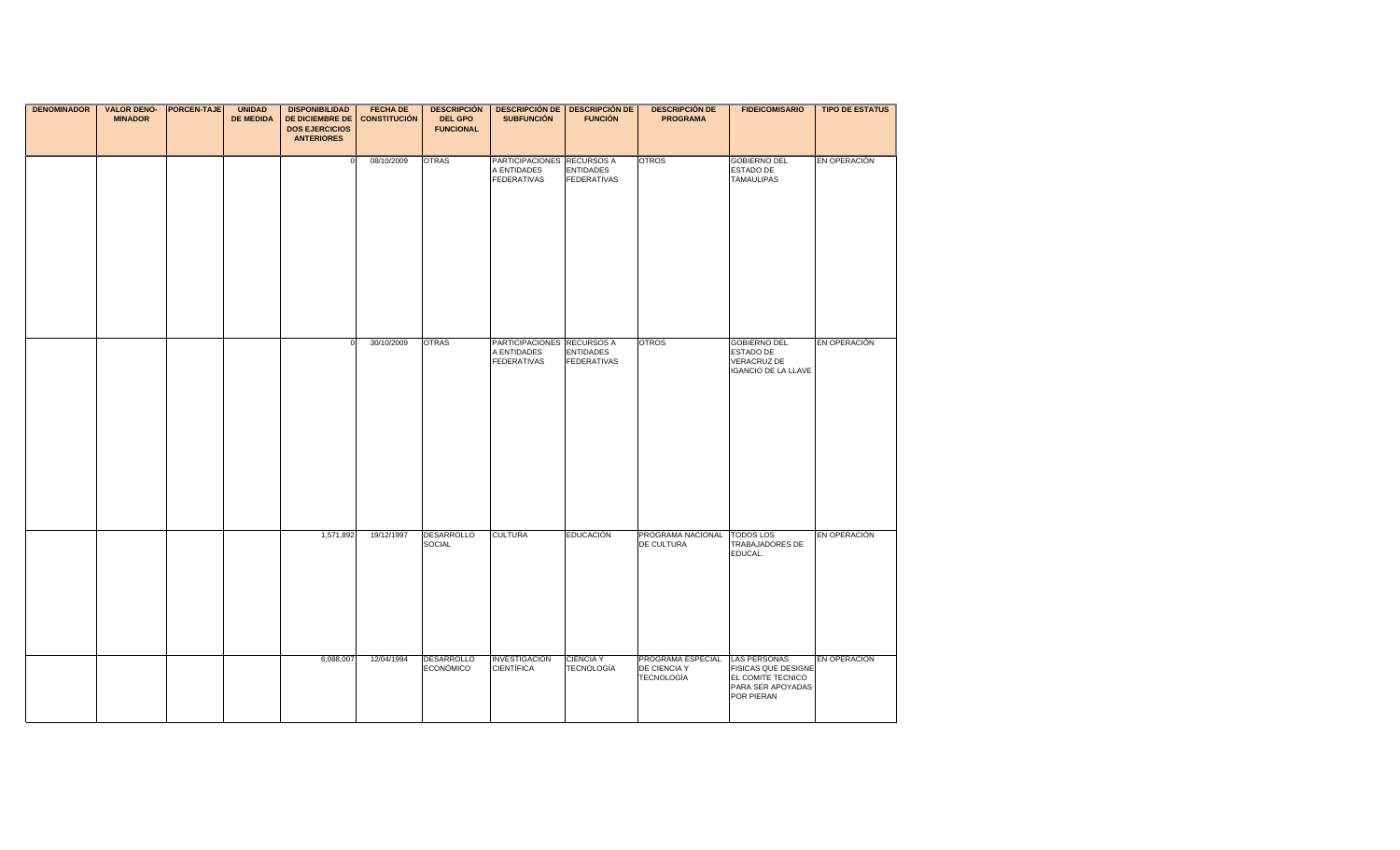| <b>DENOMINADOR</b> | <b>VALOR DENO-</b><br><b>MINADOR</b> | <b>PORCEN-TAJE</b> | <b>UNIDAD</b><br><b>DE MEDIDA</b> | <b>DISPONIBILIDAD</b><br><b>DE DICIEMBRE DE</b><br><b>DOS EJERCICIOS</b><br><b>ANTERIORES</b> | <b>FECHA DE</b><br><b>CONSTITUCIÓN</b> | <b>DESCRIPCIÓN</b><br><b>DEL GPO</b><br><b>FUNCIONAL</b> | <b>SUBFUNCIÓN</b> | <b>DESCRIPCIÓN DE   DESCRIPCIÓN DE</b><br><b>FUNCIÓN</b> | <b>DESCRIPCIÓN DE</b><br><b>PROGRAMA</b>         | <b>FIDEICOMISARIO</b>                                           | <b>TIPO DE ESTATUS</b> |
|--------------------|--------------------------------------|--------------------|-----------------------------------|-----------------------------------------------------------------------------------------------|----------------------------------------|----------------------------------------------------------|-------------------|----------------------------------------------------------|--------------------------------------------------|-----------------------------------------------------------------|------------------------|
|                    |                                      |                    |                                   | 122,191,586                                                                                   | 27/02/1992                             | DESARROLLO<br>SOCIAL                                     | <b>CULTURA</b>    | <b>EDUCACIÓN</b>                                         | PROGRAMA NACIONAL NULL<br>DE CULTURA             |                                                                 | EN OPERACIÓN           |
|                    |                                      |                    |                                   | 2,295,110                                                                                     | 28/03/1990                             | DESARROLLO<br><b>SOCIAL</b>                              | <b>CULTURA</b>    | <b>EDUCACIÓN</b>                                         | PROGRAMA NACIONAL TRABAJADORES DEL<br>DE CULTURA | FONDO DE CULTURA<br><b>ECONOMICA</b>                            | EN OPERACIÓN           |
|                    |                                      |                    |                                   | 93,288                                                                                        | 28/03/1990                             | DESARROLLO<br><b>SOCIAL</b>                              | <b>CULTURA</b>    | <b>EDUCACIÓN</b>                                         | PROGRAMA NACIONAL<br>DE CULTURA                  | <b>TRABAJADORES DEL</b><br>FONDO DE CULTURA<br><b>ECONOMICA</b> | EN OPERACIÓN           |
|                    |                                      |                    |                                   | 584,046                                                                                       | 10/12/1992                             | <b>DESARROLLO</b><br><b>SOCIAL</b>                       | <b>CULTURA</b>    | <b>EDUCACIÓN</b>                                         | PROGRAMA NACIONAL TRABAJADORES DEL<br>DE CULTURA | FONDO DE CULTURA<br><b>ECONOMICA</b>                            | <b>EN OPERACION</b>    |
|                    |                                      |                    |                                   | 34,568,167                                                                                    | 02/12/1997                             | <b>DESARROLLO</b><br>SOCIAL                              | <b>CULTURA</b>    | <b>EDUCACIÓN</b>                                         | PROGRAMA NACIONAL PRODUCTORES DE<br>DE CULTURA   | <b>PELICULAS</b>                                                | EN OPERACIÓN           |
|                    |                                      |                    |                                   | 41,205,423                                                                                    | 22/08/2001                             | DESARROLLO<br><b>SOCIAL</b>                              | <b>CULTURA</b>    | <b>EDUCACIÓN</b>                                         | PROGRAMA NACIONAL PRODUCTORES DE<br>DE CULTURA   | <b>PELICULAS</b>                                                | EN OPERACIÓN           |